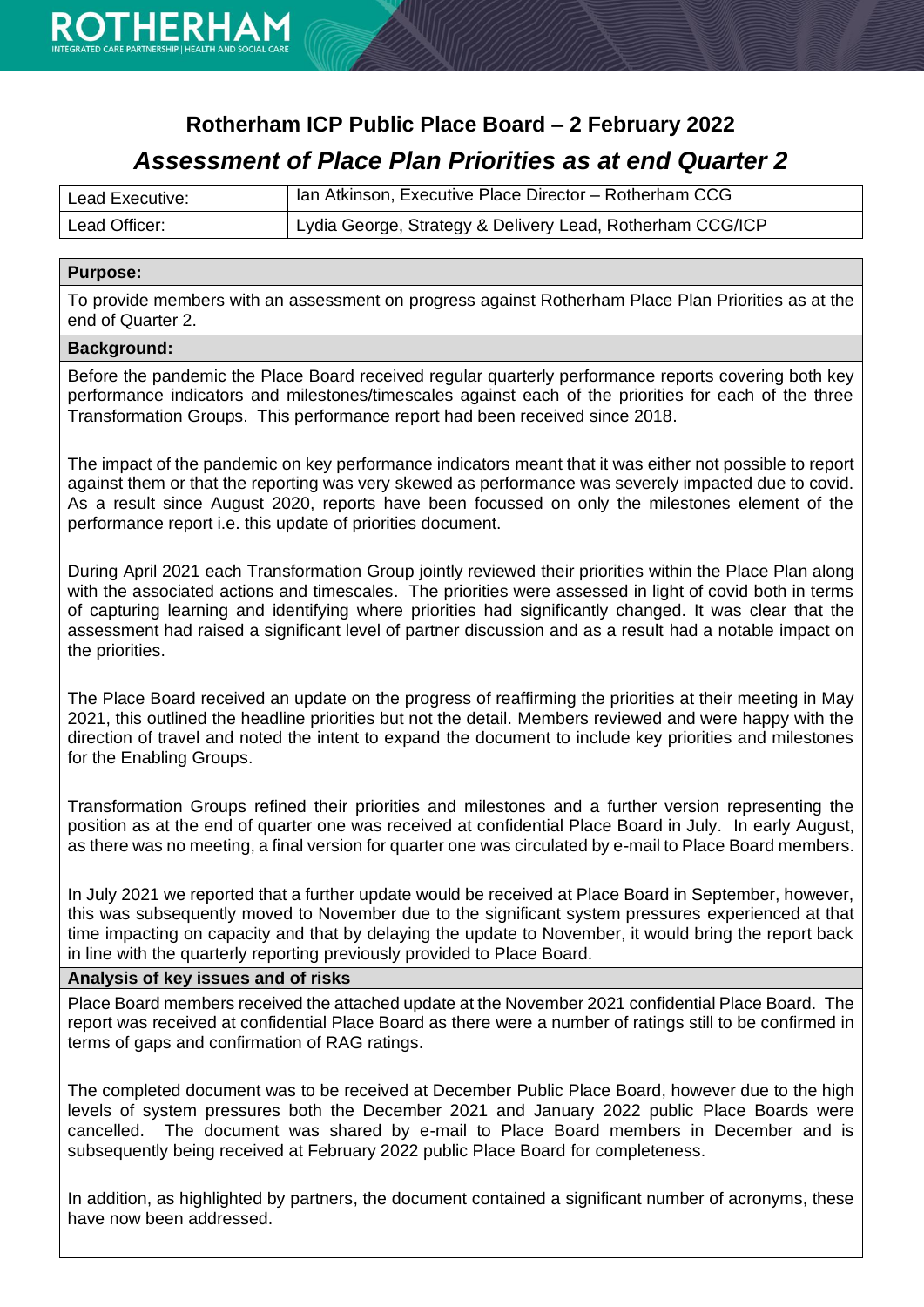Following discussion at the ICP Delivery Team it was recommended that, in light of the ongoing system pressures, the quarter 3 update be suspended and a final year end version be prepared to be received at Place Board in June /July 2022.

#### **Approval history:**

Rotherham ICP Place Board – confidential November 2021

#### **Recommendations:**

Place Board members to note:

- progress against the Place Plan priorities
- that a final year end version will be received at the June 2022 Place Board
- that the acronyms within the document have been addressed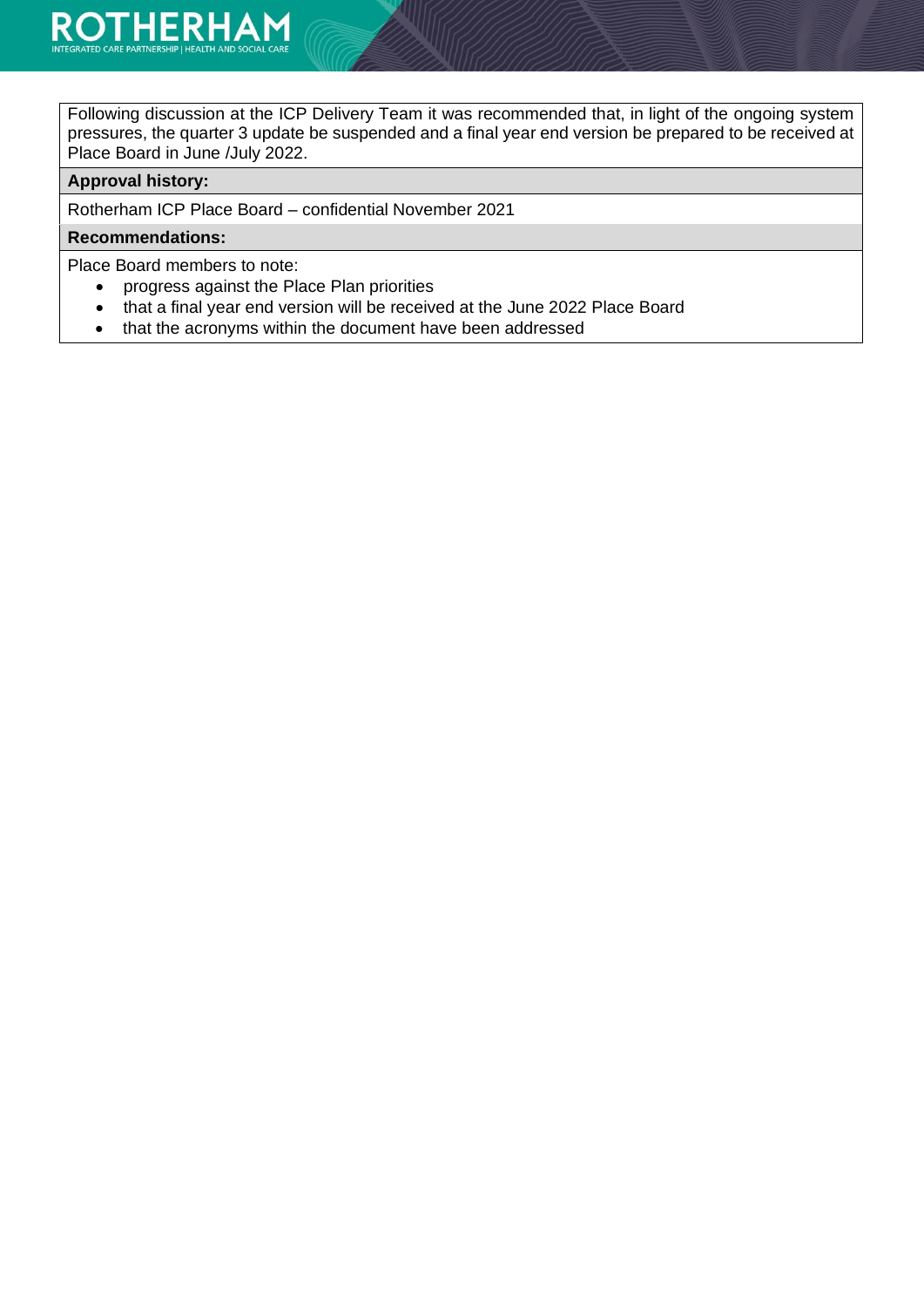

# **Rotherham Place Reset: Assessment of Priorities as at October 2021**

In March 2020 the Rotherham Place Board agreed the revised Rotherham Integrated H&SC Place Plan, significant work by all partners went into setting and agreeing the priorities for the Rotherham Place.

As part of the system reset following the first wave of the pandemic the priorities were set for the remainder of the financial year 2020/21 and were received by Place Board in October and December 2020.

In March 2021 worked commenced once again to reaffirm the priorities following the subsequent wave of the pandemic and the winter period. Transformation Groups have spent significant time assessing and reconfirming priorities and the key actions associated.

This document provides a Q2 end of September position which was received at Place Board at their 3<sup>rd</sup> November Confidential meeting so enable members understand performance against revised target dates and any risks to delivery. As the public meetings in December and January were cancelled it is being received at February 2022 Public Place Board for completeness.

In this version of the priorities document the Enabling Groups have identified their key priorities, although further work is taking place to refined these, and this version also addresses the high number of acronyms identified.

| <b>Key</b>    |                                    |
|---------------|------------------------------------|
| <b>Red</b>    | Milestone significantly off target |
| <b>Amber</b>  | Milestone slightly off target      |
| <b>Green</b>  | Milestone on target                |
| <b>Blue</b>   | Milestone complete                 |
| <b>Purple</b> | Milestone not due                  |

| <b>Abbreviation</b> | <b>Organisation</b>                            |
|---------------------|------------------------------------------------|
| <b>CCG/RCCG</b>     | <b>Rotherham Clinical Commissioning Group</b>  |
| <b>RMBC</b>         | Rotherham Metropolitan Borough Council         |
| <b>VAR</b>          | <b>Voluntary Action Rotherham</b>              |
| <b>RDASH</b>        | Rotherham Doncaster and South Humber NHS Trust |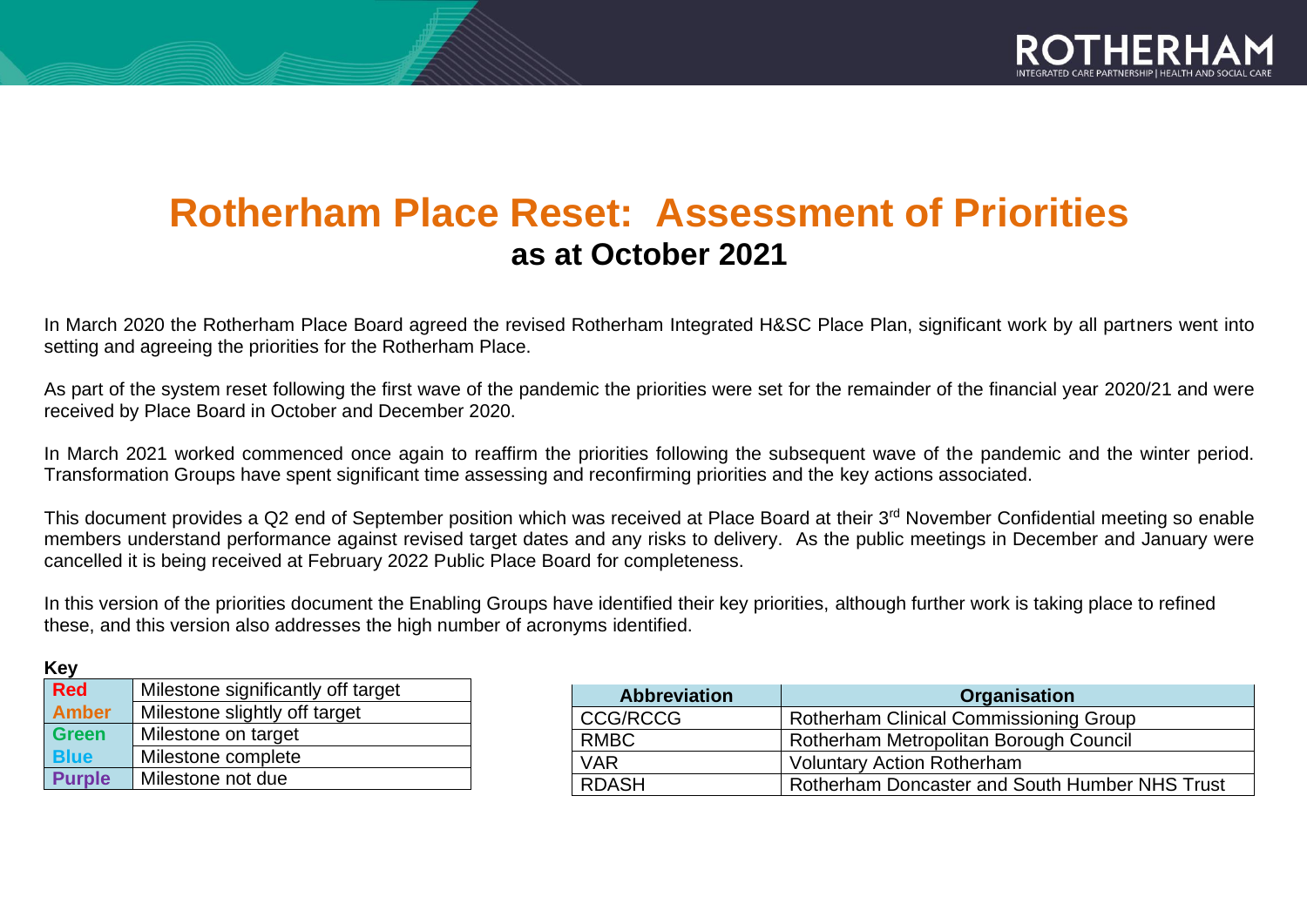# **Children and Young People**

#### **In the refreshed Rotherham Place Plan the following were identified as priority areas for this transformation area:**

- 1. The first 1001 days
- 2. Special Education Needs and Disabilities
- 3. Looked After Children
- 4. Children & Young People's Mental Health and Emotional Wellbeing
- 5. Transition to Adulthood

Below are the milestones identified for each of these priorities and the assessment of post Covid impact.

|                             |                                                                                                                                                     | <b>Lead Officer</b> |                                               |                                          | Subgroup reporting to the C&YP Transformation Group with lead responsibility is:                                                                                                                                                                                                                                                                                                                                                                                                                                                                                                                                                                                                                                                                                                                                                                                                                                                                                                                                                                                                                                                                                                                                                      |
|-----------------------------|-----------------------------------------------------------------------------------------------------------------------------------------------------|---------------------|-----------------------------------------------|------------------------------------------|---------------------------------------------------------------------------------------------------------------------------------------------------------------------------------------------------------------------------------------------------------------------------------------------------------------------------------------------------------------------------------------------------------------------------------------------------------------------------------------------------------------------------------------------------------------------------------------------------------------------------------------------------------------------------------------------------------------------------------------------------------------------------------------------------------------------------------------------------------------------------------------------------------------------------------------------------------------------------------------------------------------------------------------------------------------------------------------------------------------------------------------------------------------------------------------------------------------------------------------|
| <b>Priority 1</b>           | The First 1001 Days                                                                                                                                 |                     | <b>Alex Hawley</b>                            |                                          | <b>TBC</b>                                                                                                                                                                                                                                                                                                                                                                                                                                                                                                                                                                                                                                                                                                                                                                                                                                                                                                                                                                                                                                                                                                                                                                                                                            |
| No.                         | <b>Description</b>                                                                                                                                  | <b>Target</b>       | <b>RAG</b><br>position as<br>end June<br>2021 | <b>RAG</b> position<br>as at Oct<br>2021 | <b>Update / Key actions</b>                                                                                                                                                                                                                                                                                                                                                                                                                                                                                                                                                                                                                                                                                                                                                                                                                                                                                                                                                                                                                                                                                                                                                                                                           |
| <b>CH</b>                   | Local leadership and governance in place<br>to deliver on the first 1001 days                                                                       | Q2 2021             |                                               |                                          | • A 0-19s re-commissioning project group continues to meet, chaired by the Director of Public Health, with subgroups to work<br>to procurement timetable milestones. A needs assessment has been carried out. A draft specification is in place and will be<br>finalised by end of November. A market engagement event took place early September. A co-production exercise will be<br>undertaken with Rotherham Parent Carers Forum in Oct/Nov. A report will go to RMBC Cabinet in December, outlining good<br>progress against timeline for tender in April 2022. A new contract will be in place by April 2023.<br>. Public Health has restructured - to have 4 Consultant portfolios aligned to the 4 aims of the Health and Wellbeing Strategy. A<br>new Best Start (Aim 1) portfolio has been in place since 1st July. A second Public Health Specialist post has been recruited<br>to and will commence in January 2022.<br>• A 'Best Start and Beyond strategy' will adopt a life-course structure and provide a context for priorities for 0-19s service and<br>rest of children's workforce and will enable a 1001 Days sub-group to be established. A kick-off workshop with partners will<br>take place on 11th October. |
| <b>CH</b><br>$\overline{2}$ | Carry out a scoping exercise and gap<br>analysis to identify services already<br>contributing to the first 1001 days and<br>what we need to develop | Q2 2021             |                                               |                                          | • A scoping exercise took place with representatives from Health services on 10th August - a "jamboard" session to map<br>commissioned services, and aspects of services provided.<br>• A further exercise to better map non-healthcare services is still needed.<br>• The Best Start and Beyond Strategy sub-groups will adopt a template for mapping pathways. May be adapted from pathway<br>mapping tool already deployed by Speech, Language and Communication Network to map related pathways from 0 to 60<br>months. Will be informed by "Start for Life" user journeys, described in The Best Start for Life. A Vision for the 1,001 Critical<br>Days.                                                                                                                                                                                                                                                                                                                                                                                                                                                                                                                                                                        |
| <b>CH</b><br>3              | Development of a local action plan to<br>deliver on the first 1001 days                                                                             | Q2 2021             |                                               |                                          | • The Best Start and Beyond Strategy will provide a Public Health-led evidence-based set of agreed priority outcomes for<br>1001 Days, and associated sub-group will agree an action plan.<br>• Strategy will enable better links to actions of South Yorkshire and Bassetlaw Local Maternity and Neonatal System<br>Prevention Group in respect of post-COVID recovery and maternity transformation. NHS England published Equity and<br>equality: Guidance for local maternity systems in September, aimed at aligning Local Maternity Systems with the five health<br>inequality priority areas set out in March operational guidance (Priority 1: Restore NHS services inclusively; Priority 2:<br>Mitigate against digital exclusion; Priority 3: Ensure datasets are complete and timely; Priority 4: Accelerate preventative<br>programmes that engage those at greatest risk of poor health outcomes; Priority 5: Strengthen leadership and accountability.<br>South Yorkshire and Bassetlaw Local Maternity and Neonatal System Equity Analysis focuses on Priority 4a (Understand<br>your population and co-produce interventions).                                                                                         |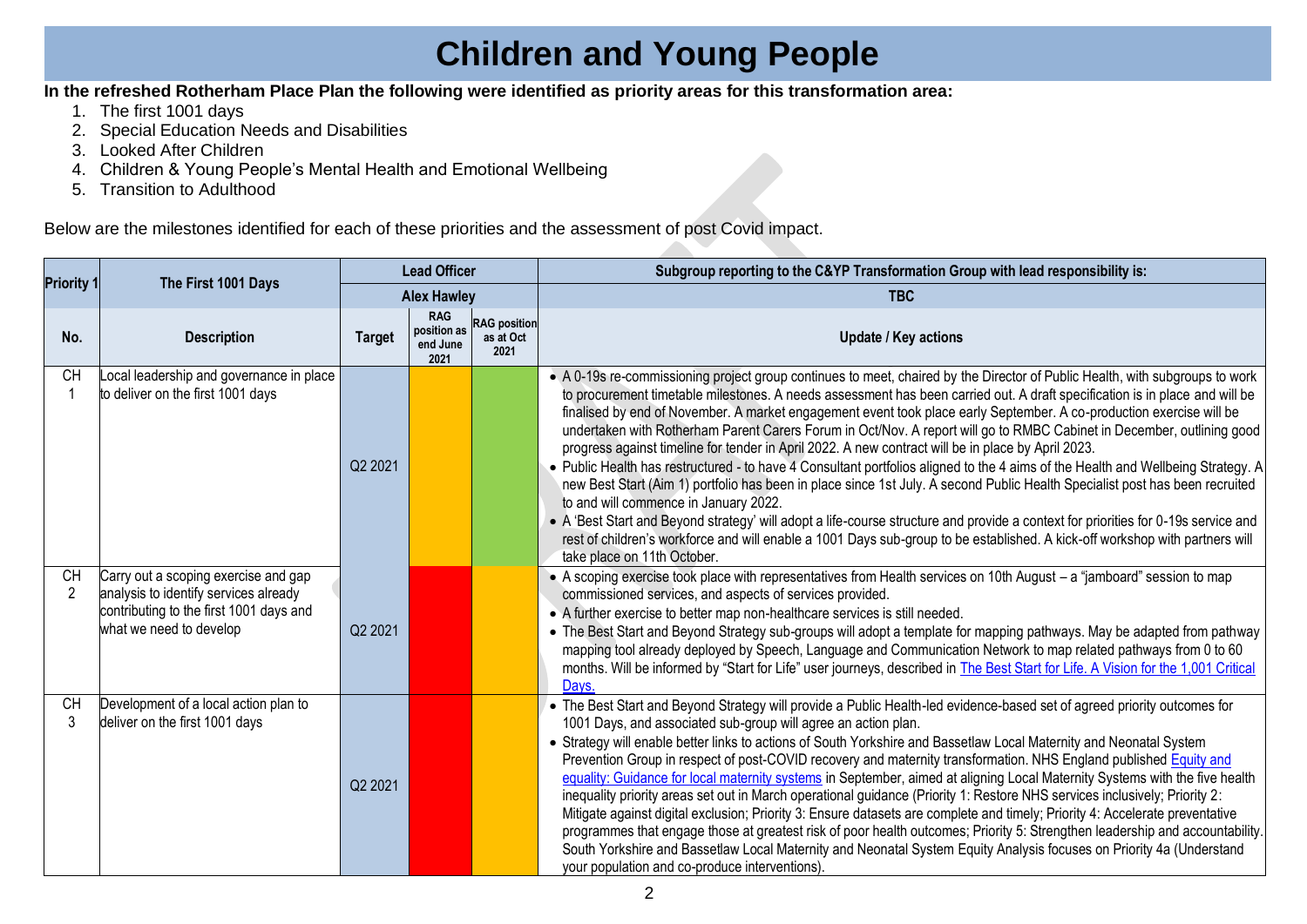| Programme guidance, including optimising continuity of care between midwifery and 0-19s service.                       | pathways and commissioning<br>arrangements in relation to 0-19 services<br>---- | Q1 2023 |  | milestone remains on track.<br>• The specification for new 0-19s has been developed to optimize the ability of the service to adapt to the system and changes<br>in needs and priorities, and to include co-production (based on Four Cornerstones) as an ongoing aspect of service<br>development. The 0-19s Project Group is exploring evaluation models that acknowledge the importance of integration,<br>adaptability, and additionality.<br>• Public Health is commissioning Rotherham Parent Carers Forum to conduct a co-production exercise (October – December)<br>to inform the specification, using the Four Cornerstones ethos.<br>preconception through to transition to adulthood, but with a key focus on 1001 Days).<br>• Discussions have commenced with 0-19s provider about developing the current service in light of the new Healthy Child |
|------------------------------------------------------------------------------------------------------------------------|---------------------------------------------------------------------------------|---------|--|------------------------------------------------------------------------------------------------------------------------------------------------------------------------------------------------------------------------------------------------------------------------------------------------------------------------------------------------------------------------------------------------------------------------------------------------------------------------------------------------------------------------------------------------------------------------------------------------------------------------------------------------------------------------------------------------------------------------------------------------------------------------------------------------------------------------------------------------------------------|
|                                                                                                                        | To explore realigning commissioning<br>CН                                       |         |  | • Preparations to re-commission the 0-19 service are well advanced and on track for Tender to open in Spring 2022. This                                                                                                                                                                                                                                                                                                                                                                                                                                                                                                                                                                                                                                                                                                                                          |
| • The Best Start and Beyond strategy will provide a framework for the 0-19s to be integrated within a system (covering |                                                                                 |         |  |                                                                                                                                                                                                                                                                                                                                                                                                                                                                                                                                                                                                                                                                                                                                                                                                                                                                  |
|                                                                                                                        |                                                                                 |         |  |                                                                                                                                                                                                                                                                                                                                                                                                                                                                                                                                                                                                                                                                                                                                                                                                                                                                  |
|                                                                                                                        |                                                                                 |         |  |                                                                                                                                                                                                                                                                                                                                                                                                                                                                                                                                                                                                                                                                                                                                                                                                                                                                  |

#### **Key Risks / Issues**

• Pandemic is ongoing – Best Start portfolio within Public Health is resuming 'Business as Usual', but further surges or advent of vaccine-escape variants still present a risk to resource deployment, including commissioned healthcare resources, which might need to be redeployed (e.g. currently some disruption due to 12-15 vaccination programme).

• Risk of lack of adaptability to changing priorities of 0-19s service within a long term contract – a well designed specification is the mitigation for this, albeit always constrained by the available budget and the core Healthy Child Programme requirements. Central government thinking might lead to different expectations for local systems: e.g. Early Years review and ongoing Public Health England review of Healthy Child Programme.

|                   | <b>Special Educational Needs and</b>                                                                                                                                                                               | <b>Lead Officer</b> |                                               |                                          | Subgroup reporting to the C&YP Transformation Group with lead responsibility is:                                                                                                                                                                                                                                                                                                                                                                                                                                                                                                                                                                                                                                                                                  |  |  |
|-------------------|--------------------------------------------------------------------------------------------------------------------------------------------------------------------------------------------------------------------|---------------------|-----------------------------------------------|------------------------------------------|-------------------------------------------------------------------------------------------------------------------------------------------------------------------------------------------------------------------------------------------------------------------------------------------------------------------------------------------------------------------------------------------------------------------------------------------------------------------------------------------------------------------------------------------------------------------------------------------------------------------------------------------------------------------------------------------------------------------------------------------------------------------|--|--|
| <b>Priority 2</b> | <b>Disabilities</b>                                                                                                                                                                                                |                     | <b>Julie Day</b>                              |                                          | <b>TBC</b>                                                                                                                                                                                                                                                                                                                                                                                                                                                                                                                                                                                                                                                                                                                                                        |  |  |
| No.               | <b>Description</b>                                                                                                                                                                                                 | <b>Target</b>       | <b>RAG</b><br>position as<br>end June<br>2021 | <b>RAG</b> position<br>as at Oct<br>2021 | <b>Update / Key actions</b>                                                                                                                                                                                                                                                                                                                                                                                                                                                                                                                                                                                                                                                                                                                                       |  |  |
| <b>CH</b>         | The Rotherham Sensory Model is<br>implemented and embedded.                                                                                                                                                        | Q4 2020             |                                               |                                          | . Progress against this had slowed down due to the limited school opening arrangements between January and March 2021.<br>However, progress work has been made over the last 6 months and the sensory model forms part of the work associated<br>with the Special Educational Needs toolkit.                                                                                                                                                                                                                                                                                                                                                                                                                                                                      |  |  |
| <b>CH</b><br>6    | Roles and responsibilities to support<br>children with Special Educational Needs<br>and Disabilities in school are clearly<br>understood                                                                           | Q1 2021             |                                               |                                          | • There will be a focus on roles and responsibilities as part of the Written Statement of Action related to the graduated response<br>which will have oversight by the Special Educational Needs and Disabilities Strategic Board. Representatives from a variety<br>of schools and settings will be expected to form part of any appropriate working party or sub-group.<br>• There is a core group in place with school representatives to help design and facilitate Continuous Professional Development<br>(CPD) opportunities and networking with all Special Educational Needs Co-ordinators. This will allow for a greater<br>understanding of roles and responsibilities when meeting the needs of those with Special Educational Needs and Disabilities. |  |  |
| <b>CH</b>         | A Special Educational Needs Toolkit is<br>developed, launched and implemented<br>across education settings                                                                                                         | Q4 2020             |                                               |                                          | • The Special Educational Needs toolkit is in place and an official launch is taking place with Special Educational Needs Co-<br>ordinators on 3rd November.<br>• The work is to now embed and implement its use across the system, reference it in the Local Offer and continue to develop<br>as part of implementing the graduated response. This will fulfil an expectation in relation to the Written Statement of Action.                                                                                                                                                                                                                                                                                                                                    |  |  |
| <b>CH</b>         | Develop an understanding of the impact of<br>Covid and related changes to service<br>provision on outcomes for children with<br>Special Educational Needs and<br><b>Disabilities</b>                               | Q1 2021             |                                               |                                          | • Special Educational Needs and Disabilities Strategic Board and Education Recovery Cell have clear oversight with regular<br>reporting regarding outcomes for children. The Cell has made an Innovative bid which has been successful to pilot a Team<br>Around the School approach to prompt practitioner delivery and model for support in school. This will be monitored closely as<br>part of implementation to establish the impact.                                                                                                                                                                                                                                                                                                                        |  |  |
|                   | <b>Key Risks / Issues</b>                                                                                                                                                                                          |                     |                                               |                                          |                                                                                                                                                                                                                                                                                                                                                                                                                                                                                                                                                                                                                                                                                                                                                                   |  |  |
|                   | • The toolkit needs to be part of wider cultural transformation and review of support to schools to support inclusion.                                                                                             |                     |                                               |                                          |                                                                                                                                                                                                                                                                                                                                                                                                                                                                                                                                                                                                                                                                                                                                                                   |  |  |
|                   | • The challenge is in relation to schools refusing to offer placements to children with challenging Social, emotional and mental health and cognitive issues. The toolkit needs to be set in wider transformation, |                     |                                               |                                          |                                                                                                                                                                                                                                                                                                                                                                                                                                                                                                                                                                                                                                                                                                                                                                   |  |  |

including increased capacity for service delivery and work within the whole school context.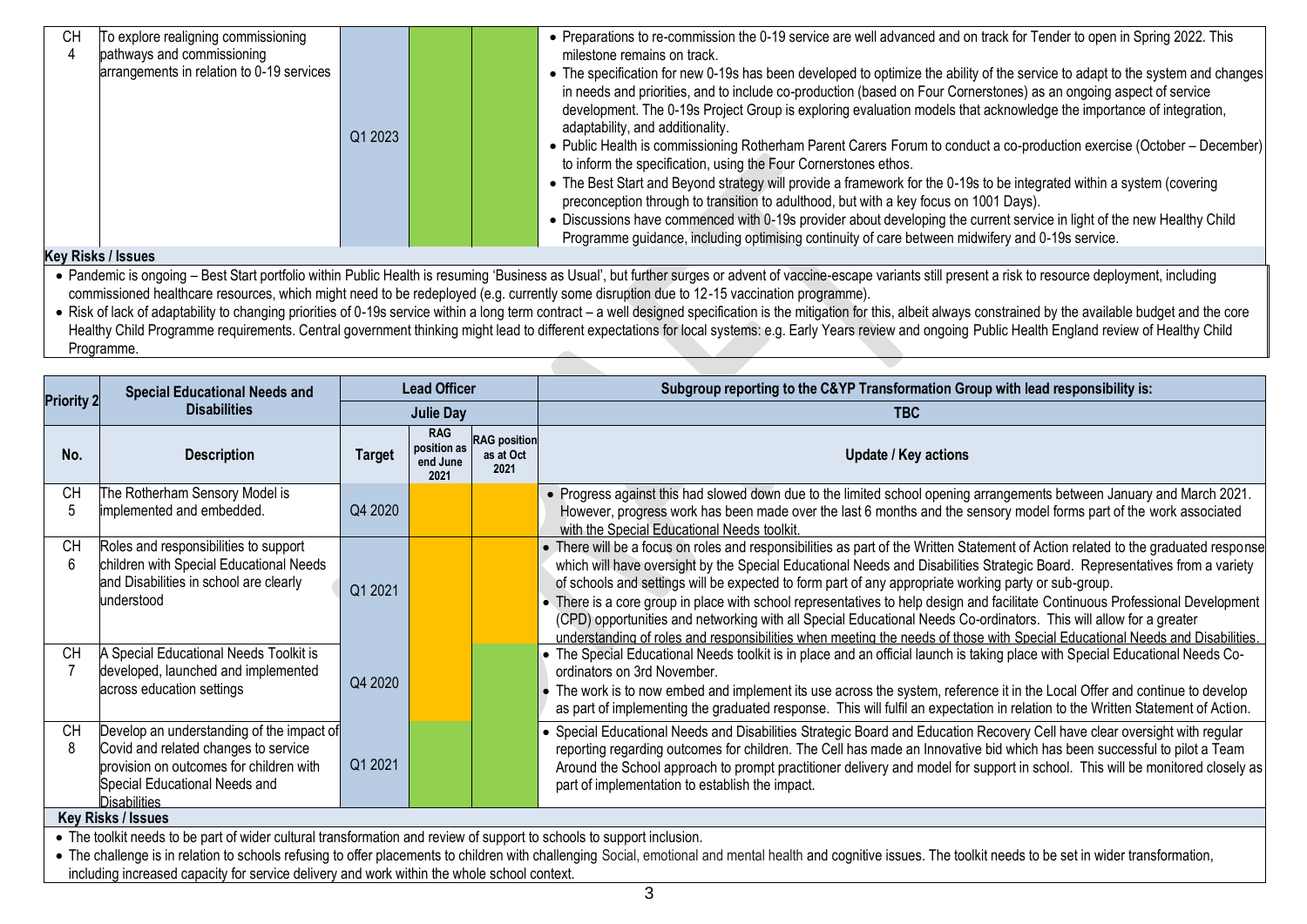| <b>Priority 3</b> | <b>Looked After Children and Vulnerable</b>                                                                                                                   | <b>Lead Officer</b>    |                                               |                                          | Subgroup reporting to the C&YP Transformation Group with lead responsibility is:                                                                                                                                                                                                                                    |  |  |  |
|-------------------|---------------------------------------------------------------------------------------------------------------------------------------------------------------|------------------------|-----------------------------------------------|------------------------------------------|---------------------------------------------------------------------------------------------------------------------------------------------------------------------------------------------------------------------------------------------------------------------------------------------------------------------|--|--|--|
|                   | <b>Children and Young People</b>                                                                                                                              |                        | Ailsa Barr                                    |                                          | TBC                                                                                                                                                                                                                                                                                                                 |  |  |  |
| No.               | <b>Description</b>                                                                                                                                            | <b>Target</b>          | <b>RAG</b><br>position as<br>end June<br>2021 | <b>RAG</b> position<br>as at Oct<br>2021 | Update / Key actions                                                                                                                                                                                                                                                                                                |  |  |  |
| СH<br>9           | Refreshed commissioning arrangements<br>are in place to complete Looked After<br>Children health assessments.                                                 | Q3 20/21               |                                               |                                          | • The new arrangements for enhanced Looked After Children health assessments are in place and are now complete. These<br>arrangements are detailed in the Looked After Children Service Specification, further monitoring will continue as the<br>timescales for completion are currently lower than we would like. |  |  |  |
| <b>CH</b><br>10   | A review of therapeutic services<br>includes key recommendations to<br>support the social, emotional, and<br>mental health needs of Looked After<br>Children. | Q4 20/21               |                                               |                                          | • Paper presented April 2021 provided key recommendations which suggested focus on developing arrangements for<br>children with complex needs including looked after children with social, emotional and mental health needs, where current<br>service provision is not meeting their needs.                        |  |  |  |
| <b>CH</b><br>11   | Implementation of review<br>recommendations to support the social,<br>emotional, and mental health needs of<br>ooked After Children.                          | Q <sub>4</sub><br>2022 |                                               |                                          | • The new Assistant Director starts in post on 1 <sup>st</sup> November and will prioritise activity across RMBC and RCCG to understand<br>the current arrangements to inform proposals to deliver the recommendations.                                                                                             |  |  |  |
| <b>CH</b><br>12   | New milestones to be identified by the<br>Multi-Agency Vulnerable Children's<br>Group.                                                                        | Q4 2020                |                                               |                                          | . This group is now meeting regularly and is business as usual and can be closed as an action.                                                                                                                                                                                                                      |  |  |  |
|                   | <b>Key Risks / Issues</b>                                                                                                                                     |                        |                                               |                                          |                                                                                                                                                                                                                                                                                                                     |  |  |  |
|                   |                                                                                                                                                               |                        |                                               |                                          |                                                                                                                                                                                                                                                                                                                     |  |  |  |
|                   |                                                                                                                                                               |                        |                                               |                                          |                                                                                                                                                                                                                                                                                                                     |  |  |  |

| <b>Priority 4</b> | <b>Children and Young People's Mental</b>                                                                                                                                                                                                                    |               | <b>Lead Officer</b>                                     |                   | Subgroup reporting to the C&YP Transformation Group with lead responsibility is:                                                                                                                                                                                                                                                                                                                                                                                                                                                                                                         |
|-------------------|--------------------------------------------------------------------------------------------------------------------------------------------------------------------------------------------------------------------------------------------------------------|---------------|---------------------------------------------------------|-------------------|------------------------------------------------------------------------------------------------------------------------------------------------------------------------------------------------------------------------------------------------------------------------------------------------------------------------------------------------------------------------------------------------------------------------------------------------------------------------------------------------------------------------------------------------------------------------------------------|
|                   | <b>Health and Emotional Wellbeing</b>                                                                                                                                                                                                                        |               | <b>Christina Harrison</b>                               |                   | <b>TBC</b>                                                                                                                                                                                                                                                                                                                                                                                                                                                                                                                                                                               |
| No.               | <b>Description</b>                                                                                                                                                                                                                                           | <b>Target</b> | <b>RAG position RAG position</b><br>as end June<br>2021 | as at Oct<br>2021 | Update / Key actions                                                                                                                                                                                                                                                                                                                                                                                                                                                                                                                                                                     |
| <b>CH</b><br>13   | Children in Rotherham will have timely<br>access to an assessment and<br>intervention for neurodevelopment<br>disorders when a need has been<br>identified. Business Case submitted and<br>funded by the CCG to reduce waiting<br>lists over a 3-year period | Q1-2024       |                                                         |                   | • The Special Educational Needs Toolkit with resources for school-based workforce was launched w/b 14.12.2020<br>• The digital offer provided by Healios has been well received by families and has been extended<br>• The waiting list has currently plateaued and is reviewed weekly, identifying where the referrals are from, and support<br>needed to wider services<br>• A Neuro dashboard is updated on a weekly basis and shared with the Commissioners on a monthly basis<br>• RDaSH are creating an implementation plan for the Business Case. This work will commence in 2022 |
| <b>CH</b><br>14   | A programme of licensed training<br>(Autism Education Trust) is rolled out to<br>learning providers and GPs                                                                                                                                                  | Q4 20/21      |                                                         |                   | • Autism Education Trust training is still being rolled out – We are identifying schools that have received this and where<br>targeted training needs to be focused                                                                                                                                                                                                                                                                                                                                                                                                                      |
| <b>CH</b><br>15   | A multi-disciplinary team to respond to<br>neuro-developmental difference is<br>established                                                                                                                                                                  | Q3 20/21      |                                                         |                   | • The new pathway is now operational with multi-agency involvement and meet weekly.                                                                                                                                                                                                                                                                                                                                                                                                                                                                                                      |
| <b>CH</b><br>16   | All children in Rotherham will have a first<br>line of support for their mental health<br>and emotional wellbeing available in<br>their school or educational settings                                                                                       | Q1 2021       |                                                         |                   | • Department of Education Wellbeing for Education Return has been rolled out<br>• There is a pilot in place to provide supervision and consultation to the school workforce<br>• Mental Health Support Teams are becoming established in pilot schools and an evaluation framework has been agreed                                                                                                                                                                                                                                                                                       |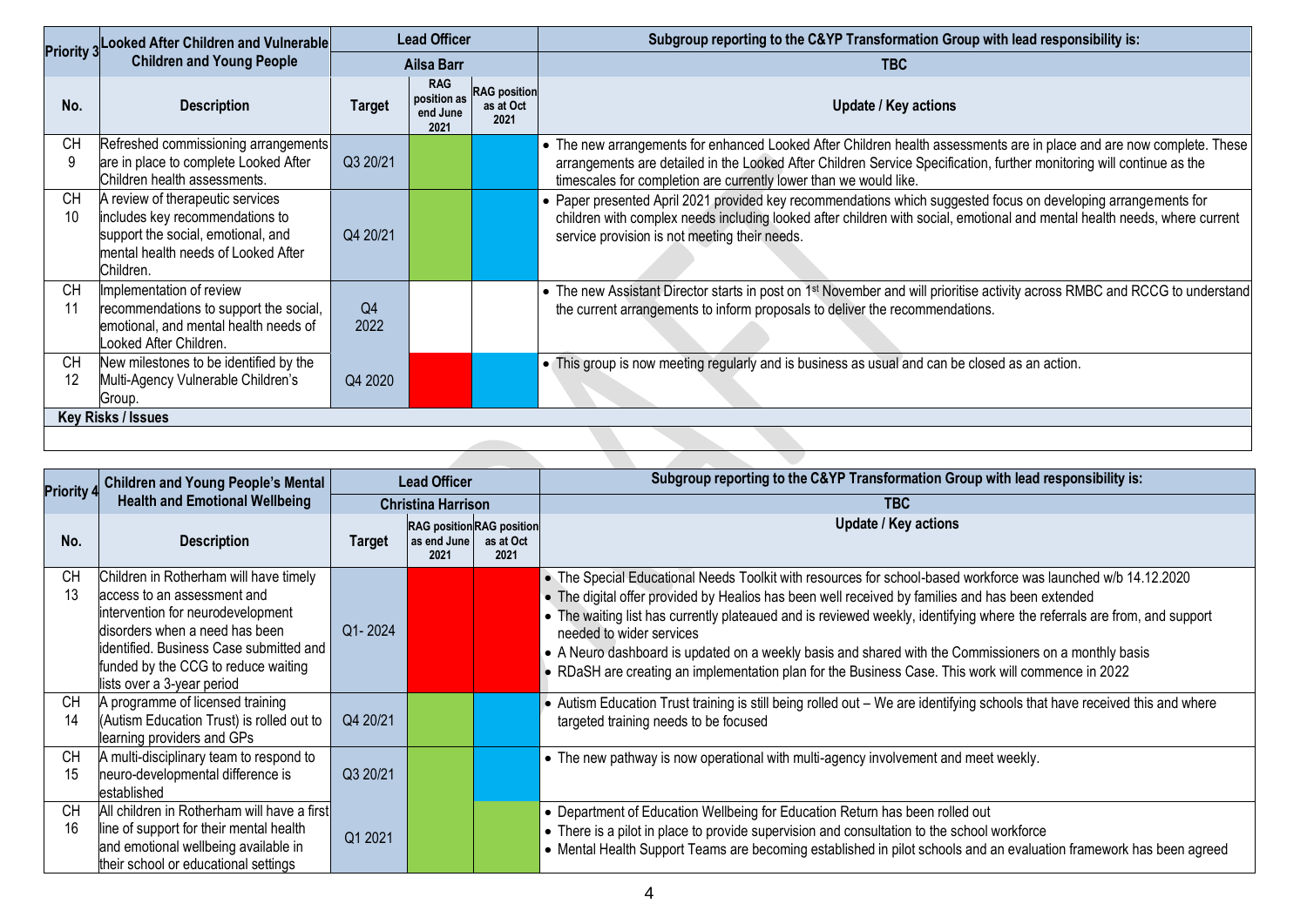|    |                                                                                                                                                             |                    |  |  | • Two cohorts for the Anna Freud Link Programme have met and are using the Cascade framework to map whole system<br>provision.<br>A further Mental Health Support Teams programme will go live in January 2022.                                                              |  |  |  |
|----|-------------------------------------------------------------------------------------------------------------------------------------------------------------|--------------------|--|--|------------------------------------------------------------------------------------------------------------------------------------------------------------------------------------------------------------------------------------------------------------------------------|--|--|--|
| CН | Communicate the multi-agency offer to<br>support children's mental health and<br>emotional wellbeing to schools and<br>ensure that it is accessible to all. | Q3 20/21           |  |  | • Department of Education Wellbeing for Education Return is being rolled out through this term with input from the whole<br>system<br>• The social, emotional and mental health toolkit has been developed and available to schools which supports the graduated<br>response |  |  |  |
|    |                                                                                                                                                             | Key Risks / Issues |  |  |                                                                                                                                                                                                                                                                              |  |  |  |

• Pressures have emerged to meet the needs of children with eating disorders, and lack of specialist inpatient availability. Children are presenting later and with complex health needs.

• Whilst we now have funding and a 3 year plan, some children will be waiting longer than desirable for a neurodevelopment assessment.

|                                                 |                                                                                                                                                                                                                          | <b>Lead Officer</b> |                                                         |                   | Subgroup reporting to the C&YP Transformation Group with lead responsibility is:                                                                                                                                                                                                                                                                                                                                                                                                                                                                                                                                                                                                                                                                                                                                     |  |
|-------------------------------------------------|--------------------------------------------------------------------------------------------------------------------------------------------------------------------------------------------------------------------------|---------------------|---------------------------------------------------------|-------------------|----------------------------------------------------------------------------------------------------------------------------------------------------------------------------------------------------------------------------------------------------------------------------------------------------------------------------------------------------------------------------------------------------------------------------------------------------------------------------------------------------------------------------------------------------------------------------------------------------------------------------------------------------------------------------------------------------------------------------------------------------------------------------------------------------------------------|--|
| <b>Priority 5</b>                               | <b>Transitions to Adulthood</b>                                                                                                                                                                                          | <b>Paul Theaker</b> |                                                         |                   | <b>TBC</b>                                                                                                                                                                                                                                                                                                                                                                                                                                                                                                                                                                                                                                                                                                                                                                                                           |  |
| No.                                             | <b>Description</b>                                                                                                                                                                                                       | <b>Target</b>       | <b>RAG</b> position RAG position<br>as end June<br>2021 | as at Oct<br>2021 | <b>Update / Key actions</b>                                                                                                                                                                                                                                                                                                                                                                                                                                                                                                                                                                                                                                                                                                                                                                                          |  |
| <b>CH</b><br>18                                 | Local leadership and governance in<br>place to deliver on transitions to<br>adulthood for young people with long-<br>term conditions and complex care needs                                                              | Q1 2021             |                                                         |                   | • The Preparing for Adulthood Board is in place to provide local leadership and governance. The board is now meeting<br>frequently with consistent attendance (after a period of inconsistent attendance as a result of conflicting covid-19<br>pressures.)<br>• Transitions to adulthood remains a priority for all Place partners.                                                                                                                                                                                                                                                                                                                                                                                                                                                                                 |  |
| <b>CH</b><br>19                                 | Carry out a scoping exercise and gap<br>analysis to identify where there is a need<br>to develop pathways to support<br>transitions to adulthood for young people<br>with long-term conditions and complex<br>care needs | Q1 2021             |                                                         |                   | • A scoping exercise was undertaken and all current activity mapped, gap analysis informed the development of a story<br>board and the Special Educational Needs and Disabilities Strategy Preparing for Adulthood Action Plan.                                                                                                                                                                                                                                                                                                                                                                                                                                                                                                                                                                                      |  |
| <b>CH</b><br>20                                 | Carry out further gap analysis to identify<br>where to prioritise the development of<br>pathways to support transitions to<br>adulthood for young people with long-<br>term conditions and complex care needs            |                     |                                                         |                   | • Despite the above activity described being achieved, the transitions to adulthood workstream have rag rated this action<br>amber on reflection as further gap analysis and a prioritization exercise is now required<br>• There were a number of key recommendations developed that outline a way forward and will result in a refreshed action<br>plan and a restart of the work programme.<br>• Following receipt of the Ofsted/Care Quality Commission Special Educational Needs and Disabilities Inspection feedback<br>letter, discussions are now taking place with senior leaders within Health to consider how achievable the recommendations<br>are and to ensure strategic buy-in from adult health colleagues. It is anticipated that a refreshed action plan will be in place<br>by mid-November 2021. |  |
| <b>CH</b><br>21                                 | Develop, implement, and embed the<br>pathway to support transitions to<br>adulthood for young people with<br>diabetes                                                                                                    | Q1 2021             |                                                         |                   | • Additional investment was secured to develop, implement and embed the pathway to support transitions to adulthood for<br>young people with diabetes.                                                                                                                                                                                                                                                                                                                                                                                                                                                                                                                                                                                                                                                               |  |
| Any new milestones/actions as a result of Covid |                                                                                                                                                                                                                          |                     |                                                         |                   |                                                                                                                                                                                                                                                                                                                                                                                                                                                                                                                                                                                                                                                                                                                                                                                                                      |  |
| N/A                                             |                                                                                                                                                                                                                          |                     |                                                         |                   |                                                                                                                                                                                                                                                                                                                                                                                                                                                                                                                                                                                                                                                                                                                                                                                                                      |  |
|                                                 | <b>Key Risks / Issues</b>                                                                                                                                                                                                |                     |                                                         |                   |                                                                                                                                                                                                                                                                                                                                                                                                                                                                                                                                                                                                                                                                                                                                                                                                                      |  |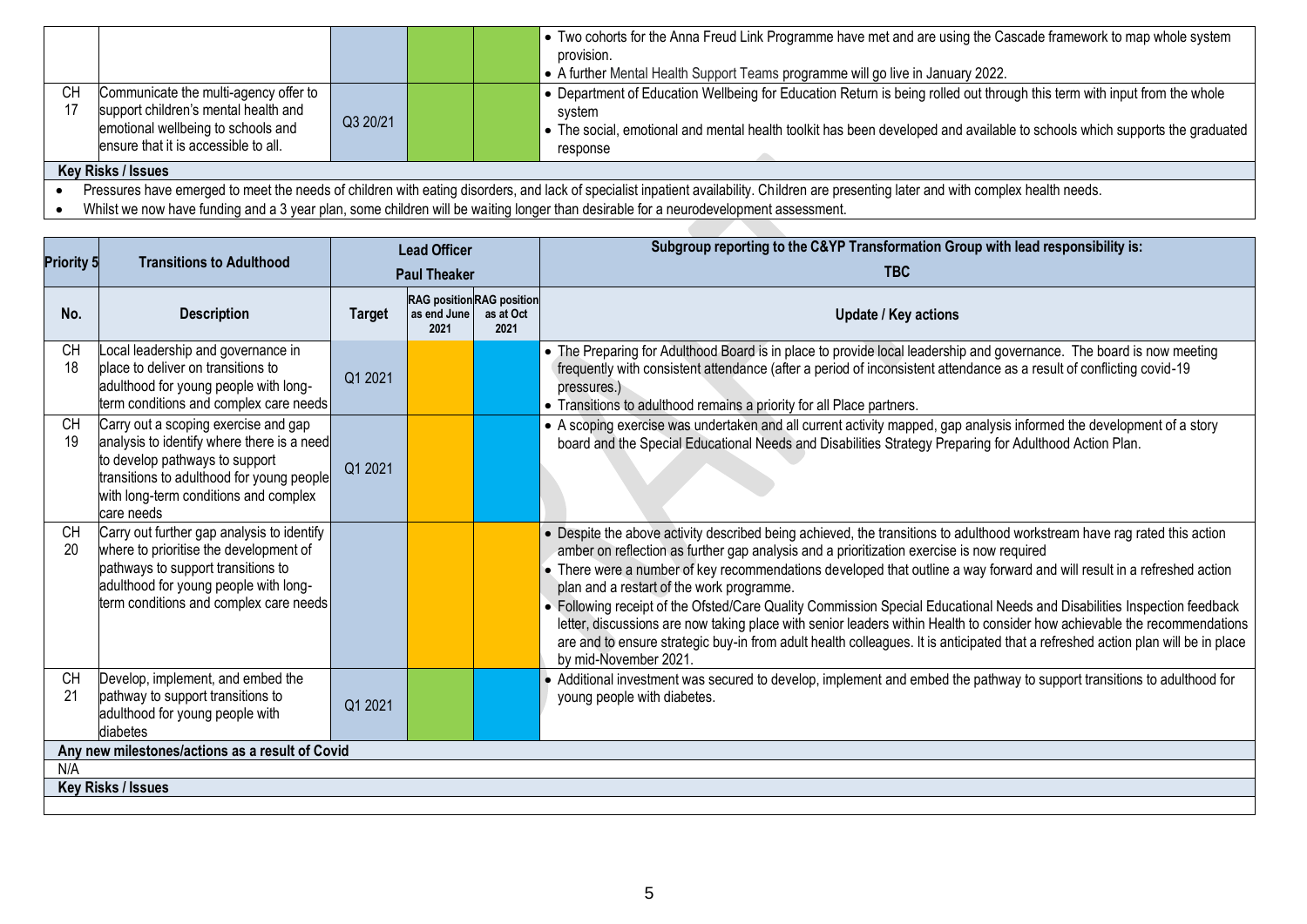## **Mental Health, Learning Disabilities and Neurodevelopmental Care**

**In the refreshed Rotherham Place Plan the following were identified as priority areas for this transformation group:**

- 1. Improving Access to Psychological Therapies (IAPT) service
- 2. Dementia diagnosis and post-diagnostic support
- 3. Adult Severe Mental Illnesses (SMI) in the Community including perinatal mental health
- 4. Mental Health Crisis and Liaison
- 5. Suicide prevention
- 6. Better Mental Health for All, including loneliness
- 7. Improving residential, community and housing support for people with Mental Health and/or Learning disability
- 8. Delivering the NHS Long Term Plan for people with a learning disabilities and / or autism (this includes Transforming Care)
- 9. Delivery of My Front Door transformation programme
- 10. Delivery of Autism Strategy and Neurological Pathway

Below are the milestones identified for each of these priorities and the assessment of post Covid impact.

| <b>Priority</b> | <b>Improving Access to Psychological</b>                                                                                                                                                               | <b>Lead Officer</b> |                                               |                                          | Subgroup reporting to the MH & LD Transformation Group with lead responsibility is:                                                                                                                                                                                                                                                                                                                                                      |
|-----------------|--------------------------------------------------------------------------------------------------------------------------------------------------------------------------------------------------------|---------------------|-----------------------------------------------|------------------------------------------|------------------------------------------------------------------------------------------------------------------------------------------------------------------------------------------------------------------------------------------------------------------------------------------------------------------------------------------------------------------------------------------------------------------------------------------|
|                 | <b>Therapies (IAPT) service</b>                                                                                                                                                                        |                     | <b>Kate Tufnell</b>                           |                                          | Rotherham IAPT Provision Communications / Rotherham Health App - IAPT integration group,                                                                                                                                                                                                                                                                                                                                                 |
| No.             | <b>Milestones</b><br><b>PWPs = Psychological Wellbeing Practitioner</b><br><b>HITs - High Intensity Trainers</b><br><b>APT = Improving Access to Psychological</b><br>CBT = Cognitive Behavior Therapy | <b>Target</b>       | <b>RAG</b><br>position as<br>end June<br>2021 | <b>RAG</b> position<br>as at Oct<br>2021 | <b>Update / Key actions</b>                                                                                                                                                                                                                                                                                                                                                                                                              |
|                 | MH/LD RDaSH workforce IAPT trainee<br>expansion in 20/21 & 21/22. Actions<br>required:                                                                                                                 | Q2 21/22            |                                               |                                          | • 3x trainee PWPs recruited and started for October intake.<br>• 3x trainee CBT places allocated for March 2022 and recruitment due to commence for these in the next month<br>(December).                                                                                                                                                                                                                                               |
|                 | 20/21 Improving Access to Psychological<br>Therapies trainees complete training<br>(Psychological Wellbeing Practitioner<br>(PWPs) and High Intensity Trainers<br>(HITs)                               | Q4 20/21            |                                               |                                          | • 4x PWPs completed training on schedule.<br>• 1x PWP delayed approx. 1-2 months<br>• 2x CBT delayed approx. 1-2 months<br>• 2x CBT delayed approx 8-10 months<br>• 1x CBT completed in July (9 months delayed)                                                                                                                                                                                                                          |
|                 | Recruitment of 2 PWPs in 2021/22                                                                                                                                                                       | Q4 21/22            |                                               |                                          | • None recruited to date                                                                                                                                                                                                                                                                                                                                                                                                                 |
|                 | Recruitment of 4 High intensity<br>Therapists - HITs in 21/22                                                                                                                                          | Q4 21/22            |                                               |                                          | • None recruited to date                                                                                                                                                                                                                                                                                                                                                                                                                 |
| MH/LD<br>2      | Reduction in the RDaSH IAPT CBT<br>waiting times.                                                                                                                                                      | Q2 21/22            |                                               |                                          | • During this period the CBT waiting list has decreased, due to the implementation of the RDASH/IESO waiting list initiative.<br>It is, however, still above the trajectory- July 408, August 442, September 385 (trajectory 321) people waiting<br>• Work is underway to support the reduction of the waiting list over the next reporting period<br>• Additional capacity commissioned to support IESO / RDaSH waiting list initiative |
|                 | Mobilisation of IESO/RDaSH waiting list<br>initiative (due to commence July 2021)                                                                                                                      | Q3 21/22            |                                               |                                          | • Additional capacity commissioned to support IESO / RDaSH waiting list initiative<br>• CBT waiting list preparation underway between RDaSH & IESO<br>• CBT waiting list initiative commenced July 2021 and it almost complete.                                                                                                                                                                                                          |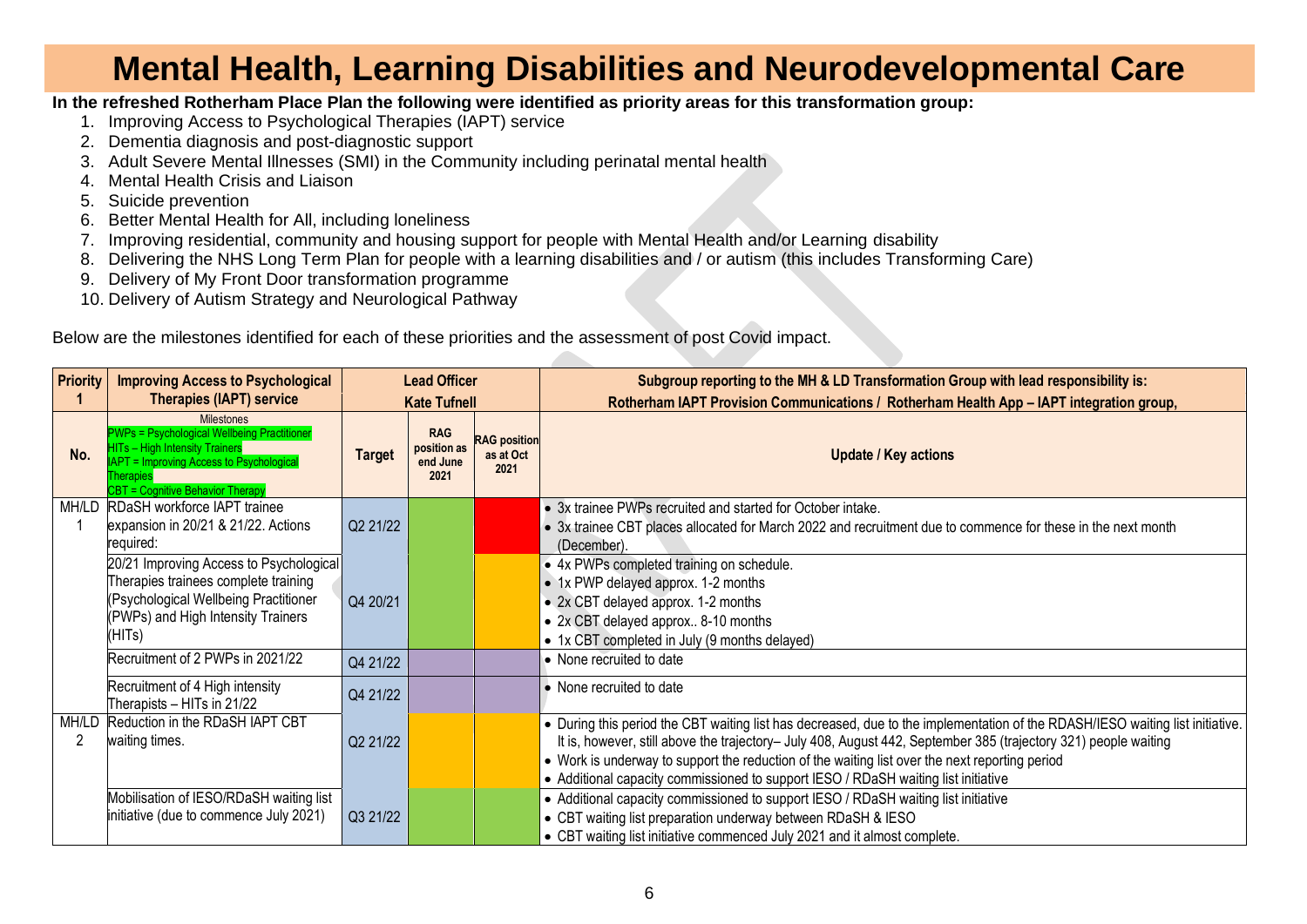|    | CBT trainee recruitment and commence<br>training (21/22 cohort)                                                                                     | Q4 21/22 |          |          | • As above October trainees x3 PWP recruited as planned on schedule.<br>• March 2022 trainees x3 CBT on track                                                                                                                                                                                                                                                                                                                                                                                                                                                                                                                                                  |
|----|-----------------------------------------------------------------------------------------------------------------------------------------------------|----------|----------|----------|----------------------------------------------------------------------------------------------------------------------------------------------------------------------------------------------------------------------------------------------------------------------------------------------------------------------------------------------------------------------------------------------------------------------------------------------------------------------------------------------------------------------------------------------------------------------------------------------------------------------------------------------------------------|
|    | CBT (qualified posts) vacancies<br>recruitment completed or alternative<br>explored - to be agreed with RDaSH                                       | Q2 21/22 |          |          | Employment Checks completed and posts advertised.                                                                                                                                                                                                                                                                                                                                                                                                                                                                                                                                                                                                              |
| 3  | MH/LD Recruitment of 2 PWPs in 2021/22                                                                                                              | Q4 20/21 |          |          | • None recruited to date                                                                                                                                                                                                                                                                                                                                                                                                                                                                                                                                                                                                                                       |
| 4  | MH/LD Develop an action plan to enhance<br>access for Black and Minority Ethnic<br>groups, older people, unemployed and<br>those who are post COVID | Q4 21/22 |          |          | • Work underway to develop an action plan - discussions ongoing with a number of partner's organisations.<br>• RDaSH IAPT service is part of the Rotherham Long-Covid pathway                                                                                                                                                                                                                                                                                                                                                                                                                                                                                  |
| 5  | MH/LD Increase digitalization of IAPT / low level<br>psychology provision. Actions required                                                         | Q4 21/22 |          |          | • Work is underway to include the referral to the Rotherham IAPT service a as part of the Rotherham Health App<br>functionality. Initial testing has been completed. This has highlighted a few adjustments will need to be made to extend<br>further rollout.<br>• Referrals to both RDASH IAPT and IESO can be made via the Rotherhive site<br>• IESO digital offer in place<br>• RDaSH IAPT services can be accessed video, telephone and face-to- face. is provide                                                                                                                                                                                         |
|    | MH/LD Increase awareness of IAPT Provision                                                                                                          |          |          |          | · Joint IAPT Communications meeting in place (RCCG, DCCG, RDaSH & IESO)                                                                                                                                                                                                                                                                                                                                                                                                                                                                                                                                                                                        |
| 6  | and low-level psychological support                                                                                                                 |          |          |          | • Ongoing communication plans in place for RDaSH, IESO and RCCG                                                                                                                                                                                                                                                                                                                                                                                                                                                                                                                                                                                                |
|    | available in Rotherham. Actions<br>required:                                                                                                        | Q3 21/22 |          |          | • Further work undertaken to promote the Mental Health offer leaflets across the borough                                                                                                                                                                                                                                                                                                                                                                                                                                                                                                                                                                       |
| 7  | MH/LD Rotherham IAPT Provision<br>Communications plan delivered                                                                                     | Q4 21/22 |          |          |                                                                                                                                                                                                                                                                                                                                                                                                                                                                                                                                                                                                                                                                |
| 8  | MH/LD Development and agreements of mental<br>health themed communications<br>campaign<br>Anxiety campaign launched Q.3<br>2021/22                  | Q3 21/22 |          |          | • Rotherham Anxiety Campaign has been launched. This is a partner campaign that will be rolled out over the next 3<br>months.<br>• CCG promoted World Mental Health Day via social media<br>• A resource library of self-help leaflet to support the Rotherhive and Wellness Hive are under-development / due to be<br>launched shortly.<br>• A Rotherhive professional page is underdevelopment and will be launched shortly<br>• A Rotherhive Sleep section is being developed and will be launched shortly                                                                                                                                                  |
| 9  | MH/LD Continued development of RotherHIve<br>and Wellness Hive digital platform<br>https://rotherhive.co.uk/                                        | Q4 21/22 |          |          | . Wellness Hive number of visitors continue to increase 616,957 page visits https://rotherhive.co.uk/wellness-hive/<br>• RotherHive site visits 2 million.<br>• A Professional section – developed and product tested with a range of key stakeholder. This section of the sight is due<br>to be launched shortly.<br>• Rotherhive – new sleep section developed and product tested – due to launched shortly<br>• A range of self-help leaflets to support Rotherhive and Wellness Hive site are currently under-development and will be<br>launched shortly. Once available these will be made available electronically and as hard copies (as appropriate). |
|    | MH/LD Integration of Rotherham Health App and                                                                                                       | Q3 21/22 |          |          | Awaiting further testing and roll out following initial release and challenges identified.                                                                                                                                                                                                                                                                                                                                                                                                                                                                                                                                                                     |
| 10 | RDaSH IAPT provision                                                                                                                                |          |          |          |                                                                                                                                                                                                                                                                                                                                                                                                                                                                                                                                                                                                                                                                |
| 11 | MH/LD Recruitment of 4 High intensity<br>Therapists - HITs in 20/21                                                                                 |          | Complete | Complete |                                                                                                                                                                                                                                                                                                                                                                                                                                                                                                                                                                                                                                                                |
|    | Key Risks / Issues:                                                                                                                                 |          |          |          |                                                                                                                                                                                                                                                                                                                                                                                                                                                                                                                                                                                                                                                                |
|    |                                                                                                                                                     |          |          |          |                                                                                                                                                                                                                                                                                                                                                                                                                                                                                                                                                                                                                                                                |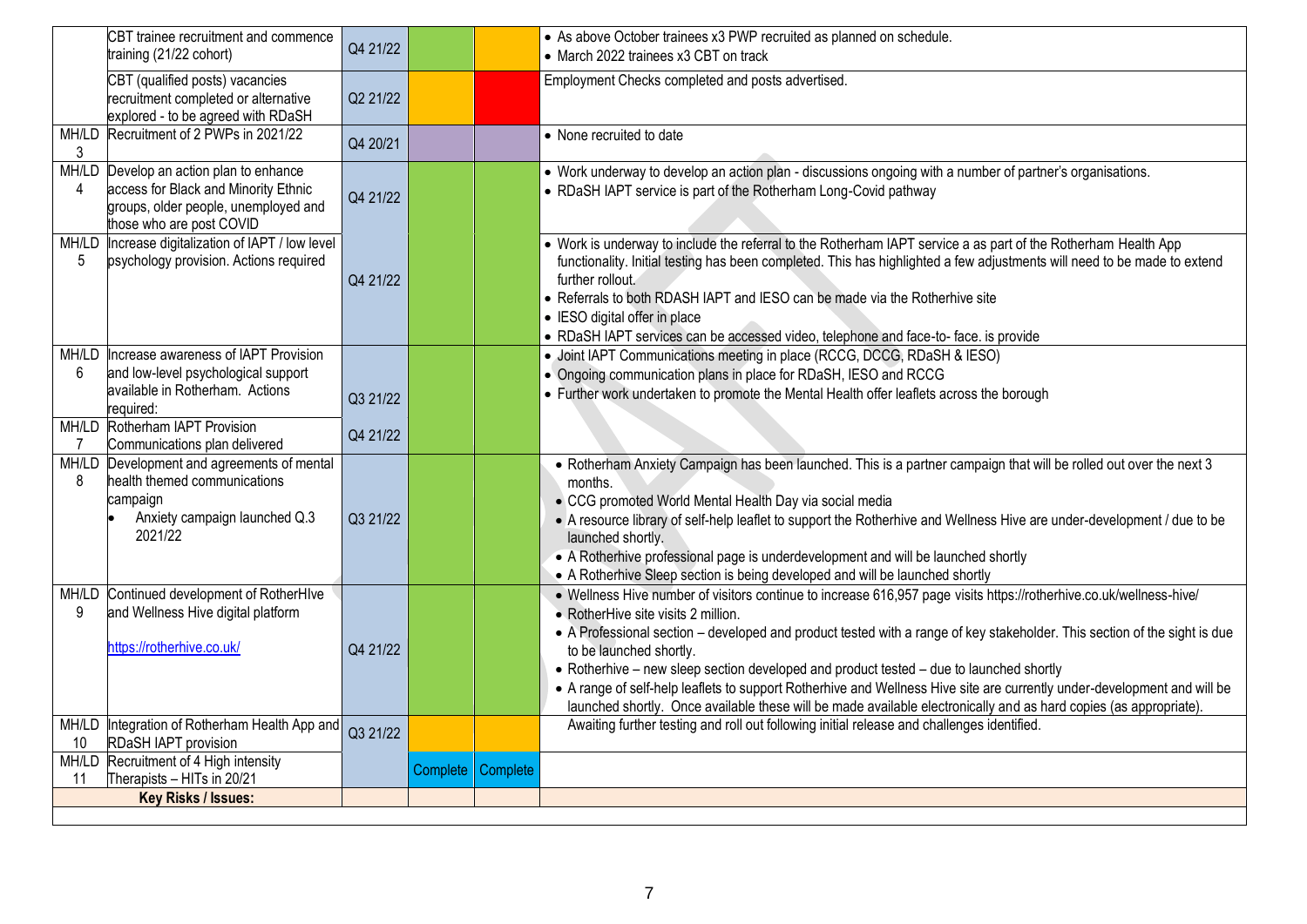| <b>Priority 2</b>         | <b>Improving Dementia diagnosis and</b>                                                                   | <b>Lead Officer</b> |                                               |                                          | Subgroup reporting to the MH & LD Transformation Group with lead responsibility is:                                                                                                                  |
|---------------------------|-----------------------------------------------------------------------------------------------------------|---------------------|-----------------------------------------------|------------------------------------------|------------------------------------------------------------------------------------------------------------------------------------------------------------------------------------------------------|
|                           | post-diagnostic support                                                                                   |                     | <b>Kate Tufnell</b>                           |                                          | <b>TBC</b>                                                                                                                                                                                           |
| No.                       | <b>Milestones</b>                                                                                         | <b>Target</b>       | <b>RAG</b><br>position as<br>end June<br>2021 | <b>RAG</b> position<br>as at Oct<br>2021 | <b>Update / Key actions</b>                                                                                                                                                                          |
| MH/LD                     | National Institute for Clinical Excellence                                                                |                     |                                               |                                          | • Funding identified as part of 21/22 Finance agreement to support diagnostic/post-diagnostic recovery plan                                                                                          |
| 12                        | (NICE) compliant dementia diagnostic<br>pathway to be agreed                                              | Q4 21/22            |                                               |                                          | • Work re- commenced to review pathway                                                                                                                                                               |
| MH/LD                     | National Institute for Clinical Excellence                                                                |                     |                                               |                                          | • Funding identified as part of 21/22 Finance agreement to support diagnostic/post-diagnostic recovery plan                                                                                          |
| 13                        | (NICE) compliant dementia post-<br>diagnosis pathway to be agreed                                         | Q4 21/22            |                                               |                                          | • Work re- commenced to review pathway                                                                                                                                                               |
| MH/LD                     | To implement the new dementia                                                                             | Q4 20/21            |                                               |                                          | • Funding identified as part of 21/22 Finance agreement to support diagnostic/post-diagnostic recovery plan                                                                                          |
| 14                        | pathway across the Rotherham place                                                                        |                     |                                               |                                          | • Work re- commenced to review pathway                                                                                                                                                               |
| MH/LD<br>15               | To rollout a programme of training<br>sessions to support people with<br>dementia and their unpaid carers | Q3 20/21            |                                               |                                          | • Rollout of the training programme is now ongoing. Training offer will be reviewed on an annual basis. Four Herbert<br>Protocol and This is Me sessions have been delivered for carers in Quarter 2 |
|                           |                                                                                                           |                     |                                               |                                          | Any new milestones/actions as a result of Covid                                                                                                                                                      |
|                           | N/A                                                                                                       |                     |                                               |                                          |                                                                                                                                                                                                      |
| <b>Key Risks / Issues</b> |                                                                                                           |                     |                                               |                                          |                                                                                                                                                                                                      |
|                           | Agreed dementia pathway to be reviewed in light of new guidance                                           |                     |                                               |                                          |                                                                                                                                                                                                      |
|                           | Delivery of elements of the dementia pathway has been impacted by COVID.                                  |                     |                                               |                                          |                                                                                                                                                                                                      |

|             | <b>Priority Adult Severe Mental Illnesses (SMI) in</b>                                                                   | <b>Lead Officer</b><br><b>Kate Tufnell</b> |                                               |                                          | Subgroup reporting to the MH & LD Transformation Group with lead responsibility is:                                                                                                                                                                                                                                                                                     |
|-------------|--------------------------------------------------------------------------------------------------------------------------|--------------------------------------------|-----------------------------------------------|------------------------------------------|-------------------------------------------------------------------------------------------------------------------------------------------------------------------------------------------------------------------------------------------------------------------------------------------------------------------------------------------------------------------------|
|             | the Community                                                                                                            |                                            |                                               |                                          | ICS Individual Placement and Support Group, Community Mental Health Transformation Group (inc. MH ARRS) /<br>Rotherham SMI Register - Data Cleansing Group / ICS Perinatal Group                                                                                                                                                                                        |
| No.         | <b>Milestones</b><br><b>SMI</b> = Serious Mental Illness                                                                 | <b>Target</b>                              | <b>RAG</b><br>position as<br>end June<br>2021 | <b>RAG</b> position<br>as at Oct<br>2021 | <b>Update / Key actions</b>                                                                                                                                                                                                                                                                                                                                             |
| MH/LD<br>16 | Delivery of all of the SMI Health check<br>long-term plan requirement. Action<br>required:                               | Q3 20/21                                   |                                               |                                          | • Work on-going – some delay due to workforce capacity issues                                                                                                                                                                                                                                                                                                           |
|             | Complete secondary / primary care SMI<br>register validation                                                             | <b>TBC</b>                                 |                                               |                                          | • Work on-going – some delay due to workforce capacity issues                                                                                                                                                                                                                                                                                                           |
|             | Development of single live SMI register<br>across primary and secondary care                                             | 21/22                                      |                                               |                                          | • Work on-going – some delay due to workforce capacity issues                                                                                                                                                                                                                                                                                                           |
|             | Development of digital offer to support<br>primary care SMI Locally Enhanced<br>Service (LES) deliver                    | Q3 21/22                                   |                                               |                                          | • Work on-going – some delay due to workforce capacity issues                                                                                                                                                                                                                                                                                                           |
|             | Increase the number of primary care SMI<br>health checks completed in 2021/22<br>(against 2021/2, q.4 baseline $-31\%$ ) | Q4 21/22                                   |                                               |                                          | • SMI Locally Enhanced Services (LES) is mandatory across all practices<br>• Number of health checks completed continues to increase. In quarter 2 Rotherham reported 42.1% of annual health<br>checks completed.<br>• Rotherham partners across Primary Care, RCCG and RDaSH continue to work together to increase the uptake of annual<br>health checks across Place. |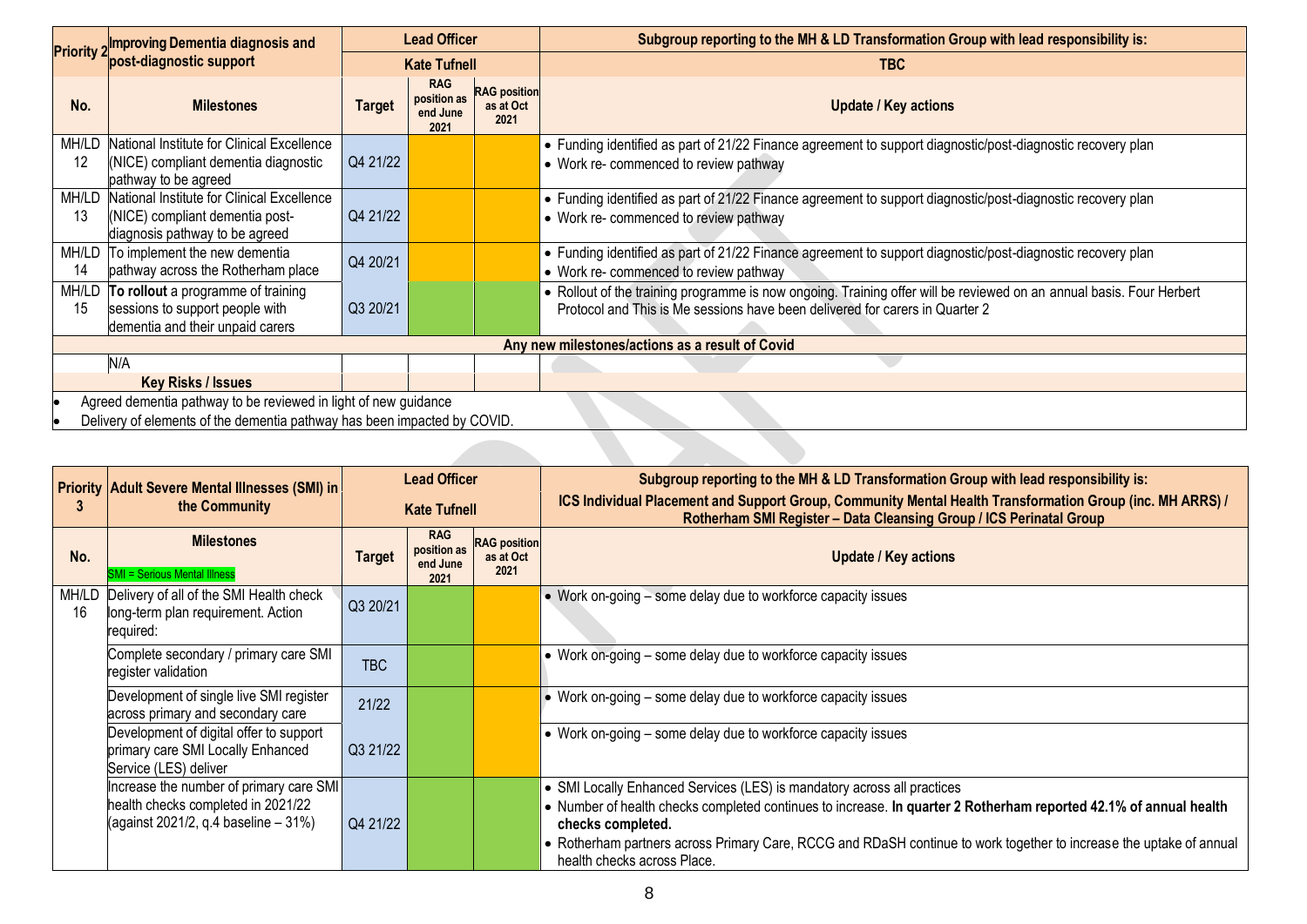| MH/LD<br>17 | Maintain 60% target of patients requiring<br>Early Intervention for Psychosis (EIP)<br>receiving National Institute for Clinical<br>Excellence (NICE) concordant care<br>within two weeks, and service graded at<br>level 3 for NICE concordance | Q4 21/22 |  |                                                                                                                                               |                     | • National target 60% has not been achieved In July and August 21 the Rotherham service reported 50% of patients<br>receiving National Institute for Clinical Excellence (NICE) concordat care within 2 weeks<br>• The service is currently rated as level 3 National Institute for Clinical Excellence (NICE) concordance                    |
|-------------|--------------------------------------------------------------------------------------------------------------------------------------------------------------------------------------------------------------------------------------------------|----------|--|-----------------------------------------------------------------------------------------------------------------------------------------------|---------------------|-----------------------------------------------------------------------------------------------------------------------------------------------------------------------------------------------------------------------------------------------------------------------------------------------------------------------------------------------|
| 18          | MH/LD Support the delivery of the ICS Individual<br>Placement Support programme                                                                                                                                                                  | Q4 20/21 |  | • Draft evaluation report produced for consideration<br>Transformation pilot identified and agreed                                            |                     | • ICS evaluation of the Individual Placement and Support (IPS) service completed / Rotherham input into the evaluation<br>• October 21- March 22 mainstream funding for Individual Placement and Support (IPS) workers funded by NHS England<br>• Sheffield CCG commenced procurement development for service provision from April 22 onwards |
| MH/LD<br>19 | Delivery of the 2021/22 Adult SMI in the<br>Community Workforce year 1 plan.                                                                                                                                                                     |          |  |                                                                                                                                               | <b>Recruiting</b>   | <b>status</b>                                                                                                                                                                                                                                                                                                                                 |
|             |                                                                                                                                                                                                                                                  |          |  | <b>Post</b>                                                                                                                                   | organisation        |                                                                                                                                                                                                                                                                                                                                               |
|             |                                                                                                                                                                                                                                                  |          |  | Programme Manager                                                                                                                             | <b>RDaSH</b>        | Contract documentation issued<br>Recruitment process completed 9/21 - unsuccessful                                                                                                                                                                                                                                                            |
|             |                                                                                                                                                                                                                                                  |          |  | Specialist/Clinical Input - Social Care                                                                                                       | <b>RMBC</b>         | Contract documentation drafted<br>Recruitment process commenced                                                                                                                                                                                                                                                                               |
|             |                                                                                                                                                                                                                                                  |          |  | Specialist/Clinical Input - Primary Care                                                                                                      | <b>Primary Care</b> | Contract documentation drafted<br>Marketing of post commenced                                                                                                                                                                                                                                                                                 |
|             |                                                                                                                                                                                                                                                  |          |  | Specialist/Clinical Input - Secondary<br>Care                                                                                                 | <b>RDaSH</b>        | Contract documentation issued<br>Expression of interest received May 21 - on hold waiting funding approval                                                                                                                                                                                                                                    |
|             |                                                                                                                                                                                                                                                  | Q4 21/22 |  | Admin/Project Support                                                                                                                         | <b>RDaSH</b>        | Contract documents issued<br>Recruitment process completed 8/2 - candidate withdrew<br>Second recruitment round underway                                                                                                                                                                                                                      |
|             |                                                                                                                                                                                                                                                  |          |  | Older People's community mental<br>health teamSupport Worker                                                                                  | <b>RDaSH</b>        | Contract document drafted                                                                                                                                                                                                                                                                                                                     |
|             |                                                                                                                                                                                                                                                  |          |  | <b>Reablement Worker</b>                                                                                                                      | <b>RDaSH</b>        | Contract document drafted                                                                                                                                                                                                                                                                                                                     |
|             |                                                                                                                                                                                                                                                  |          |  | Occupational Therapy Clinical Lead                                                                                                            | <b>RDaSH</b>        | Contract document drafted                                                                                                                                                                                                                                                                                                                     |
|             |                                                                                                                                                                                                                                                  |          |  | <b>Clinical Associate Psychologists</b><br>(CAPS)Workers (Adults and Older<br>Adults)                                                         | <b>RDaSH</b>        | Contract documents drafted<br>University/RDaSH Interviews complete Recruitment successful - start date<br>to be confirmed                                                                                                                                                                                                                     |
|             |                                                                                                                                                                                                                                                  |          |  | Peer Support/Lived Experience<br>Worker                                                                                                       | <b>VAR</b>          | Development commenced - further discussions required                                                                                                                                                                                                                                                                                          |
| MH/LD<br>20 | Workforce expansion of community<br>mental health team in line with 21/22<br>planning agreement                                                                                                                                                  | Q3 21/22 |  | • community mental health team specialist social care input - recruitment underway<br>approved<br>Waiting information on RDaSH specific roles |                     | • community mental health team specialist secondary care input - service specification / contract change documents<br>• community mental health team specialist primary care input - service specification shared for comments                                                                                                                |
| 21          | MH/LD Expansion of peer support /living<br>experience workers to support the<br>provision of community Mental health<br>provision (bid requirement - Voluntary /<br>Community Sector posts)                                                      | Q3 21/22 |  | • Initial discussions commenced                                                                                                               |                     |                                                                                                                                                                                                                                                                                                                                               |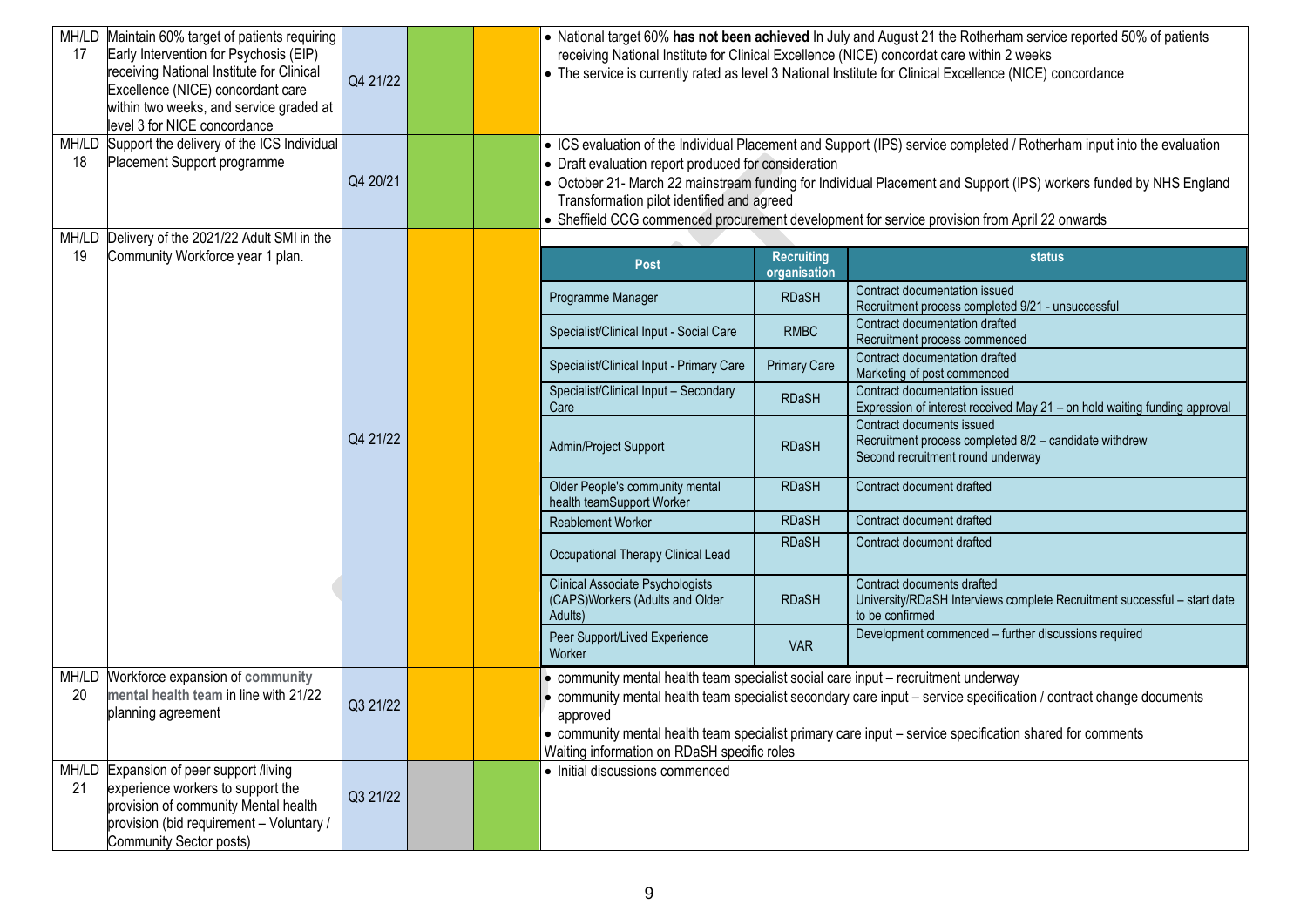| 22 | MH/LD Support the delivery of the perinatal<br>Mental Health long-term plan<br>requirements: Action required:<br>RCCG to work with Sheffield and<br>Doncaster to review the perinatal mental<br>health service                                                                                                                                                                                                           | Q2 21/22   |          | • Funding identified to support the expansion of the service in Rotherham, in line with long-term plan and Sheffield /<br>Doncaster developments.<br>• Review and discussions on going                                                                                                                                                                                                                                                                                                                     |
|----|--------------------------------------------------------------------------------------------------------------------------------------------------------------------------------------------------------------------------------------------------------------------------------------------------------------------------------------------------------------------------------------------------------------------------|------------|----------|------------------------------------------------------------------------------------------------------------------------------------------------------------------------------------------------------------------------------------------------------------------------------------------------------------------------------------------------------------------------------------------------------------------------------------------------------------------------------------------------------------|
| 23 | MH/LD Support the further expansion of the<br>Rotherham service (in line with 2021/22<br>contract agreement) q.4                                                                                                                                                                                                                                                                                                         | <b>TBC</b> |          | Some uplift posts appointed to and some under recruitment                                                                                                                                                                                                                                                                                                                                                                                                                                                  |
| 24 | MH/LD Complete an Early Intervention for<br>Psychosis (EIP) profile scoping exercise<br>to inform service development and<br>ensure the service is<br>Culturally appropriate to address<br>disparities in access and experience Q3 21/22<br>οf<br>Black and Minority Ethnic (BAME)<br>people with psychosis.<br>Delivering to full recommended age<br>range of 14-65 to reduce inequalities in<br>access for age groups. |            |          | The Early Intervention for Psychosis (EIP) scoping analysis was completed. However, owing to the numbers involved in<br>Early Intervention for Psychosis (EIP) for a relatively small geography such as Rotherham, make any prediction of future<br>trends challenging.                                                                                                                                                                                                                                    |
| 25 | MH/LD Expansion of Early Intervention for<br>Psychosis (EIP) workforce, in line 21/22<br>with local contract agreement                                                                                                                                                                                                                                                                                                   | Q3 21/22   |          | • Recruited to the following posts with the new investment<br>• fte Band 6 First Episode Psychosis (FEP) pathway (commenced in post November 2021)<br>• fte Band 6 First Episode Psychosis (FEP) (awaiting DBS expected to start in January 2022)<br>• fte Band 3 Support time and Recovery (STR)<br>. Jill Fairbank is currently discussing post to lead on family interventions.                                                                                                                         |
| 26 | MH/LD Delivery of Community Mental Health<br>Transformation programme (21/22).<br>Action required:                                                                                                                                                                                                                                                                                                                       | Q4 21/22   |          | • Programme manager post realigned out to advert imminently<br>• RMBC have appointed to social care 0.2 post<br>• Primary Care Network (PCN) leads progressing recruitment to Primary Care 0.2 post<br>• 6 x B7 Mental Health Additional Roles Reimbursement Scheme (ARRS) roles out to recruitment - 1 for each Primary<br>Care Network (PCN)<br>• Clinical Associate Psychologists (CAPs workers appointed for university placement<br>• Rapid development day for partnership being planned in December |
| 27 | MH/LD Enhance eating disorder offer across<br>Rotherham - South Yorkshire Eating<br>Disorder Association (SYEDA), Physical   Q4 21/22<br>Health shared care protocol, RotherHive<br>development                                                                                                                                                                                                                          |            |          | • RotherHive eating disorder page developed and Launched May 21. In its first month this page reported 2167 hits.<br>https://rotherhive.co.uk/eating-disorders/<br>• Further expansion of South Yorkshire Eating Disorder Association SYEDA commissioned to increase both children and<br>young people and Adult eating disorder capacity in Rotherham from March 2021<br>• Work commenced on medical monitoring of Physical Health shared care protocol                                                   |
| 28 | MH/LD Development and implementation of the<br><b>Mental Health Additional Roles</b><br>Reimbursement Scheme (ARRS) 21/22<br>requirements. Action required:                                                                                                                                                                                                                                                              | Q1 21/22   |          | • Mental Health Additional Roles Reimbursement Scheme (ARRS) operational group in place<br>• Job description produced / reviewed and banded by RDaSH<br>• Discussions on-going re recruitment                                                                                                                                                                                                                                                                                                              |
| 29 | MH/LD All contract mechanisms in place<br><b>CCG/RDaSH</b>                                                                                                                                                                                                                                                                                                                                                               | Q2 21/22   | Complete | • CCG /RDaSH Schedule 2ii signed<br>• CCG/RDaSH Mental Health Additional Roles Reimbursement Scheme (ARRS) signed                                                                                                                                                                                                                                                                                                                                                                                          |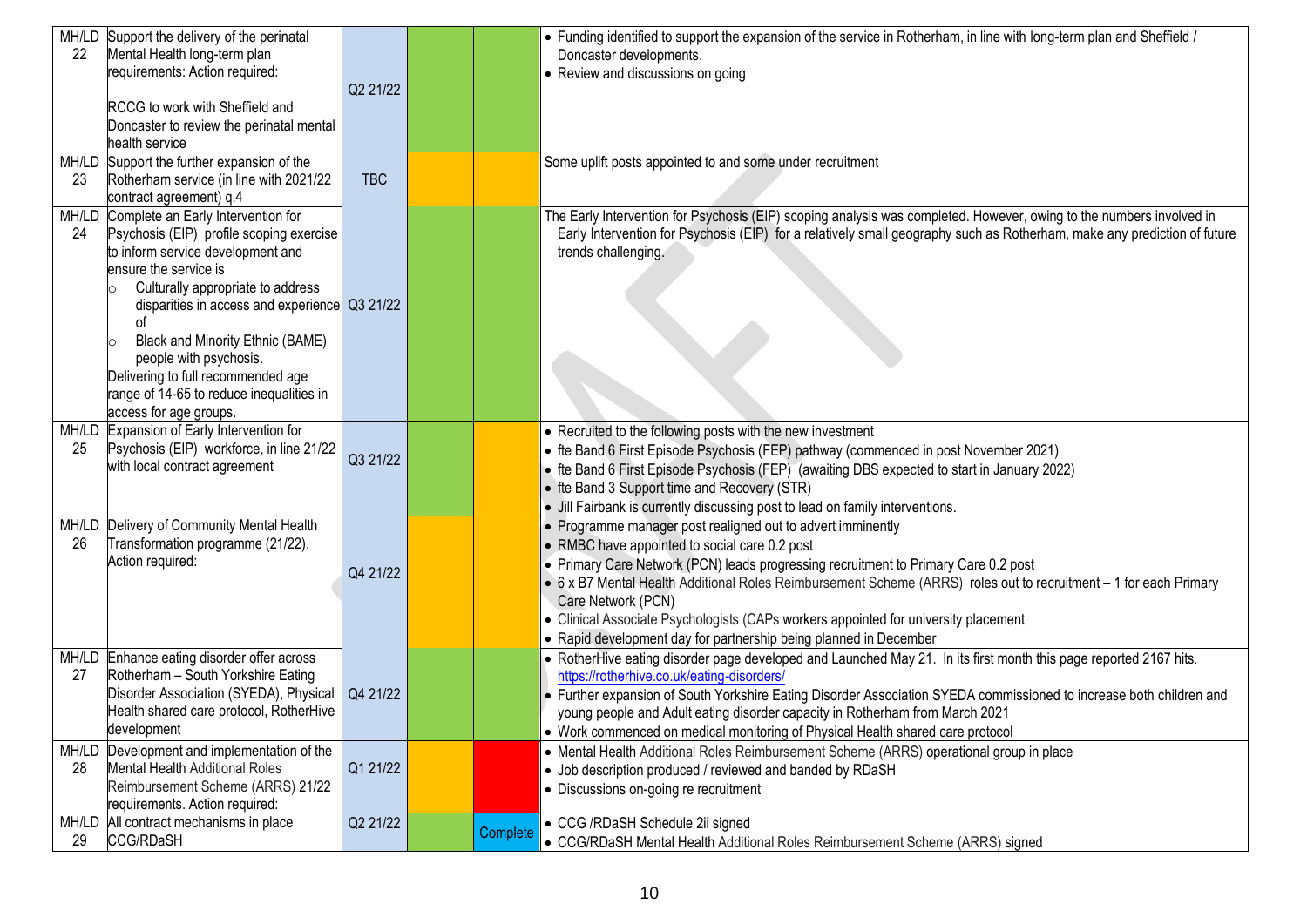| 30                        | MH/LD All contract mechanisms in place RDaSH<br>with each of 6 Primary Care Networks<br>(PCNs)                                                                                                                                                                                                                                                  | Q2 21/22 |                                |  | • No contracts in place                                                                                                                                                                                                                                                                 |  |  |
|---------------------------|-------------------------------------------------------------------------------------------------------------------------------------------------------------------------------------------------------------------------------------------------------------------------------------------------------------------------------------------------|----------|--------------------------------|--|-----------------------------------------------------------------------------------------------------------------------------------------------------------------------------------------------------------------------------------------------------------------------------------------|--|--|
| 31                        | MH/LD Recruitment of mental health Mental<br><b>Health Additional Roles Reimbursement</b><br>Scheme (ARRS) across all 6 Primary<br>Care Networks (PCNs)                                                                                                                                                                                         | Q2 21/22 |                                |  | • Primary Care Network (PCN) / RDaSH clinician discussions underway to inform post requirements.<br>• Primary Care Network (PCN) are keen to commence Mental Health Additional Roles Reimbursement Scheme (ARRS)<br>• RDaSH are not in a position to recruit until contracts are signed |  |  |
| -32                       | MH/LD Embed Mental Health Additional Roles<br>Reimbursement Scheme (ARRS) posts<br>within Primary Care Networks (PCNs), in   Q3 21/22<br>line with GP and standard contract<br>requirements                                                                                                                                                     |          |                                |  | • Not due yet                                                                                                                                                                                                                                                                           |  |  |
| 33                        | MH/LD Year 2 Mental Health Additional Roles<br>Reimbursement Scheme (ARRS) plans<br>in place to support recruitment of posts                                                                                                                                                                                                                    | Q1 22/23 |                                |  | $\bullet$ Not due yet                                                                                                                                                                                                                                                                   |  |  |
| 34                        | MH/LD Ensure delivery of the Early Intervention<br>in psychosis 21/22, in line with LTP<br>requirement. Action required                                                                                                                                                                                                                         |          | Q4 21/22   Complete   Complete |  | • Level 3 achieved. Note that if the service had achieved a level 3 rating for the physical health rating (missed by 0.8%) the<br>service would have achieved an overall level 4 rating.<br>• National target 60% achieved                                                              |  |  |
| 35                        | MH/LD Establish community mental health team<br>group $(q.1)$                                                                                                                                                                                                                                                                                   |          | Q.2 21/22 Complete Complete    |  | • Mental Health Additional Roles Reimbursement Scheme (ARRS) groups established. This will expanded to become the<br>community mental health team group, once initial work on Mental Health Additional Roles Reimbursement Scheme (ARRS<br>completed                                    |  |  |
| 36                        | MH/LD Establish a mechanism to develop the<br><b>Mental Health Additional Roles</b><br>Reimbursement Scheme (ARRS) roles<br>contract and finance processes                                                                                                                                                                                      |          | Q1 21/22 Complete Complete     |  | • Mental Health Additional Roles Reimbursement Scheme (ARRS) Finance and Contract Task and Finish group<br>established.<br>• Contract /Finance process developed and available to be implemented.                                                                                       |  |  |
| <b>Key Risks / Issues</b> |                                                                                                                                                                                                                                                                                                                                                 |          |                                |  |                                                                                                                                                                                                                                                                                         |  |  |
|                           | Further waves of COVID 19 will have an impact in primary care capacity potential impact on MH/LD13 (Risk mitigation: development of digital mechanism and alternative ways to support process - under-<br>development).<br>2. TELAN SELIKS HIS PROSESSION SELIKUPUNG PROPINSI MAMA MEHINDIK KESUA JAMAN KAN HAMPIAN KERAKA SELIKSI SELIKSI KASA |          |                                |  |                                                                                                                                                                                                                                                                                         |  |  |

• Perinatal Mental health – increase in demand (Risk mitigation: 21/22 Mental Health Investment Standard (MHIS) funding agreed to support expansion of service).

• Perinatal Mental Health – difficulties recruiting expansion workforce especially perinatal psychiatrists

• Mental Health Additional Roles Reimbursement Scheme (ARRS) – RDaSH experiencing difficulties in recruiting 6 X band 7 posts (Risk mitigations: exploring different recruitment options, such as band 6 /7 development posts).

• Eating disorders – demand for the service continues to increase (Risk mitigation – additional capacity commissioned, performance monitoring mechanisms in place, preventative work underway – training, RotherHive etc.)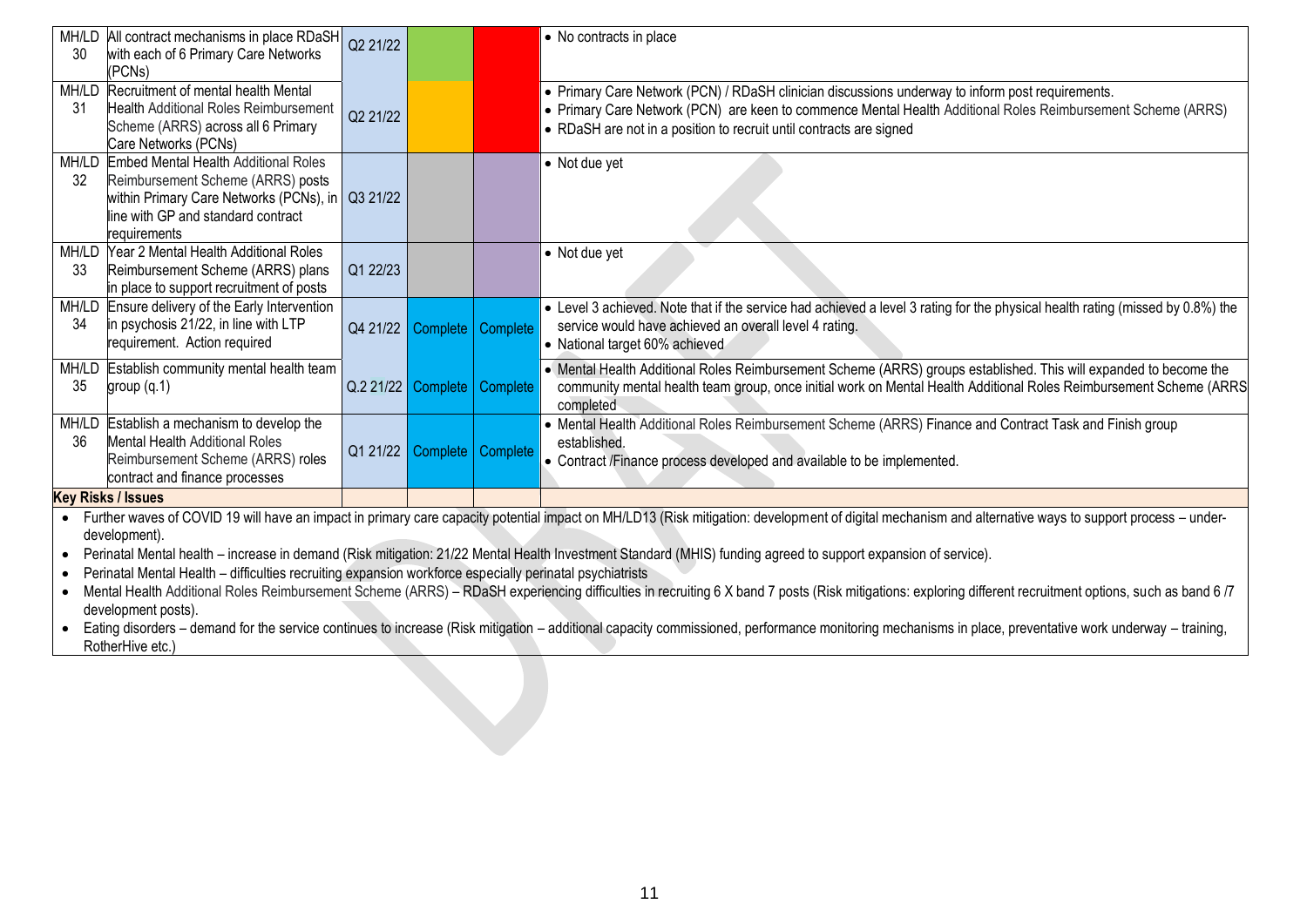| <b>Priority</b>      | <b>Mental Health Crisis and Liaison</b>                                                                                                                                         | <b>Lead Officer</b> |                                               |                                          | Subgroup reporting to the MH & LD Transformation Group with lead responsibility is:                                                                                                                                                                                                                                                                                                                                                                                                                                                                                                                                             |  |
|----------------------|---------------------------------------------------------------------------------------------------------------------------------------------------------------------------------|---------------------|-----------------------------------------------|------------------------------------------|---------------------------------------------------------------------------------------------------------------------------------------------------------------------------------------------------------------------------------------------------------------------------------------------------------------------------------------------------------------------------------------------------------------------------------------------------------------------------------------------------------------------------------------------------------------------------------------------------------------------------------|--|
| 4                    |                                                                                                                                                                                 |                     | <b>TBC</b>                                    |                                          | S. Yorkshire S12 Solutions Prelaunch Project Group / ICS Adult Crisis Meeting                                                                                                                                                                                                                                                                                                                                                                                                                                                                                                                                                   |  |
| No.                  | <b>Milestones</b>                                                                                                                                                               | <b>Target</b>       | <b>RAG</b><br>position as<br>end June<br>2021 | <b>RAG position</b><br>as at Oct<br>2021 | <b>Update / Key actions</b>                                                                                                                                                                                                                                                                                                                                                                                                                                                                                                                                                                                                     |  |
| 37                   | MH/LD Review of the social care delivery model<br>(increase social care capacity / improve<br>care act compliance)                                                              | Q4 20/21            |                                               |                                          | • A meeting is planned early November to take stock of the review, look at how to address operational pressures and set<br>out next steps. A delivery plan with timescales will be developed.                                                                                                                                                                                                                                                                                                                                                                                                                                   |  |
| 38                   | MH/LD Workforce development of the Crisis<br><b>Resolution and Home Treatment Teams</b><br>(CRHTT) and increase social care<br>capacity                                         | Q4 21/22            |                                               |                                          | • Initial discussions commenced                                                                                                                                                                                                                                                                                                                                                                                                                                                                                                                                                                                                 |  |
| 39                   | MH/LD Establish a Crisis Resolution and Home<br>Treatment Teams (CRHTT) service that   Q4 20/21<br>operates in line with best practice                                          |                     |                                               |                                          | • Crisis Resolution and Home Treatment Teams (CRHTT) will need to a further review once the RMBC Social Care review<br>is completed - to ensure alignment of both processes.                                                                                                                                                                                                                                                                                                                                                                                                                                                    |  |
| 40                   | MH/LD Develop at least one alternative crisis<br>service to hospital admission. Actions<br>required:                                                                            | Q3 20/21            |                                               |                                          | • Stakeholder engagement to develop the model (inc. stakeholder survey)<br>• Further research on best practice from other areas<br>• Gathering of Equalities data and identifying data gaps<br>• Service Specification & Equality Impact Assessment completed<br>• Procurement commenced Q3: High Level timeline<br>Invitation to Tender issued 29.10.21<br>$\circ$<br>Invitation to Tender closes 26.11.21<br>Evaluation Panel will meet w/c 10.12.21<br>$\circ$<br>Contract award planned w/c 07.01.21<br>$\circ$<br>Contract commences 01.02.22<br>$\circ$<br>• Crisis prevention / alternative communication work commenced |  |
| 41                   | MH/LD Reduction in the number of out of area<br>placements. Action required:<br>Implementation of the Out of Area<br><b>Treatment Services (OATS)</b><br>agreement (end of q.2) | Q4 22/23            |                                               | <b>TBC</b>                               | Waiting for information                                                                                                                                                                                                                                                                                                                                                                                                                                                                                                                                                                                                         |  |
| 42                   | MH/LD Hospital Discharge fund initiatives<br>identified and mobilised - Delivery plan<br>on track                                                                               | <b>TBC</b>          |                                               |                                          | Waiting for information                                                                                                                                                                                                                                                                                                                                                                                                                                                                                                                                                                                                         |  |
| 43                   | MH/LD Outcome report of PITT training and<br>impact on delivery                                                                                                                 | Q2 21/22            |                                               |                                          | Waiting for information                                                                                                                                                                                                                                                                                                                                                                                                                                                                                                                                                                                                         |  |
| 42                   | MH/LD Implementation of the new social care<br>delivery model commenced                                                                                                         | Q3 21/22            |                                               |                                          | • Discussion commenced, but timescales for delivery still to be agreed.                                                                                                                                                                                                                                                                                                                                                                                                                                                                                                                                                         |  |
| MH/LD<br>43<br>MH/LD | Support the ICS S12 App extended pilot.<br>Action required:                                                                                                                     | <b>TBC</b>          |                                               | Complete                                 | • Pilot extension completed End of September 2021. Future commissioning intensions agreed by SYB Commissioners                                                                                                                                                                                                                                                                                                                                                                                                                                                                                                                  |  |
| 44<br>MH/LD          | Improve IT connectivity at Swallownest<br>(q.2)                                                                                                                                 | <b>TBC</b>          |                                               | Complete                                 | • IT connectivity issues have been resolved                                                                                                                                                                                                                                                                                                                                                                                                                                                                                                                                                                                     |  |
| 45                   | Ensure all Rotherham Approved Mental<br>Health Professional (AMPs) are signed                                                                                                   | Q2 21/22            |                                               | Complete                                 | • Local S12 solutions champion established.<br>• All Rotherham Rotherham Approved Mental Health Professional (AMPs) have been trained and are using the platform                                                                                                                                                                                                                                                                                                                                                                                                                                                                |  |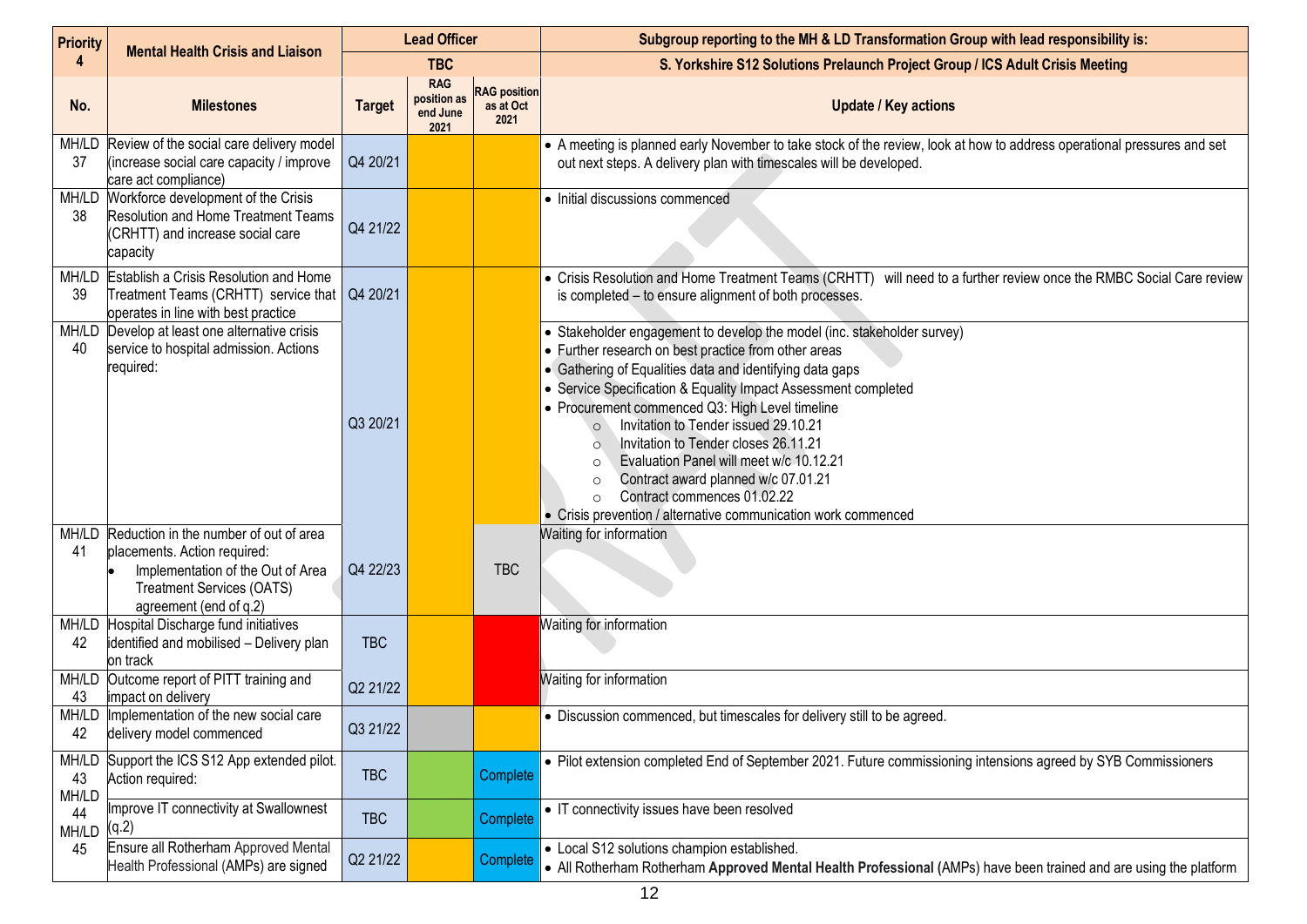|             | up to the S12 App and trained to use it<br>(end July 2021)                                               |            |                                |                   |                                                                                                                                                                                                                                                          |
|-------------|----------------------------------------------------------------------------------------------------------|------------|--------------------------------|-------------------|----------------------------------------------------------------------------------------------------------------------------------------------------------------------------------------------------------------------------------------------------------|
|             | Mobilise S12 App only model (as agreed  <br>across the ICS) August - October 2021                        | <b>TBC</b> |                                | Complete          | • Rotherham worked in partnership to support the move toward S12 App only model, in line with pilot criteria.                                                                                                                                            |
|             | Support ICS evaluation of the pilot to<br>inform future commissioning intentions<br>(q.3)                | <b>TBC</b> | Q2.21/22                       | Complete          | • ICS S12 solution pilot evaluation completed. Recommendation: continued use of the S12 solution app across SYB ICS.<br>• Sheffield CCG have issued a further 12 month contract for the S12 solutions app. Rotherham Place is part of this<br>agreement. |
| MH/LD<br>46 | Workforce development training (PITT                                                                     | Q3 19/20   | Complete   Complete            |                   | • RDaSH identified staff team has attended the PITT development training.                                                                                                                                                                                |
| MH/LD<br>47 | Establish a social worker co-ordinator<br>post to operate across the mental health   Q4 19/20  <br>wards |            | Complete   Complete            |                   | • Social worker co-ordinator post now established.                                                                                                                                                                                                       |
| MH/LD<br>48 | Maintain Mental Health Liaison (Core 24<br>compliant) service                                            | Q4 20/21   |                                | Complete Complete | • Now part of mainstream provision                                                                                                                                                                                                                       |
|             | <b>Key Risks / Issues</b>                                                                                |            |                                |                   |                                                                                                                                                                                                                                                          |
|             |                                                                                                          |            |                                |                   |                                                                                                                                                                                                                                                          |
|             |                                                                                                          |            |                                |                   |                                                                                                                                                                                                                                                          |
|             | Improving residential community and                                                                      |            | $1.22$ $\Delta R_{\text{max}}$ |                   | 45. a fa fha MH 0.1 D.T. ann fainn eilean Oileann a 34. Is e duine na 35.94. Is e<br><b>Outlet and a contract of the Contract State</b>                                                                                                                  |

|             | Improving residential, community and                                                                                       | <b>Lead Officer</b> |                                               |                                          | Subgroup reporting to the MH & LD Transformation Group with lead responsibility is:                                                                                                                                                                                                                                                                                                                                                                                                                                                                                                                                                                                                                                                                                                                                                                                                                                                                                                                                                                 |
|-------------|----------------------------------------------------------------------------------------------------------------------------|---------------------|-----------------------------------------------|------------------------------------------|-----------------------------------------------------------------------------------------------------------------------------------------------------------------------------------------------------------------------------------------------------------------------------------------------------------------------------------------------------------------------------------------------------------------------------------------------------------------------------------------------------------------------------------------------------------------------------------------------------------------------------------------------------------------------------------------------------------------------------------------------------------------------------------------------------------------------------------------------------------------------------------------------------------------------------------------------------------------------------------------------------------------------------------------------------|
|             | <b>Priority 5</b> housing support for people with<br><b>Mental Health and/or Learning</b><br>disability                    | <b>Garry Parvin</b> |                                               |                                          | <b>TBC</b>                                                                                                                                                                                                                                                                                                                                                                                                                                                                                                                                                                                                                                                                                                                                                                                                                                                                                                                                                                                                                                          |
| No.         | <b>Milestones</b>                                                                                                          | <b>Target</b>       | <b>RAG</b><br>position as<br>end June<br>2021 | <b>RAG position</b><br>as at Oct<br>2021 | <b>Update / Key actions</b>                                                                                                                                                                                                                                                                                                                                                                                                                                                                                                                                                                                                                                                                                                                                                                                                                                                                                                                                                                                                                         |
| MH/LD<br>49 | Co-production of a vision for recovery                                                                                     | Q2 21/22            |                                               |                                          | • New service specifications have been completed that reflect the ideas and learnings from the market engagement work<br>detailed above as well as good examples from other local authorities.<br>• This approach identified that there were issues with the current requirement to sign up to the Councils Social Value Portal<br>and work commenced to resolve this in order that it can be utilised with smaller/lower value placements alongside larger<br>contract awards. This has, by necessity, delayed the procurement of the new flexible procurement system to ensure we<br>are able to capture and monitor Social Value without this being a substantial burden to the smaller organisations and<br>contracted providers.<br>• Although the work to develop the Social Value Portal is still ongoing once this is resolved the procurement of the flexible<br>procurement system can proceed with confidence that the Social Value for Rotherham brought by the increased provider<br>base can be appropriately captured and monitored. |
| 50          | MH/LD Service transformation model to be<br>agreed                                                                         | Q4 21/22            |                                               |                                          | • A cabinet report has been drafted and is being consulted on. The report will give an update on progress and it is being<br>planned to be presented (subject to Director approval) in December 2021                                                                                                                                                                                                                                                                                                                                                                                                                                                                                                                                                                                                                                                                                                                                                                                                                                                |
| MH/LD<br>51 | Scoping the current system to identify<br>challenges and opportunities within a<br>recovery model                          |                     |                                               | Q1 21/22 Complete Complete               | Completed. Scoping has occurred via:<br>Housing needs assessment completed by Campbell Tickell led by RMBC Housing on behalf of the South Yorkshire<br>Transforming Care Partnership (SYTCP)<br>Care home research undertaken on behalf of RMBC by Cordis Bright<br>Development of a supported living plan by Atlantic                                                                                                                                                                                                                                                                                                                                                                                                                                                                                                                                                                                                                                                                                                                              |
|             | <b>Key Risks / Issues</b>                                                                                                  |                     |                                               |                                          |                                                                                                                                                                                                                                                                                                                                                                                                                                                                                                                                                                                                                                                                                                                                                                                                                                                                                                                                                                                                                                                     |
|             | Place Board is asked to note the developments in relation to Social Value and Flexible Purchasing Systems being developed. |                     |                                               |                                          |                                                                                                                                                                                                                                                                                                                                                                                                                                                                                                                                                                                                                                                                                                                                                                                                                                                                                                                                                                                                                                                     |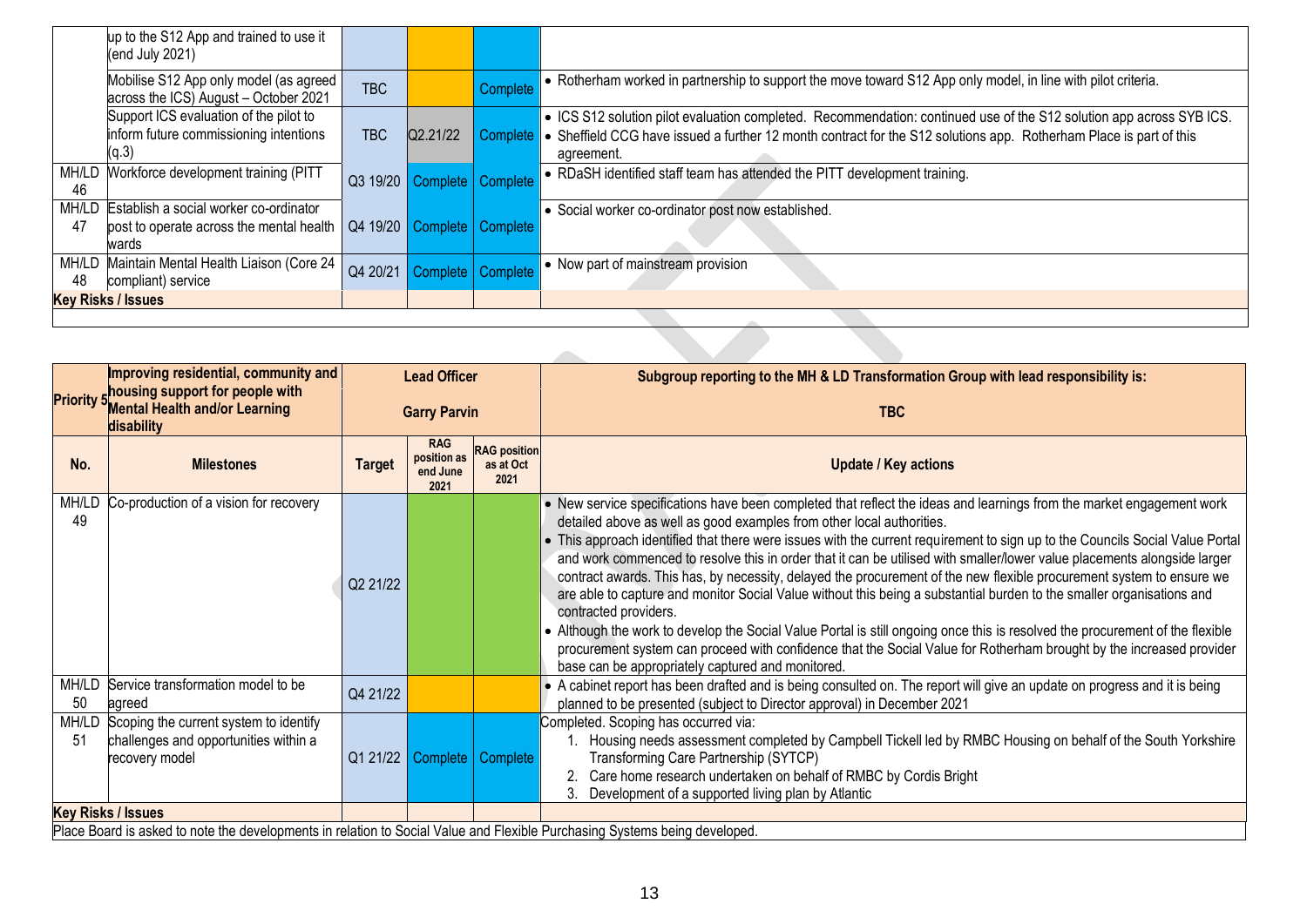| <b>Priority</b> |                                                                                                                                                                                                                        | <b>Lead Officer</b> |                                            |                                       | Subgroup reporting to the MH & LD Transformation Group with lead responsibility is:                                                                                                                                                                                                                                                                                                                                                                                                                                                                                                                                      |
|-----------------|------------------------------------------------------------------------------------------------------------------------------------------------------------------------------------------------------------------------|---------------------|--------------------------------------------|---------------------------------------|--------------------------------------------------------------------------------------------------------------------------------------------------------------------------------------------------------------------------------------------------------------------------------------------------------------------------------------------------------------------------------------------------------------------------------------------------------------------------------------------------------------------------------------------------------------------------------------------------------------------------|
| 6               | <b>Suicide prevention</b>                                                                                                                                                                                              |                     | <b>Ruth Fletcher-Brown</b>                 |                                       | Rotherham Suicide Prevention and Self-harm Group, SYB ICS Suicide Prevention Meeting, ICS Suicide Bereavement<br>Group                                                                                                                                                                                                                                                                                                                                                                                                                                                                                                   |
| No.             | <b>Milestones</b>                                                                                                                                                                                                      | <b>Target</b>       | <b>RAG</b> position<br>as end June<br>2021 | <b>RAG</b> position<br>as at Oct 2021 | <b>Update / Key actions</b>                                                                                                                                                                                                                                                                                                                                                                                                                                                                                                                                                                                              |
| 52              | MH/LD Delivery of 20/21 actions within local<br>plan                                                                                                                                                                   | Q2 21/22            |                                            |                                       | • Cohort 2 training for the self-harm train the trainer project has been delivered and trainers are being signed off                                                                                                                                                                                                                                                                                                                                                                                                                                                                                                     |
| 54              | MH/LD Delivery of self-harm awareness<br>training programme to commence.<br>Action required:<br>Cohort two Train-the-trainer<br>training complete (q.1)<br>Rollout of self-harm awareness<br>course across the borough | Q4 21/22            |                                            |                                       | • Some of the trainers from Cohort 1 are still delivering courses, Early Help for example<br>• Cohort 2 trainers are expected to complete signed off delivery courses.by September<br>Cohort 2 training delivery will be rolled out October onwards.                                                                                                                                                                                                                                                                                                                                                                     |
| 55              | MH/LD Refresh of the Suicide prevention and<br>self-harm plan in line with national<br>recommendations                                                                                                                 | Q3 21/22            |                                            |                                       | • The Suicide Prevention Symposium was held on the 12 <sup>th</sup> October and this workshop will inform a one year action plan<br>• Action plan will go out to partners for consultation by end of 2021.<br>• Action plan will be signed off by the Health and Wellbeing Board in Feb 2022.<br>Updates on progress will be reported to the Health and Wellbeing Board twice a year.                                                                                                                                                                                                                                    |
| 56              | MH/LD Evidence of impact of the Be the One<br>campaign                                                                                                                                                                 | Q4 20/21            |                                            |                                       | • Women's campaign launched on the 10 <sup>th</sup> September<br>• Healthwatch held a 'Be the One' promotional event on 22 <sup>nd</sup> September<br>• Continue to promote and evaluate next year. Monitoring website activity https://www.be-the-one.co.uk/<br>• The 'Be the One' website will be promoted during Safeguarding awareness week w/c 15 <sup>th</sup> November 2021<br>• Included in various publications circulated across the borough                                                                                                                                                                   |
| 57              | MH/LD Delivery of Year 3 NHSE funded<br>projects                                                                                                                                                                       | Q2 21/22            |                                            |                                       | • End of year report to be completed (delayed due to capacity issues, which delayed return of evaluation information). To be<br>completed by end q.2 21/22<br>• Self-harm train the trainer course has been delivered.                                                                                                                                                                                                                                                                                                                                                                                                   |
| 58              | MH/LD Review the suicide prevention and<br>self-harm action plan, in light of<br>emerging at risks / inequalities                                                                                                      | Q3 21/22            |                                            |                                       | . The Suicide Prevention Operational Group update their action plan regularly following Covid quidance and informed by real<br>time data.                                                                                                                                                                                                                                                                                                                                                                                                                                                                                |
| 53              | MH/LD Review of the delivery of Suicide<br>Prevention training in view of Covid                                                                                                                                        | Q3 20/21            |                                            |                                       | • Programme of training being delivered including;<br>• Promotion of Zero Suicide Alliance training across the partnership<br>• Face to face training being delivered for staff across the partnership but with a particular focus on Voluntary and Community<br>Sector, primary care and South Yorkshire Police Training accessed through RMBC Learning and Development.<br>• 'Be the One' promoted through various events<br>• Training planned for SYP Rotherham District and frontline staff RMBC delivered by PH Suicide Prevention Lead, South<br>Yorkshire Police mental health single point of contact and RDASH |
| 59              | Coroners Audit Report<br>MH/LD recommendations - delivery plan to<br>be developed                                                                                                                                      | Q3 21/2             |                                            |                                       | • Report published September 2021, initial findings shared at symposium. Looking at a programme of events/training to share<br>findings                                                                                                                                                                                                                                                                                                                                                                                                                                                                                  |
| 53              | MH/LD Rotherham Suicide prevention<br>Symposium (September 2021)                                                                                                                                                       | Q2.21/22            |                                            | Complete                              | • Symposium held 12 <sup>th</sup> October 2021                                                                                                                                                                                                                                                                                                                                                                                                                                                                                                                                                                           |
| 60              | MH/LD Be the One Campaign. Action<br>required:                                                                                                                                                                         | Q2 21/22            |                                            | Complete                              |                                                                                                                                                                                                                                                                                                                                                                                                                                                                                                                                                                                                                          |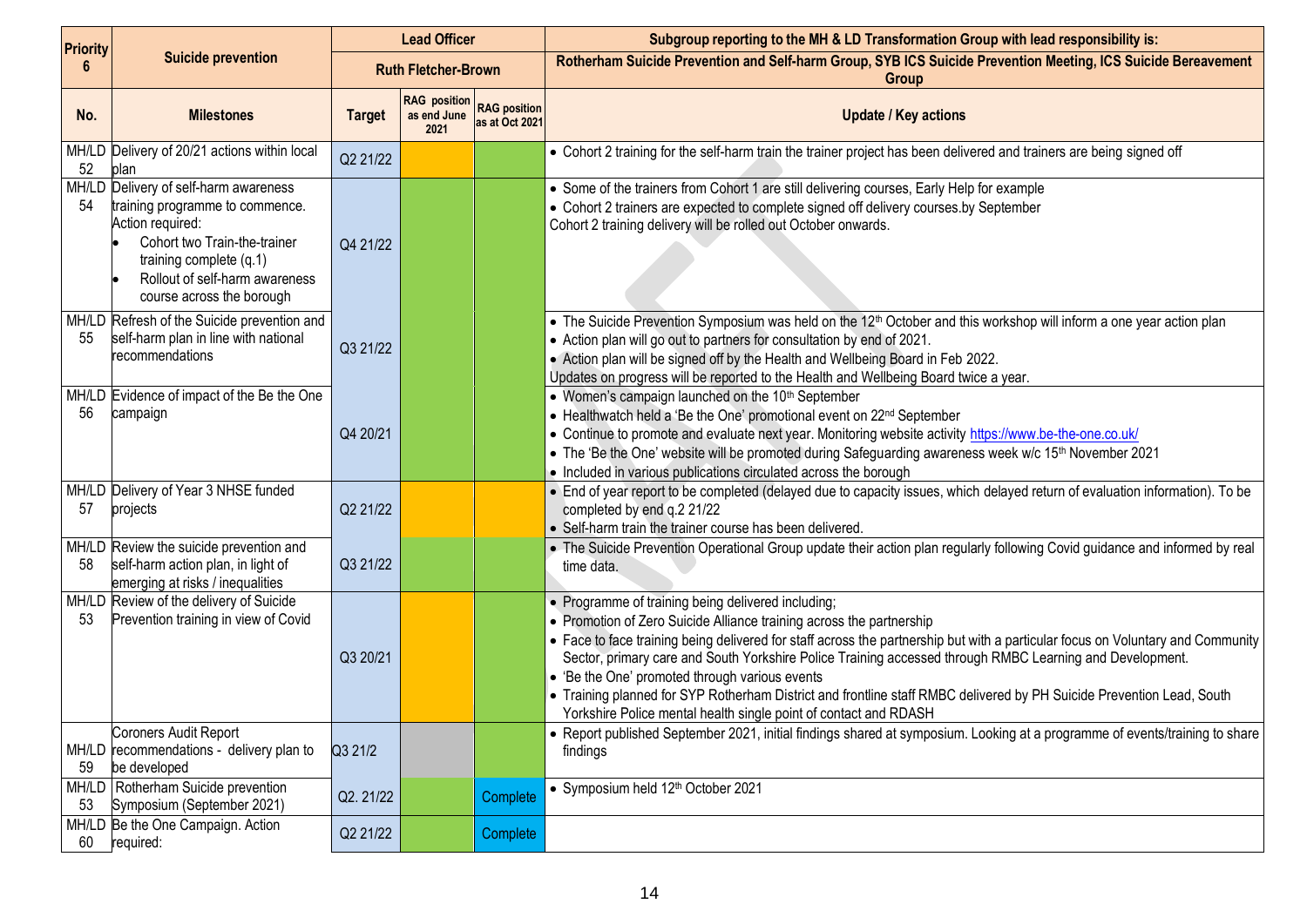| MH/LD<br>61 | Development and mobilisation of<br>the Be the One Campaign to be                                                                                                                                                                                                                                                                                                                                                                                    |          |          |          | • Targeted promotion at women. Monitoring Facebook and Website activity. - launched September 2021.https://www.be-the-<br>one.co.uk/                                                                                       |  |
|-------------|-----------------------------------------------------------------------------------------------------------------------------------------------------------------------------------------------------------------------------------------------------------------------------------------------------------------------------------------------------------------------------------------------------------------------------------------------------|----------|----------|----------|----------------------------------------------------------------------------------------------------------------------------------------------------------------------------------------------------------------------------|--|
| 62          | launched September 2021.<br>MH/LD Delivery of 20/21 actions within local<br>plan                                                                                                                                                                                                                                                                                                                                                                    |          | Complete | Complete | $\bullet$ The current action plan has been completed                                                                                                                                                                       |  |
| 63          | MH/LD Delivery of Self-harm train the trainer<br>course (cohort 2)                                                                                                                                                                                                                                                                                                                                                                                  | Q2 20/21 | Complete | Complete | • Training for Cohort 2 was delayed due to Covid. This has now and been delivered 7 participants completed.<br>• The trainers are now preparing to commence delivery of self-harm awareness training.                      |  |
| 64          | MH/LD Delivery of Self-harm awareness<br>training to be reviewed in light of<br>COVID (social distancing etc.)                                                                                                                                                                                                                                                                                                                                      | Q3 20/21 | Complete |          | • The course has been adapted to enable be delivered both virtually and face to face.<br>Complete $\bullet$ The Trainers have received fresher training to support them in the delivery of the course in a virtual format. |  |
|             | <b>Key Risks / Issues</b>                                                                                                                                                                                                                                                                                                                                                                                                                           |          |          |          |                                                                                                                                                                                                                            |  |
|             | • Research would suggest increase in suicide risk, as a result of COVID 19. This has not been seen during the first year of the pandemic but many of the protective factors are no longer available.<br>• Discussions with REMA (Rotherham Ethnic Minority Association) have highlighted the need to review suicide prevention training regarding Black and Minority Ethnic Groups Groups<br>• Limited or lack of focus on preventative initiatives |          |          |          |                                                                                                                                                                                                                            |  |

• Need to have a training plan which is funded to target not only staff but the general public

| <b>Priority</b>      | <b>Better Mental Health for All,</b>                                      | <b>Lead Officer</b>        |                                            |  | Subgroup reporting to the MH & LD Transformation Group with lead responsibility is:                                                                                                                                                                                                                                                                                                                                                                                                                                                                                                                                                                                                                                                                                                                                                                                                                                                                                                                                                                                                                                                                                                                               |
|----------------------|---------------------------------------------------------------------------|----------------------------|--------------------------------------------|--|-------------------------------------------------------------------------------------------------------------------------------------------------------------------------------------------------------------------------------------------------------------------------------------------------------------------------------------------------------------------------------------------------------------------------------------------------------------------------------------------------------------------------------------------------------------------------------------------------------------------------------------------------------------------------------------------------------------------------------------------------------------------------------------------------------------------------------------------------------------------------------------------------------------------------------------------------------------------------------------------------------------------------------------------------------------------------------------------------------------------------------------------------------------------------------------------------------------------|
| including loneliness |                                                                           | <b>Ruth Fletcher-Brown</b> |                                            |  | <b>Mental Health &amp; Well Being Recovery Cell</b>                                                                                                                                                                                                                                                                                                                                                                                                                                                                                                                                                                                                                                                                                                                                                                                                                                                                                                                                                                                                                                                                                                                                                               |
| No.                  | <b>Milestones</b>                                                         | <b>Target</b>              | RAG position<br>as end June as at Oct 2021 |  | <b>Update / Key actions</b>                                                                                                                                                                                                                                                                                                                                                                                                                                                                                                                                                                                                                                                                                                                                                                                                                                                                                                                                                                                                                                                                                                                                                                                       |
|                      | <b>Better Mental Health for All</b>                                       |                            |                                            |  |                                                                                                                                                                                                                                                                                                                                                                                                                                                                                                                                                                                                                                                                                                                                                                                                                                                                                                                                                                                                                                                                                                                                                                                                                   |
| 65                   | MH/LD Delivery of Better Mental Health for All<br>Action plan             | Q4 20/21                   |                                            |  | • Rotherham Mental Health and Wellbeing Recovery Cell continues to meet with representation from Health and Wellbeing<br>partners.<br>• The action plan is focusing on the recovery phase and has adapted the action plan accordingly.<br>• Groups meets every 6 weeks<br>• Recovery and the impact on vulnerable and at risk groups is referenced in the action plan.<br>. Plan updates reported to RMBC Gold and Mental Health and Learning Disability Transformation Group<br>• Comms and Engagement – launched the Great Big Rotherham To Do List in July 2021, now looking at how this can be<br>embedded into working practice with tenants, clients and patients. RCCG leading on anxiety campaign with input from<br>partner organisations.<br>• Rotherham's has 3 projects funded as part of Office For Health Improvement and Disparities (Formally PHE) Prevention<br>and Promotion of Better Mental Health Fund. Implementation has commenced with the first monitoring due 22 <sup>nd</sup> October<br>2021. The three projects are; Team around the school, Workplace mental health working with Small and Medium<br>Enterprises and Befriending project led by the Voluntary and Community Sector. |
| <b>Loneliness</b>    |                                                                           |                            |                                            |  |                                                                                                                                                                                                                                                                                                                                                                                                                                                                                                                                                                                                                                                                                                                                                                                                                                                                                                                                                                                                                                                                                                                                                                                                                   |
| 66                   | MH/LD To launch the Health and Wellbeing<br>Board partnership action plan | Q2 20/21                   |                                            |  | Impact of COVID:<br>• Action plan approved<br>• Emerging research through COVID period identify loneliness and social isolation as a big issue<br>Action:<br>• Loneliness is addressed within the wider mental health and Recovery action plans plan which has officers representing<br>HWB partner organisations- group meets every 6 weeks and this is an item on the agenda. Public health leads also sits on<br>Voluntary and community sector Befriending group.                                                                                                                                                                                                                                                                                                                                                                                                                                                                                                                                                                                                                                                                                                                                             |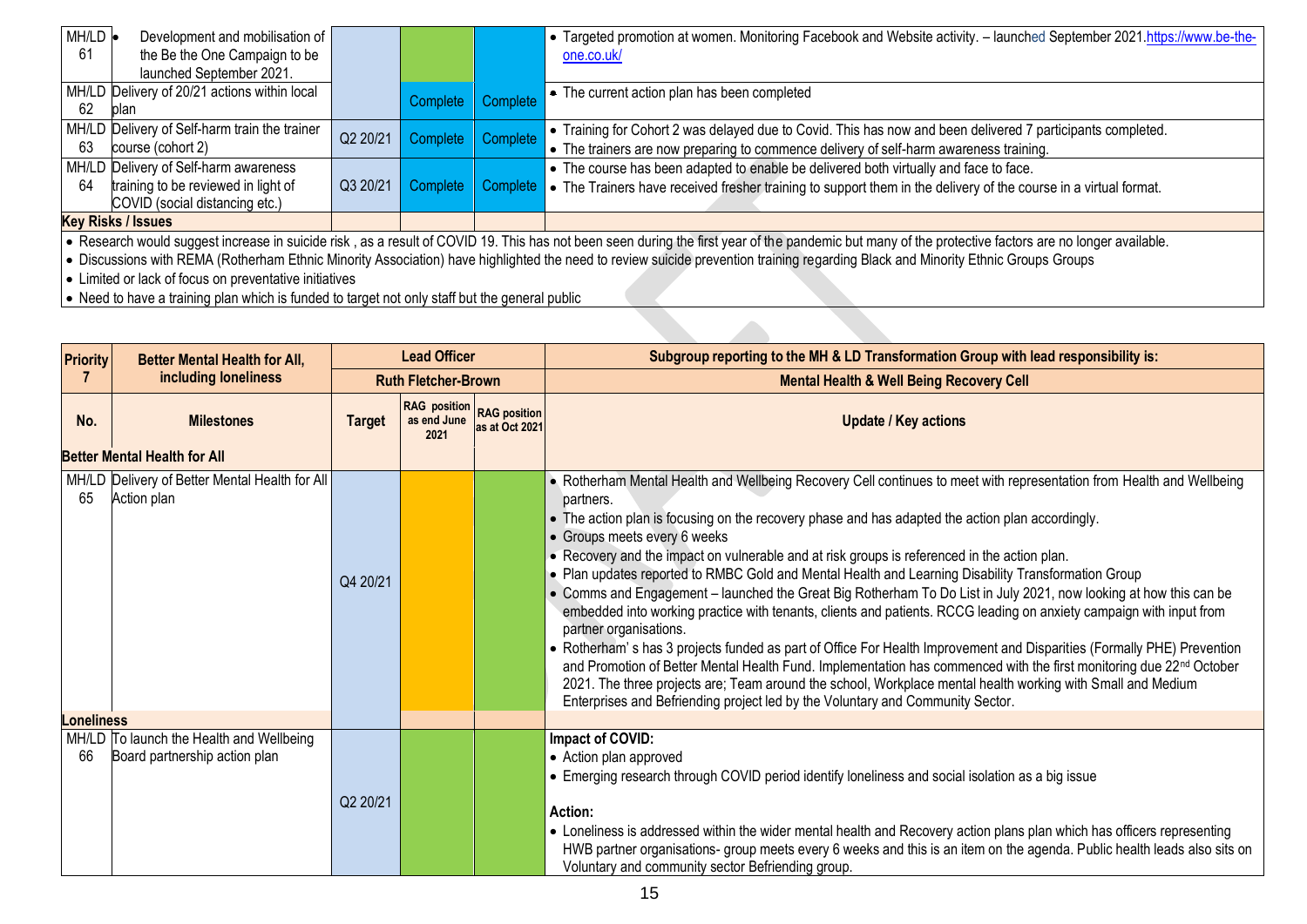|    |                                                                                                           |          | • Comms and engagement plan developed to raise awareness around loneliness and befriending, including use of Five Ways<br>to Wellbeing messages as a tool to raise awareness.      |
|----|-----------------------------------------------------------------------------------------------------------|----------|------------------------------------------------------------------------------------------------------------------------------------------------------------------------------------|
|    |                                                                                                           |          | • Voluntary and community sector Befriending group meets monthly to share good practice and support each other with this<br>work.                                                  |
|    |                                                                                                           |          | • Plan updates to be received by the HWB annually.                                                                                                                                 |
|    |                                                                                                           |          | • OHID funded Befriending project has commenced led by the Voluntary and community sector                                                                                          |
|    |                                                                                                           |          | • Making Every Contact Count Training has been launched and is being delivered staff across the partnership.                                                                       |
|    | MH/LD Implementation and delivery of 20/21                                                                |          | • Elements of the action plan are being delivered through the Mental health & Wellbeing Recovery Cell action plan                                                                  |
| 67 | Ioneliness action plan                                                                                    | Q4 20/21 | • Comms and engagement work                                                                                                                                                        |
|    |                                                                                                           |          | • Making Every Contact Count and loneliness training                                                                                                                               |
|    | MH/LD Build on the learning from the pilot and                                                            |          | • Commencement of Making Every Contact Count training around loneliness, deliver key messages to staff groups in a                                                                 |
| 68 | roll out 'Making Every Contact Count'                                                                     | Q4 20/21 | COVID secure way.                                                                                                                                                                  |
|    | and loneliness across the borough                                                                         |          |                                                                                                                                                                                    |
|    | Any new milestones/actions as a result of Covid                                                           |          |                                                                                                                                                                                    |
|    | N/A                                                                                                       |          |                                                                                                                                                                                    |
|    | <b>Key Risks / Issues</b>                                                                                 |          |                                                                                                                                                                                    |
|    |                                                                                                           |          | • Impact of loneliness and social isolation on mental health and wellbeing has increased during COVID and further evidence to support that this is an issue across the life course |
|    | • It is expected that there will be an increase for low level psychological support, as a result of COVID |          |                                                                                                                                                                                    |
|    | • Organisations like those in the Voluntary and Community Sector reporting higher levels of anxiety       |          |                                                                                                                                                                                    |
|    | $\bullet$ Impact of COVID on vulnarable groups to be reflected in action plan                             |          |                                                                                                                                                                                    |

| ● Impact of COVID on vulnerable groups to be reflected in action plan |
|-----------------------------------------------------------------------|
|                                                                       |

|     | Delivering the NHS Long Term Plan                                                                                     | <b>Lead Officer</b>                |                                                         |                | Subgroup reporting to the MH & LD Transformation Group with lead responsibility is:                                                                                                                                                                                                                                                              |                                                                                                     |               |                                                                                                                            |  |  |
|-----|-----------------------------------------------------------------------------------------------------------------------|------------------------------------|---------------------------------------------------------|----------------|--------------------------------------------------------------------------------------------------------------------------------------------------------------------------------------------------------------------------------------------------------------------------------------------------------------------------------------------------|-----------------------------------------------------------------------------------------------------|---------------|----------------------------------------------------------------------------------------------------------------------------|--|--|
| 8   | <b>Priority for people with a learning disabilities</b><br>and / or autism (this includes<br><b>Transforming Care</b> | <b>Garry Parvin / Andrew Wells</b> |                                                         |                | <b>Strategic Transforming Care Group</b>                                                                                                                                                                                                                                                                                                         |                                                                                                     |               |                                                                                                                            |  |  |
| No. | <b>Description</b>                                                                                                    | <b>Target</b>                      | <b>RAG</b> position RAG position<br>as end June<br>2021 | as at Oct 2021 |                                                                                                                                                                                                                                                                                                                                                  | <b>Update / Key actions</b>                                                                         |               |                                                                                                                            |  |  |
| 69  | MH/LD CCG Governance sign-off of joint S117<br>documentation                                                          | Q2 21/22                           |                                                         |                | • Operational Executive (OE) paper produced. Considered at OE 15.10.21 and agreed in principle subject to full policy<br>in November.<br>• The first S117 mobilisation meeting of partners (RMBC, RCCG and RDaSH) was held 13 October. The operational launch of<br>the will be arranged once agreed. Further monthly meetings to be established |                                                                                                     |               | ratification by CCG. Next Steps paper to be considered at Strategic Clinical Executive, Audit and Quality & Governing Body |  |  |
| 70  | MH/LD Commissioning solutions to be in place<br>to meet individual trajectories                                       | Q4 21/22                           |                                                         |                | • This has been completed for all people in CCG commissioned beds. Plans are in place for all patients.                                                                                                                                                                                                                                          |                                                                                                     |               |                                                                                                                            |  |  |
| -71 | MH/LD Ensure no more than 3 people are<br>detained in CCG hospital beds at one<br>time, during 21/22                  | Q4 21/22                           |                                                         |                | • Maintained. Rotherham has met target and is below Transforming Care Partnership (2021/22) planning target of 3 people.<br>• Continues to be on target.                                                                                                                                                                                         | Currently there are 2 people with a learning disability detained in Rotherham CCG commissioned beds |               |                                                                                                                            |  |  |
| 72  | MH/LD Ensure that Rotherham meets the<br>national target of 75%% of annual                                            |                                    |                                                         |                | • The table above shows the Q1 data in relation to completed Annual Health Checks in Q1 2021/22. The Place Board should                                                                                                                                                                                                                          | note that Rotherham has typically completed most of its Annual Health checks in Q3 and Q4.          |               |                                                                                                                            |  |  |
|     | health check completed (as a minimum)                                                                                 |                                    |                                                         |                | <b>CCG</b>                                                                                                                                                                                                                                                                                                                                       | <b>Q1 Checks Claimed</b>                                                                            | Q1 Trajectory | % claimed vs Q1 trajectory                                                                                                 |  |  |
|     |                                                                                                                       | Q4 21/22                           |                                                         |                | NHS BARNSLEY CCG                                                                                                                                                                                                                                                                                                                                 | 105                                                                                                 | 100           | 105%                                                                                                                       |  |  |
|     |                                                                                                                       |                                    |                                                         |                | NHS SHEFFIELD CCG                                                                                                                                                                                                                                                                                                                                | 235                                                                                                 | 346           | 68%                                                                                                                        |  |  |
|     |                                                                                                                       |                                    |                                                         |                | NHS ROTHERHAM CCG                                                                                                                                                                                                                                                                                                                                | 90                                                                                                  | 420           | 21%                                                                                                                        |  |  |
|     |                                                                                                                       |                                    |                                                         |                | NHS DONCASTER CCG                                                                                                                                                                                                                                                                                                                                | 79                                                                                                  | 270           | 29%                                                                                                                        |  |  |
|     |                                                                                                                       |                                    |                                                         |                | <b>South Yorkshire</b>                                                                                                                                                                                                                                                                                                                           | 509                                                                                                 | 1136          | 45%                                                                                                                        |  |  |
|     |                                                                                                                       |                                    |                                                         |                |                                                                                                                                                                                                                                                                                                                                                  |                                                                                                     |               |                                                                                                                            |  |  |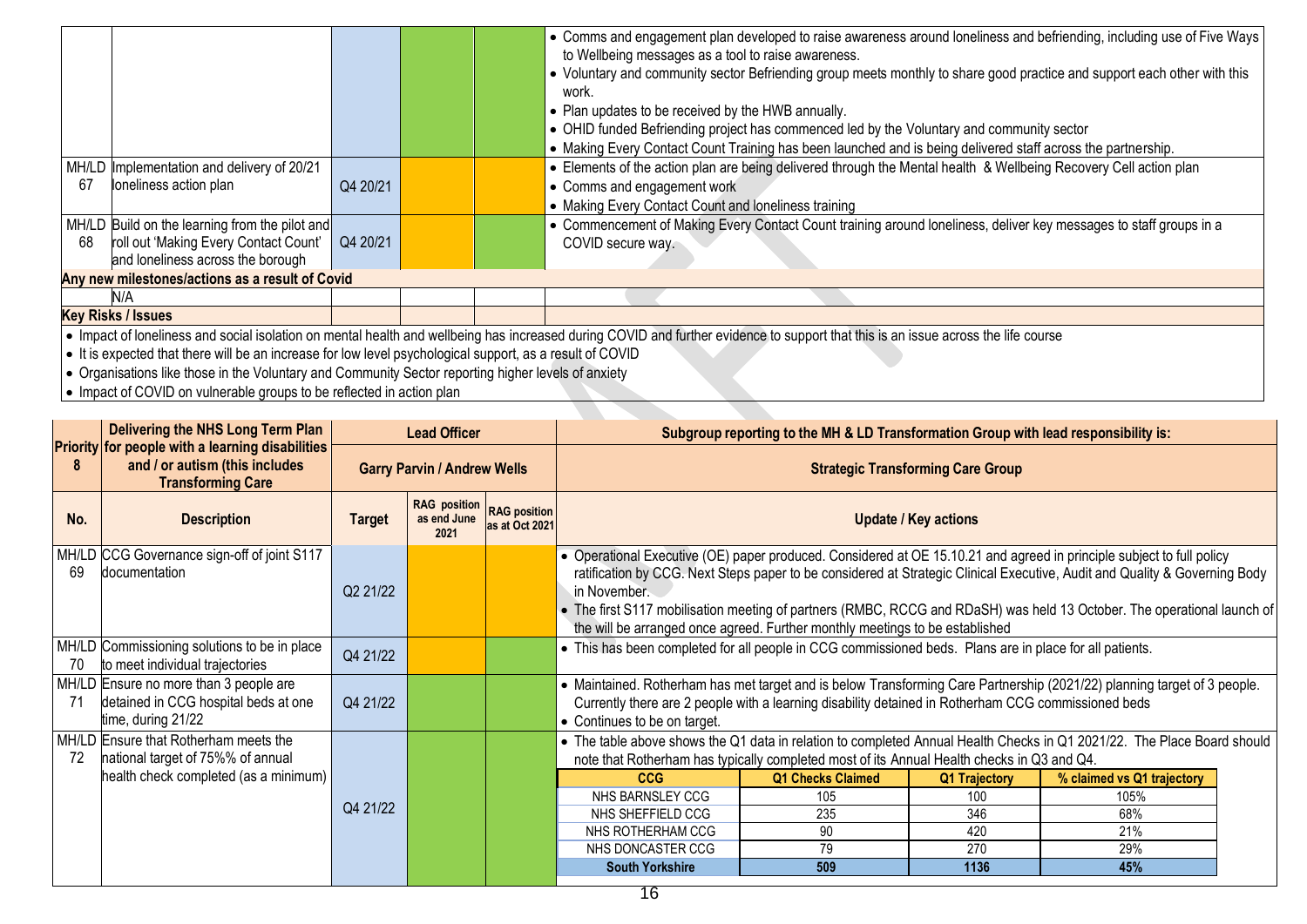| 73 | MH/LD RMBC and CCG to agree process for<br>funding learning disability joint<br>placements. Actions required: | Q2 20/21 | Complete | Complete | • Joint policy between RMBC and CCG has been developed led by Andrew Wells/ Marie Staves and Sally- Anne Redhead.                                                                                                |  |  |
|----|---------------------------------------------------------------------------------------------------------------|----------|----------|----------|------------------------------------------------------------------------------------------------------------------------------------------------------------------------------------------------------------------|--|--|
| 74 | MH/LD RMBC Governance sign-off of joint<br>S117 documentation                                                 | Q2 21/22 |          |          | Complete • Policy approved                                                                                                                                                                                       |  |  |
| 75 | MH/LD RMBC and CCG to agree process for<br>funding learning disability joint<br>placements. Actions required: | Q2 20/21 | Complete |          | • Joint policy between RMBC and CCG has been developed led by Andrew Wells/ Marie Staves and Sally– Anne Redhead.<br>Complete • Draft document is now available for sign-off via RMBC and CCG Governance routes. |  |  |
| 76 | MH/LD RMBC Governance sign-off of joint<br>S117 documentation                                                 | Q2 21/22 |          | Complete | • Policy approved                                                                                                                                                                                                |  |  |
|    | <b>Key Risks / Issues</b>                                                                                     |          |          |          |                                                                                                                                                                                                                  |  |  |
|    | Not successful for Sensory Ward bid.<br>Increase number of people requiring admission                         |          |          |          |                                                                                                                                                                                                                  |  |  |

• Increase number of people requiring admission 

| <b>Priority</b> | <b>Delivery of Learning Disability</b>                                                                                                                                                                                                                                                                        |                     | <b>Lead Officer</b>                        |                                       | Subgroup reporting to the MH & LD Transformation Group with lead responsibility is:                                                                                                                                                                                                                                                                                                                                                                                                                                                                                                                                                                                                                                                                                                                                                                                                                                                                                                                                                                                                                                                                                                                                                                                                                        |  |
|-----------------|---------------------------------------------------------------------------------------------------------------------------------------------------------------------------------------------------------------------------------------------------------------------------------------------------------------|---------------------|--------------------------------------------|---------------------------------------|------------------------------------------------------------------------------------------------------------------------------------------------------------------------------------------------------------------------------------------------------------------------------------------------------------------------------------------------------------------------------------------------------------------------------------------------------------------------------------------------------------------------------------------------------------------------------------------------------------------------------------------------------------------------------------------------------------------------------------------------------------------------------------------------------------------------------------------------------------------------------------------------------------------------------------------------------------------------------------------------------------------------------------------------------------------------------------------------------------------------------------------------------------------------------------------------------------------------------------------------------------------------------------------------------------|--|
| 9               | <b>Transformation (My Front Door)</b>                                                                                                                                                                                                                                                                         | <b>Garry Parvin</b> |                                            |                                       | Adult Social Care Project Assurance Board                                                                                                                                                                                                                                                                                                                                                                                                                                                                                                                                                                                                                                                                                                                                                                                                                                                                                                                                                                                                                                                                                                                                                                                                                                                                  |  |
| No.             | <b>Description</b>                                                                                                                                                                                                                                                                                            | <b>Target</b>       | <b>RAG</b> position<br>as end June<br>2021 | <b>RAG</b> position<br>as at Oct 2021 | <b>Update / Key actions</b>                                                                                                                                                                                                                                                                                                                                                                                                                                                                                                                                                                                                                                                                                                                                                                                                                                                                                                                                                                                                                                                                                                                                                                                                                                                                                |  |
| 77              | MH/LD Delivery of Learning Disability<br>Transformation (My Front Door) – Work<br>Stream 1:<br>Scope: Completion of the changes set<br>out in the Transformation of Services<br>and Support for People with a Learning<br>Disability - Cabinet and Commissioner's<br>Decision-Making Meeting 21st May<br>2018 | Q4 21/22            |                                            | <b>TBC</b>                            | Supported Living Redesign: to create a flexible commissioning system to ensure that high quality supported living homes<br>are created. Service specifications completed. Awaiting confirmation of Social Value methodology to be applied.<br>2. Day Opportunities Flexible framework: business case nearly completed. Awaiting confirmation of Social<br>Value methodology to be applied<br>3. Microenterprise program - implement program by December 2021- Completed<br>4. CIC/ Key ring retender: re tender complete, new service in place by November 2021 (action from Decisions approved by<br>Cabinet October 2020). Completed<br>5. Supported Living Redesign: to create a flexible commissioning system to ensure that high quality supported living homes<br>are created. Service specifications completed. Awaiting confirmation of Social Value methodology to be applied.<br>6. Day Opportunities Flexible framework: business case nearly completed. Awaiting confirmation of Social<br>Value methodology to be applied<br>7. Microenterprise program - implement program by December 2021- Completed<br>8. Community Interest Company/ Key ring retender: re tender complete, new service in place by November 2021 (action from<br>Decisions approved by Cabinet October 2020). Completed |  |
| 78              | MH/LD Learning Disability The Future Offer -<br>this will include adults with a learning<br>disability into paid employment                                                                                                                                                                                   | Q4 21/22            | <b>TBC</b>                                 | <b>TBC</b>                            | • Preparing for Adulthood (PFA) work is continuing as part of the employment element pathway.<br>• Scoping work is still outstanding about the target. This has been delayed due to C-19<br>• The Future Offer work will commence from December 2021.<br>• Preparing for Adulthood (PFA) work is continuing as part of the employment element pathway.<br>• Scoping work is still outstanding about the target. This has been delayed due to C-19<br>• The Future Offer work will commence from December 2021.                                                                                                                                                                                                                                                                                                                                                                                                                                                                                                                                                                                                                                                                                                                                                                                             |  |
|                 | Any new milestones/actions as a result of Covid                                                                                                                                                                                                                                                               |                     |                                            |                                       |                                                                                                                                                                                                                                                                                                                                                                                                                                                                                                                                                                                                                                                                                                                                                                                                                                                                                                                                                                                                                                                                                                                                                                                                                                                                                                            |  |
|                 | N/A                                                                                                                                                                                                                                                                                                           |                     |                                            |                                       |                                                                                                                                                                                                                                                                                                                                                                                                                                                                                                                                                                                                                                                                                                                                                                                                                                                                                                                                                                                                                                                                                                                                                                                                                                                                                                            |  |
|                 | Key Risks / Issues                                                                                                                                                                                                                                                                                            |                     |                                            |                                       |                                                                                                                                                                                                                                                                                                                                                                                                                                                                                                                                                                                                                                                                                                                                                                                                                                                                                                                                                                                                                                                                                                                                                                                                                                                                                                            |  |
|                 | • Delivery of key projects associated with My Front Door. The project reports to Adult Social Care Project Assurance Board                                                                                                                                                                                    |                     |                                            |                                       |                                                                                                                                                                                                                                                                                                                                                                                                                                                                                                                                                                                                                                                                                                                                                                                                                                                                                                                                                                                                                                                                                                                                                                                                                                                                                                            |  |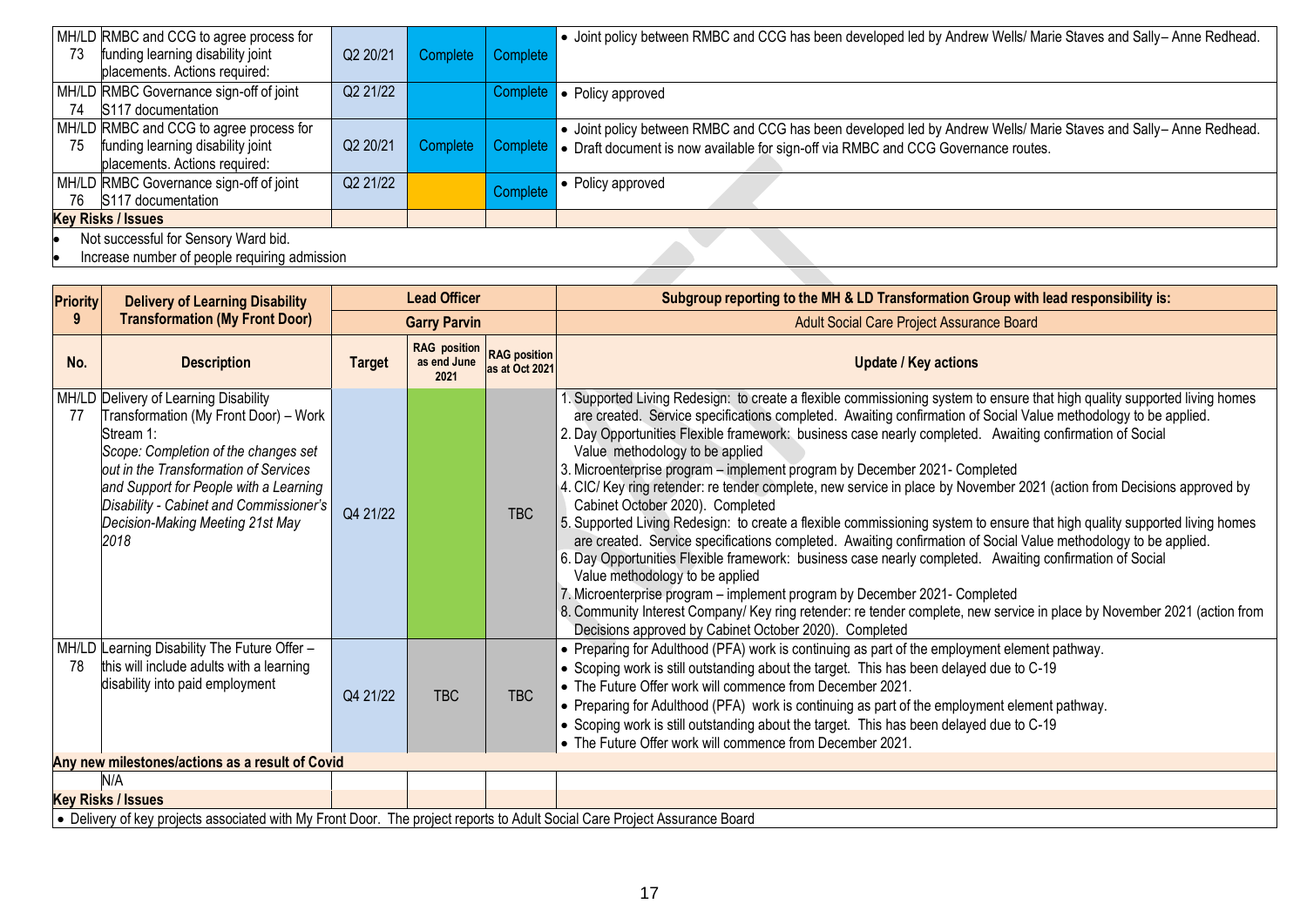| Priority | - Delivery of Autism Strategy and                                                                                                                                                         | <b>Lead Officer</b>          |                                            |                                       | Subgroup reporting to the MH & LD Transformation Group with lead responsibility is:                                                                                                                                                                                                                                                                                                  |  |  |
|----------|-------------------------------------------------------------------------------------------------------------------------------------------------------------------------------------------|------------------------------|--------------------------------------------|---------------------------------------|--------------------------------------------------------------------------------------------------------------------------------------------------------------------------------------------------------------------------------------------------------------------------------------------------------------------------------------------------------------------------------------|--|--|
| 10       | <b>Neurological Pathway</b>                                                                                                                                                               |                              | <b>Garry Parvin / Kate Tufnell</b>         |                                       | <b>Rotherham Adult Neurodevelopment Meeting</b>                                                                                                                                                                                                                                                                                                                                      |  |  |
| No.      | <b>Description</b>                                                                                                                                                                        | <b>Target</b>                | <b>RAG</b> position<br>as end June<br>2021 | <b>RAG position</b><br>as at Oct 2021 | <b>Update / Key actions</b>                                                                                                                                                                                                                                                                                                                                                          |  |  |
|          | MH/LD Delivery of the Rotherham Autism<br>Strategy Delivery plan 21/22 targets.<br>Need to still include a milestone re:<br>refresh of the autism strategy in light of<br>new publication | Q. 4 21/22<br><b>REVISED</b> |                                            | <b>TBC</b>                            | • Review of Autism strategy targets is being undertaken in light of publication of National (England) strategy.<br>• Removed                                                                                                                                                                                                                                                         |  |  |
| 80       | MH/LD Ensure all staff working in mental health<br>inpatient settings have access to autism<br>awareness training                                                                         | Q4 21/22                     | <b>TBC</b>                                 | Not due                               | • Not yet commenced. A commitment in the national strategy for autistic children, young people and adults: 2021 -2026 in line<br>with tier 3 of the Core Capabilities Framework for supporting autistic people.                                                                                                                                                                      |  |  |
| 81       | MH/LD Creation of Sensory Friendly Mental<br><b>Health Inpatient Environments</b><br>(Adult/children and yount people,<br>learning disability, autism or both)                            | Q4 21/22                     | <b>TBC</b>                                 | Not due                               | • Not yet commenced. Metric as outlined in the National Strategy for autistic children, young people and adults: 2021 -2026<br>Plans agreed with RDaSH, with anticipated timescales.<br>• Bid submitted                                                                                                                                                                              |  |  |
| 82.      | MH/LD Autism awareness training sessions for<br>all South Yorkshire Police officers and<br>Rotherham elected Members (October<br>2021)                                                    | Q4 21/22                     | <b>TBC</b>                                 | <b>TBC</b>                            | • To review with South Yorkshire police                                                                                                                                                                                                                                                                                                                                              |  |  |
| 83       | MH/LD 95% of All schools, colleges and GP's /<br>primary care staff to have autism<br>awareness training. Autism education<br>trust.                                                      | Q4 21/22                     | <b>TBC</b>                                 | <b>TBC</b>                            | • To review with school leads                                                                                                                                                                                                                                                                                                                                                        |  |  |
| 84       | MH/LD Delivery of the Rotherham Autism<br>Strategy Delivery plan 21/22 targets.<br>Need to still include a milestone re:<br>refresh of the autism strategy in light of<br>new publication | Q. 4 21/22<br><b>REVISED</b> |                                            | <b>TBC</b>                            | . Review of Autism strategy targets is being undertaken in light of publication of National (England) strategy.<br>• Review of Autism strategy targets is being undertaken in light of publication of National (England) strategy.                                                                                                                                                   |  |  |
| 85       | MH/LD Ensure all staff working in mental health<br>inpatient settings have access to autism<br>awareness training                                                                         | Q4 21/22                     | <b>TBC</b>                                 | Not yet<br>commenced                  | • Not yet commenced. A commitment in the national strategy for autistic children, young people and adults: 2021 -2026 in line<br>with tier 3 of the Core Capabilities Framework for supporting autistic people.                                                                                                                                                                      |  |  |
| 86       | MH/LD Creation of Sensory Friendly Mental<br><b>Health Inpatient Environments</b><br>(Adult/Children and young people,<br>learning disability, autism or both)                            | Q4 21/22                     | <b>TBC</b>                                 | Not yet<br>commenced                  | • Not yet commenced. Metric as outlined in the National Strategy for autistic children, young people and adults: 2021 -2026<br>Plans agreed with RDaSH, with anticipated timescales.<br>• Bid submitted                                                                                                                                                                              |  |  |
|          | <b>Key Risks / Issues</b>                                                                                                                                                                 |                              |                                            |                                       |                                                                                                                                                                                                                                                                                                                                                                                      |  |  |
|          |                                                                                                                                                                                           |                              |                                            |                                       | • Difficulties in recruiting staffing to support the RDaSH (diagnostic and post-diagnosis) element of the pathway (Risk mitigation: alternatives will be explored to ensure delivery of commissioned activity)<br>Dest disgnessing ourrently delivered by Drefessional Canabilities Eremoyerk (DCE) byt overassion will be oubject to a Valuntery Ex ante Transporonay Notice (VEAT) |  |  |

e Post-diagnostics currently delivered by Professional Capabilities Framework (PCF), but expansion will be subject to a Voluntary Ex ante Transparency Notice (VEAT).

**I**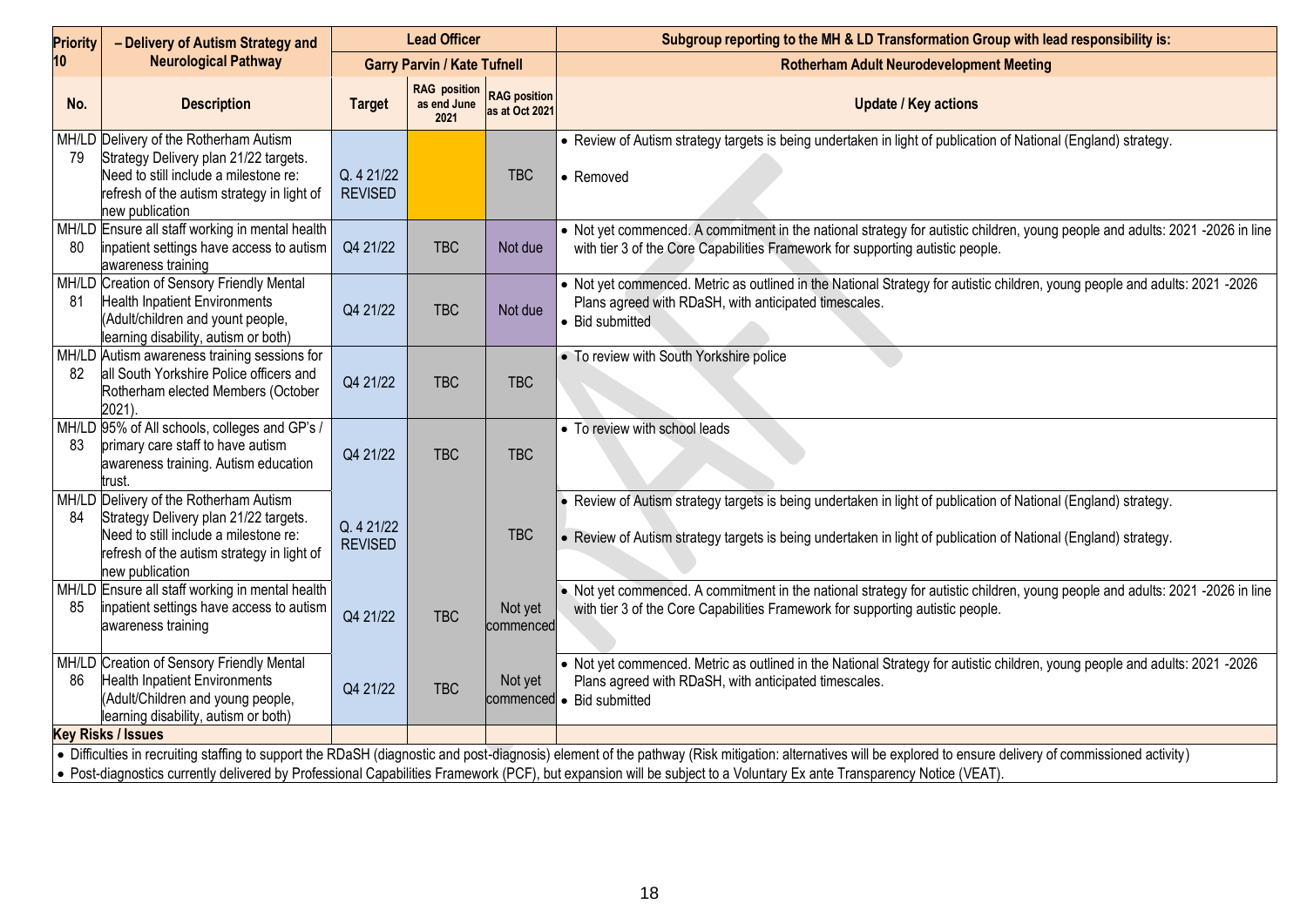## **Urgent and Community Care**

In the refreshed Rotherham Place Reset Plan the following were identified as priority areas for this transformation group:

#### **Workstream 1: Prevention and Urgent Response**

- 1. Front Door **(priority 1)**
- **2.** Urgent Response Standards **(priority 2)**
- **3.** Prevention and anticipatory care in localities: long term conditions and unplanned **(priority 3)**

**Workstream 2: Integrating a sustainable discharge to assess model (priority 4)**

### **Workstream 3: Enhanced Health in Care Homes (priority 5)**

Below are the milestones identified for each of these priorities and the assessment of post Covid impact.

| <b>Priority</b> | <b>Front Door</b>                                                                                                                                                                                                                                                | <b>Lead Officer</b> |                                                         |                   | Subgroup reporting to the U&C Transformation Group with lead responsibility:                                                                                                                                                                                                                                                                                                                                                                                                                                                                                                                                                                         |  |
|-----------------|------------------------------------------------------------------------------------------------------------------------------------------------------------------------------------------------------------------------------------------------------------------|---------------------|---------------------------------------------------------|-------------------|------------------------------------------------------------------------------------------------------------------------------------------------------------------------------------------------------------------------------------------------------------------------------------------------------------------------------------------------------------------------------------------------------------------------------------------------------------------------------------------------------------------------------------------------------------------------------------------------------------------------------------------------------|--|
|                 |                                                                                                                                                                                                                                                                  |                     | <b>Penny Fisher/Claire Smith</b>                        |                   | <b>Prevention and Urgent Response</b>                                                                                                                                                                                                                                                                                                                                                                                                                                                                                                                                                                                                                |  |
| No.             | <b>Description</b>                                                                                                                                                                                                                                               | <b>Target</b>       | <b>RAG</b> position RAG position<br>as end June<br>2021 | as at Oct<br>2021 | <b>Update / Key actions</b>                                                                                                                                                                                                                                                                                                                                                                                                                                                                                                                                                                                                                          |  |
| UC <sub>1</sub> | Clinical assessment services<br>(CAS) emergency care working with<br>111 and 999 to ensure urgent<br>services are effectively managed<br>through the Directory of Services<br>(DOS) to reduce unnecessary<br>conveyances to hospital and<br>avoidable admissions | Q1 21/22            | Green                                                   | Complete 111/999. | The Directory of Services (DOS) has been aligned with Rotherham access points and a review carried out. A collaborative<br>approach has been established between the YAS Emergency Care Practitioner service and Rapid Response to develop the<br>hospital avoidance pathway through Care Co-ordination Centre (CCC). A further meeting is arranged to widen scope to<br>An identified pathway is under development to support referrals via 111/999 to the Care Home Advanced Nurse Practitioner<br>(ANP) service in the hours of 8-8pm - this stalled due to Covid and requires development of the final process and agreement<br>across partners. |  |
| UC <sub>2</sub> | To pilot an integrated community<br>hub for the triage of complex urgent<br>and intermediate care and<br>reablement                                                                                                                                              | Q1 21/22            | Green                                                   |                   | An initial pilot has been carried out but the model of 3 Multi Disciplinary Team meetings per week was not responsive enough.<br>Complete   An alternative model is being implemented to co-locate nursing, therapy and reablement to enable an Multi Disciplinary Team<br>response in real time 5 days a week. Nursing cover is provided 24 hour /7 days which will refer out of hours cases to the as<br>required. This will inform UC3                                                                                                                                                                                                            |  |
| UC <sub>3</sub> | Expand the local 111 Clinical<br>assessment Services (CAS) offer<br>and develop directory of services<br>(DOS) profiles for admission<br>avoidance                                                                                                               | Q <sub>4</sub>      | n/a                                                     | Green             | Work is underway through the Urgent and Emergency Care Centre work stream with the ICS to expand the local clinical<br>assessment services offer, with mental health and social care resource & develop additional directory of services profiles for<br>hospital avoidance linked to cohorts such as frailty & Same Day Elective Care (SDEC) pathway                                                                                                                                                                                                                                                                                                |  |
| UC <sub>4</sub> | Implementation of the approved<br>model                                                                                                                                                                                                                          | Q4 21/22            | Not yet due Not yet due                                 |                   |                                                                                                                                                                                                                                                                                                                                                                                                                                                                                                                                                                                                                                                      |  |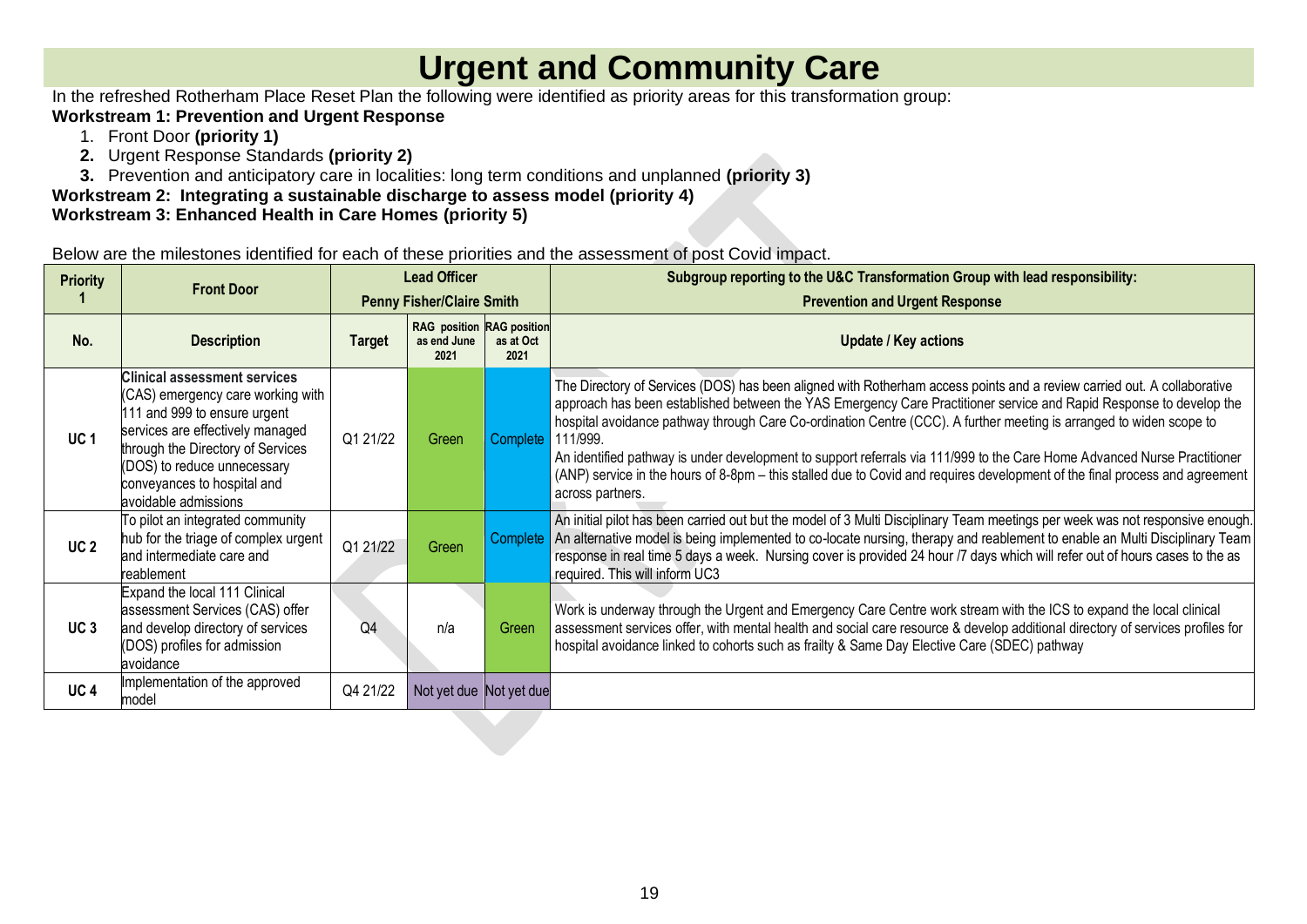| <b>Priority</b> | <b>Urgent Response Standards</b>                                                                                                                                             | <b>Lead Officer</b>              |                                                  |                   | Subgroup reporting to the U&C Transformation Group with lead responsibility:                                                                                                                                                                                                             |
|-----------------|------------------------------------------------------------------------------------------------------------------------------------------------------------------------------|----------------------------------|--------------------------------------------------|-------------------|------------------------------------------------------------------------------------------------------------------------------------------------------------------------------------------------------------------------------------------------------------------------------------------|
|                 |                                                                                                                                                                              | <b>Penny Fisher/Claire Smith</b> |                                                  |                   | <b>Prevention and Urgent Response</b>                                                                                                                                                                                                                                                    |
| No.             | <b>Description</b>                                                                                                                                                           | <b>Target</b>                    | RAG position RAG position<br>as end June<br>2021 | as at Oct<br>2021 | <b>Update / Key actions</b>                                                                                                                                                                                                                                                              |
| UC <sub>5</sub> | Organisational approval of<br>intermediate care and reablement<br>service specs                                                                                              | Q2 21/22                         | green                                            |                   | A suite of draft specifications has been approved by health and social care. These are aligned to the Place intermediate care<br>Complete   and reablement strategy and national community and discharge to assess models to increase the numbers of people<br>supported at home.        |
| UC <sub>6</sub> | Developing and embedding the<br>urgent 2 hour and reablement 2 day<br>urgent standard and mandatory<br>reporting<br>Note - Reablement 2024 (nationally<br>mandated timeline) | Q4 21/22<br>(for urgent)         | Green                                            | <b>Green</b>      | Data requirements are mapped. Development of a community capacity and demand tool has been commissioned which will<br>identify steady state and scenario based predictive requirements. This will also assist discharge planning and contribute to<br>the cross system escalation model. |
|                 |                                                                                                                                                                              |                                  |                                                  |                   |                                                                                                                                                                                                                                                                                          |
|                 | Drovantion and ontioinatoms care                                                                                                                                             |                                  | $\sim$ $\sim$ $\sim$ $\sim$ $\sim$               |                   | <b><i><u>PERSON</u></i></b><br>$\sim$ $\sim$<br>$\sim$ $\sim$ $\sim$ $\sim$ $\sim$<br>.                                                                                                                                                                                                  |

| <b>Priority</b> | <b>Prevention and anticipatory care</b>                                                   | <b>Lead Officer</b><br><b>Penny Fisher/Claire Smith</b> |                                                         |                   | Subgroup reporting to the U&C Transformation Group with lead responsibility:                                                                                                                                                    |
|-----------------|-------------------------------------------------------------------------------------------|---------------------------------------------------------|---------------------------------------------------------|-------------------|---------------------------------------------------------------------------------------------------------------------------------------------------------------------------------------------------------------------------------|
|                 | in localities: long term conditions<br>and unplanned                                      |                                                         |                                                         |                   | <b>Prevention and Urgent Response</b>                                                                                                                                                                                           |
| No.             | <b>Description</b>                                                                        | <b>Target</b>                                           | <b>RAG</b> position RAG position<br>as end June<br>2021 | as at Oct<br>2021 | <b>Update / Key actions</b>                                                                                                                                                                                                     |
| UC <sub>7</sub> | Pre scoping analysis of population<br>health information (aligned to<br>national project) | Q2 21/22                                                | Green                                                   | Complete          | Initial identification and analysis of frailty indicators has been completed. The national model due in quarter 2 has not yet<br>been published. Further analysis will be carried out as part of the development work.          |
| UC <sub>8</sub> | Articulation of Place ambitions                                                           | Q2 2022                                                 | Not yet due Green                                       |                   | The national milestone has been deferred to September 2022 due to system pressures on Primary Care Networks. Systems<br>are encouraged to progress work in the interim. See UC 9 below                                          |
| UC <sub>9</sub> | Pilot a frailty model to inform<br>ambitions                                              | Q4 21/2                                                 | Not yet due                                             | Green             | A draft pilot has been proposed to support people living with severe frailty by providing a comprehensive geriatric assessment<br>which will provide them with a holistic plan and reduce avoidable conveyances and admissions. |
| <b>UC 10</b>    | Implementation of Place ambitions                                                         | Phase 2<br>2022-23                                      | Not yet due Not yet due                                 |                   |                                                                                                                                                                                                                                 |
|                 |                                                                                           |                                                         |                                                         |                   |                                                                                                                                                                                                                                 |

| <b>Priority</b> | Integrating a sustainable discharge                                    | <b>Lead Officer</b><br>Jayne Metcalfe, Emma Roberts |                                                         |                   | Subgroup reporting to the U&C Transformation Group with lead responsibility:                                                                                                                                                                                     |
|-----------------|------------------------------------------------------------------------|-----------------------------------------------------|---------------------------------------------------------|-------------------|------------------------------------------------------------------------------------------------------------------------------------------------------------------------------------------------------------------------------------------------------------------|
|                 | to assess model                                                        |                                                     |                                                         |                   | <b>Sustainable Discharge Model</b>                                                                                                                                                                                                                               |
| No.             | <b>Description</b>                                                     | <b>Target</b>                                       | <b>RAG</b> position RAG position<br>as end June<br>2021 | as at Oct<br>2021 | <b>Update / Key actions</b>                                                                                                                                                                                                                                      |
| <b>UC 11</b>    | Approval of a discharge to assess<br>community unit with nursing       | Q2 21/22                                            | Green                                                   |                   | Complete A business case for a 24 bedded community unit was approved by Place partners in July 2021                                                                                                                                                              |
| <b>UC 12</b>    | Implementation of a discharge to<br>assess community unit with nursing |                                                     | $Q321/22$ Not yet due                                   | Green             | An Official Journal of the European Union procurement process has been carried out with a preferred provider identified.<br>The governance process is due to complete in October with implementation in time for the end of the current contract in<br>November. |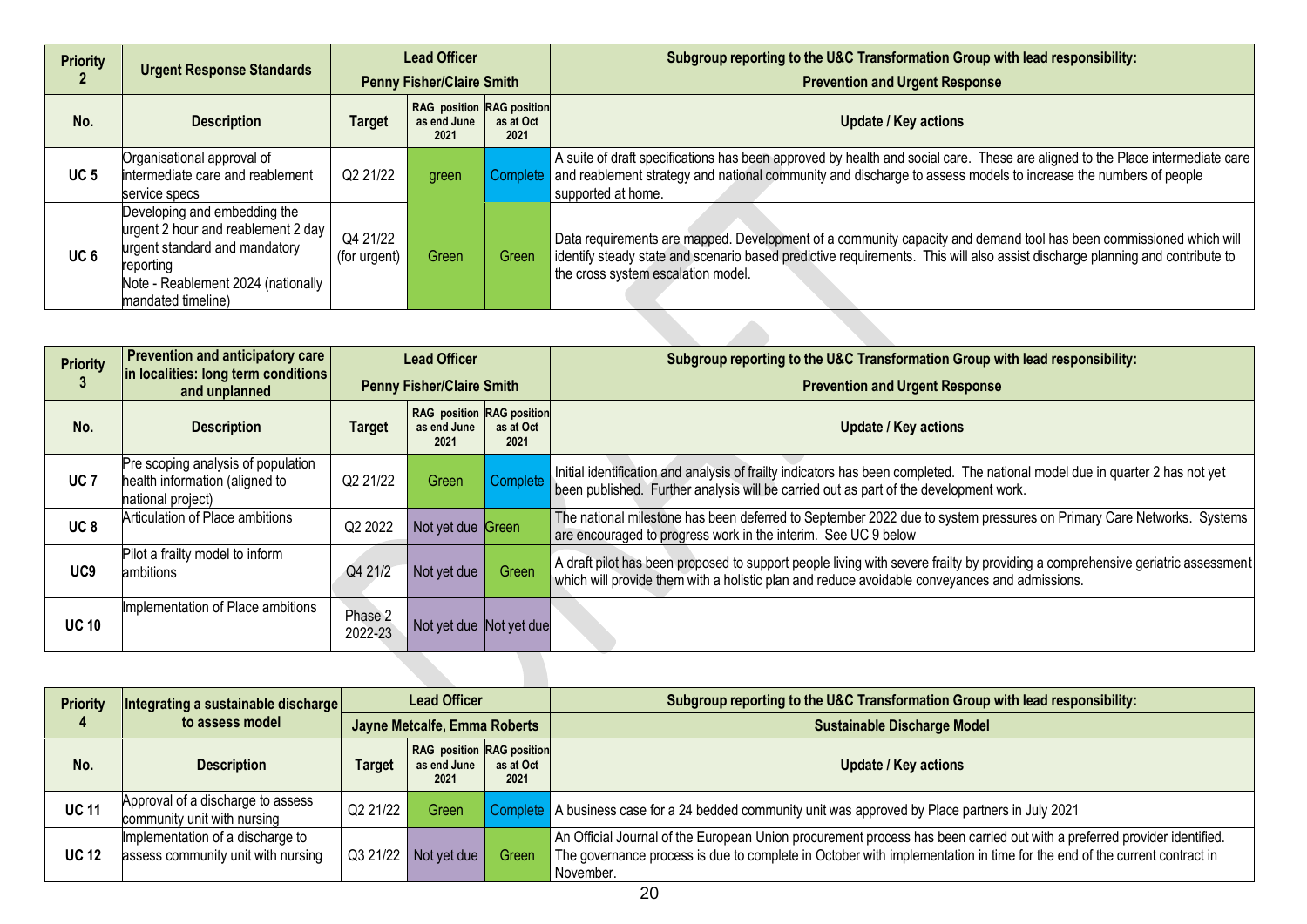| <b>UC 13</b> | Review current discharge pathways<br>and processes to remove barriers to<br>tlow | Q3 21/22 | Green                 | Green | A review has been carried out and an acute and community action plan developed and underway.                                                                                                                                                                                                                                                                                                                                                                                                                                                                                                                                                                                                    |
|--------------|----------------------------------------------------------------------------------|----------|-----------------------|-------|-------------------------------------------------------------------------------------------------------------------------------------------------------------------------------------------------------------------------------------------------------------------------------------------------------------------------------------------------------------------------------------------------------------------------------------------------------------------------------------------------------------------------------------------------------------------------------------------------------------------------------------------------------------------------------------------------|
| <b>UC 14</b> | Develop a Business case for<br>sustainable model                                 |          | $Q321/22$ Not yet due | Green | Extensive work has been carried out to develop new ways of working to support same day/7 day discharge planning.<br>National Covid monies have been used to facilitate discharge. There has been a drive to fill vacant posts and absence cover<br>in the discharge team. A business case to fund some temporary social care roles substantively is under consideration.<br>Further work will be done to review weekend discharges. However, when built, the capacity and demand model will inform<br>future requirements and changes to the model need time to embed before the impact can be assessed. Further<br>consideration will be given to if and when a business case may be required. |

| <b>Priority</b> |                                                                                                                             | <b>Lead Officer</b> |                                  |                                          | Subgroup reporting to the U&C Transformation Group with lead responsibility:                                                                                                                                                                                                                                                                                                                                                                                                                                                           |  |
|-----------------|-----------------------------------------------------------------------------------------------------------------------------|---------------------|----------------------------------|------------------------------------------|----------------------------------------------------------------------------------------------------------------------------------------------------------------------------------------------------------------------------------------------------------------------------------------------------------------------------------------------------------------------------------------------------------------------------------------------------------------------------------------------------------------------------------------|--|
|                 | <b>Enhanced Health in Care Homes</b>                                                                                        | <b>Claire Smith</b> |                                  |                                          | <b>Enhanced Health in Care Homes</b>                                                                                                                                                                                                                                                                                                                                                                                                                                                                                                   |  |
| No.             | <b>Description</b>                                                                                                          | <b>Target</b>       | RAG position as<br>end June 2021 | <b>RAG</b> position<br>as at Oct<br>2021 | <b>Update / Key actions</b>                                                                                                                                                                                                                                                                                                                                                                                                                                                                                                            |  |
| <b>UC 15</b>    | Integrating Multi Disciplinary Teams:<br>review of referral routes and<br>signposting for residents and families            | Q4 21/22            | Green                            | Green                                    | A GP lead has been identified who has held wider discussions with primary care. A quality standard will be agreed with<br>targeted work to support where required                                                                                                                                                                                                                                                                                                                                                                      |  |
| <b>UC 16</b>    | Review of physical and mental health<br>care homes team                                                                     | Q4 21/22            | Not yet due                      |                                          | Not yet due Work will commence later in the year following outcomes from the multi disciplinary team work                                                                                                                                                                                                                                                                                                                                                                                                                              |  |
| <b>UC 17</b>    | Development of the Rotherham Health<br>Record for Care Homes (following 4<br>milestones)                                    |                     |                                  |                                          | Note: phase 1 has been funded by the ICS Aging Well programme. Phase 2-4 are dependent on securing external funding<br>(potentially further monies from Aging Well Enhanced Health in Care Homes or digital solutions to support roll out of<br>community operational plan)                                                                                                                                                                                                                                                            |  |
| <b>UC 18</b>    | Care home view of existing<br>information for health and social care<br>practitioners                                       | Q1 21/22            | Green                            | Amber                                    | The build has been completed. Planned roll out was delayed due to competing resource pressures as a result of Covid and<br>work required on access rights for social care information governance.                                                                                                                                                                                                                                                                                                                                      |  |
| <b>UC 19</b>    | Expansion of information for health<br>and social care practitioners                                                        | Q3 21/22            | Green                            | Green                                    | Requirements have been identified.                                                                                                                                                                                                                                                                                                                                                                                                                                                                                                     |  |
| <b>UC 20</b>    | Pilot and roll out of care home view to<br>care homes                                                                       | Q4 21/22            | Green                            | Green                                    | Discussions with care homes have been positive with clear benefits identified for residents, care homes, health and social<br>care. A number of pilot sites have been identified. Funding has been secured.                                                                                                                                                                                                                                                                                                                            |  |
| <b>UC 21</b>    | Pilot and roll out electronic information<br>capture by care homes to feed the<br>Rotherham Health Record care home<br>view | 2022-24             | Green                            | <b>Defer</b>                             | This is a complex piece of work and is currently unfunded<br>The health record is a read only system which interfaces with organisations record systems. Care homes use multiple<br>dependent different systems and many are still paper based.<br>on funding Due to the scale and complexity of the work it has been agreed this should be managed as a discrete project if funding can<br>be secured. This milestone is therefore deferred until funding can be secured                                                              |  |
| <b>UC 22</b>    | Joined up commissioning                                                                                                     | Q4 21/22            | Not yet due                      | Not yet due                              | A review of the Care Home market sustainability was commissioned by the Council. This has provided a framework to<br>develop a robust action plan in which the joint review of service specifications for residential/nursing care has been<br>highlighted. The contract will be reviewed and amended to ensure there is a health and social care approach to<br>commissioning of services in line with the guidelines set out in the Enhanced Health in Care Homes framework.                                                         |  |
| <b>UC 23</b>    | Holistic care in care homes<br>medicines management<br>continence                                                           | Q4 21/22            | Green                            | Green                                    | An multi disciplinary team project group has been established including medicines management, dietetics, Continence,<br>Wound Care, Care home team, RMBC. Progress to date includes development of a virtual/face to face training package<br>care homes. Using ambulance data four care homes have been identified for intensive training support from the multi<br>disciplinary team Prescribing data will be monitored. Expected outcomes include a reduction in the number of ambulance<br>call outs and improved prescribing data |  |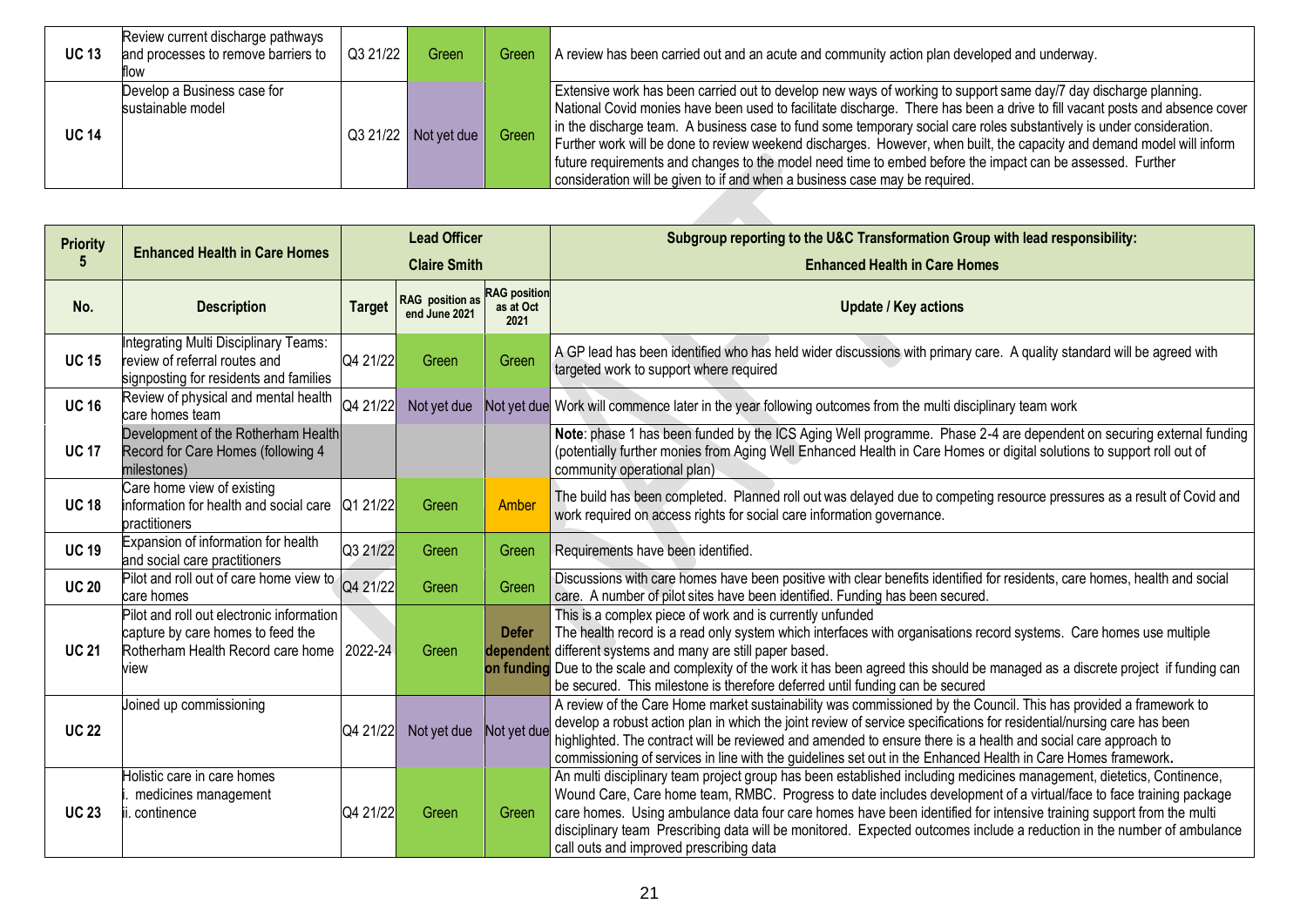### **Organisational Development and Workforce**

#### **\*Note that the delay in securing the place-based workforce role has impacted on capacity to drive forward some of the actions**

|                         | <b>Priority</b>                                                                                                                                                                                                                  | <b>Timescales</b>                         | <b>RAG</b> | <b>Action/Notes</b>                                                                                                                                                                                                                                                                                                                                                                                                                                    |
|-------------------------|----------------------------------------------------------------------------------------------------------------------------------------------------------------------------------------------------------------------------------|-------------------------------------------|------------|--------------------------------------------------------------------------------------------------------------------------------------------------------------------------------------------------------------------------------------------------------------------------------------------------------------------------------------------------------------------------------------------------------------------------------------------------------|
|                         | Development of agreed Place values and<br>behaviours, and the approach to embedding<br>these across the Place workforce                                                                                                          | August<br>$2021 -$<br><b>March 2022</b>   |            | WF Group have shared all organisational values and are looking at the<br>synergies between these, anticipated that work will take longer than expected<br>so extended the timescale. A number of ongoing initiatives will be developed<br>and implemented as part of the approach to embedding the values and<br>behaviours following initial activity.                                                                                                |
| $\overline{2}$          | Development of a shared learning approach<br>across the Place. This will include identifying<br>existing shared learning opportunities and<br>scoping out options for a programme to<br>support and enable future system leaders | December<br>$2021 -$<br><b>March 2022</b> | Not due    | SYB ICS Development Matrix action is in relation to the development of a<br>shared learning culture. This will be a longer-term outcome and an ongoing<br>priority for the Workforce Enabling Group.<br>Potential to look at opportunities available via apprenticeships                                                                                                                                                                               |
| $\mathbf{3}$            | Development of an applied approach to OD<br>which can be used where opportunities are<br>identified to develop the workforce who are<br>working across partner organisations                                                     | November<br>$2021 -$<br><b>March 2022</b> | Not due    | Anticipated that the approach will broadly follow the Burke-Litwin model and<br>Making Every Contact Count (MECC) behaviour change approach.                                                                                                                                                                                                                                                                                                           |
| $\overline{\mathbf{4}}$ | Identify opportunities and prioritise teams who<br>are working across partner organisations to<br>participate in the application of the applied<br>OD approach/development                                                       | January<br>2022<br>onwards                | Not due    | Anticipated that this activity will be delivered jointly by the Workforce Enabling<br>Group members (or reps) alongside the ICS Place Based Role                                                                                                                                                                                                                                                                                                       |
| $5\phantom{.0}$         | Provision of ongoing support to the<br>Transformational Groups in line with their<br>agreed priorities in relation to the Place<br>workforce                                                                                     | October<br>2021<br>onwards                |            | Anticipated that the ICS Placed Based Role will play a key part in developing<br>and maintaining the conversations about priority support between the<br>Transformational Groups and the Workforce Enabling Group                                                                                                                                                                                                                                      |
| 6                       | Identify further opportunities for<br>workforce/organisational development<br>activities in line with associated networks and<br>existing groups. e.g. LWAB, ICS Workforce<br>Hub, Place Based Leads Meeting                     | December<br>2021<br>onwards               | Not due    | Anticipated that the ICS Placed Based Role will play key part in attending<br>these meetings and feedback to the Workforce Enabling Group.<br>Examples may include how we:<br>develop Rotherham Place to become an employer of choice and promote<br>$\bullet$<br>career opportunities to young people/schools<br>review the approach to equality and diversity and how this may link across<br><b>Transformational and Enabling Groups priorities</b> |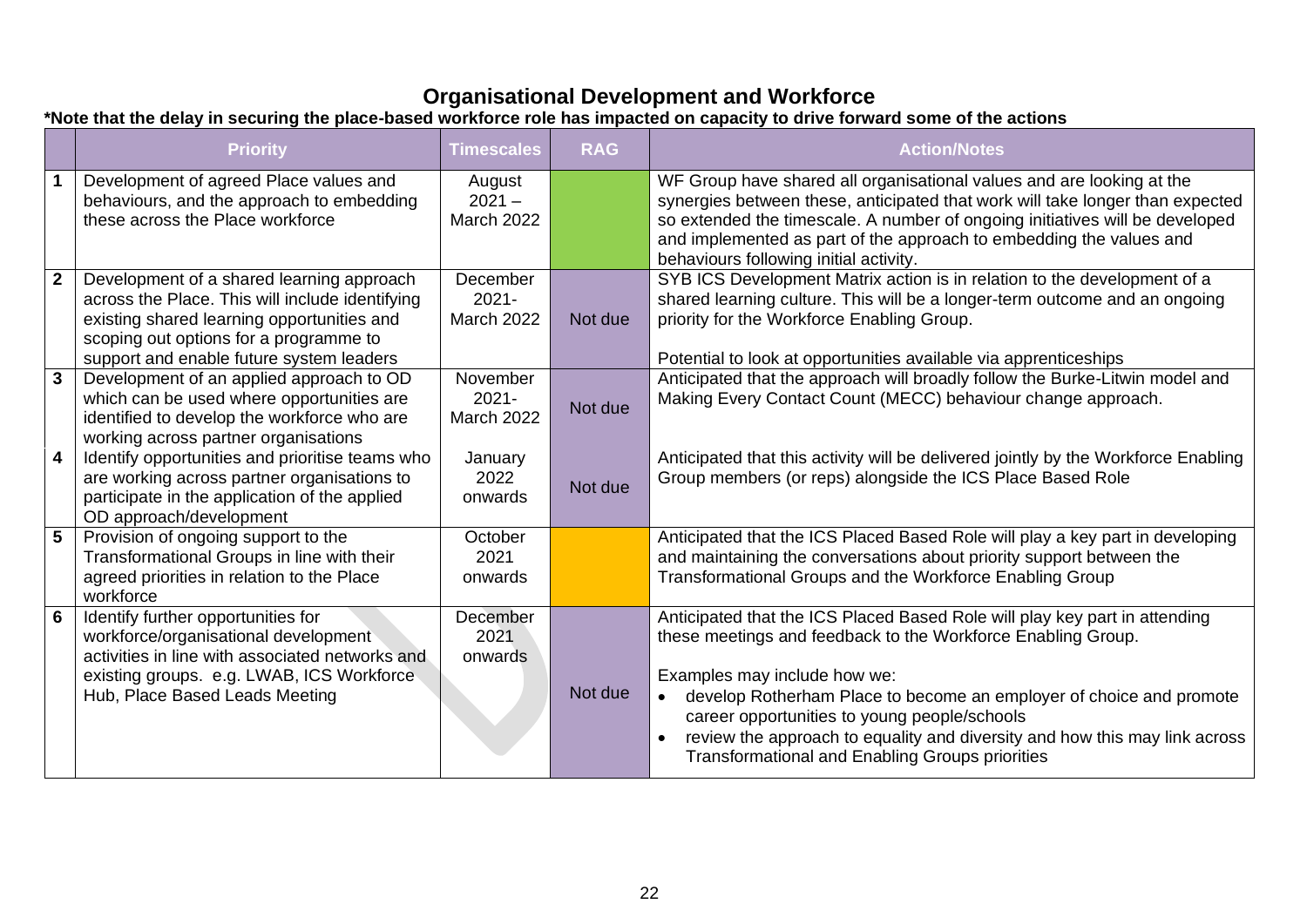## **Communication and Engagement**

|                | <b>Priority</b>                           | <b>Timescale</b>                                                        | <b>RAG</b> | <b>Action/Notes</b>                                                                                                                                                                                                                                                                                                                                                                                                                                                                                                                                                                          |
|----------------|-------------------------------------------|-------------------------------------------------------------------------|------------|----------------------------------------------------------------------------------------------------------------------------------------------------------------------------------------------------------------------------------------------------------------------------------------------------------------------------------------------------------------------------------------------------------------------------------------------------------------------------------------------------------------------------------------------------------------------------------------------|
|                | Mental Health support and advice          | July to<br>September<br>December to<br>February<br>2022                 |            | Activity based on mental health themes (including suicide prevention, anxiety<br>and depression amongst others) that promote the full spectrum including<br>service provision, prevention, resilience and self-management. Work<br>progressing as per plans<br>5 themed campaigns for MH                                                                                                                                                                                                                                                                                                     |
| $\overline{2}$ | <b>System Recovery/Pressures</b>          | June to<br>September<br>2021<br>November<br>2021 to<br>February<br>2022 |            | Communication and engagement across the health and care system to<br>support patients to get the most efficient and effective care they need, whilst<br>supporting the services to recover and manage pressures.<br>Encourage people of Rotherham to take care of themselves, making healthy<br>choices. We want people to be active, happy and comfortable in their own<br>homes where possible.<br>Messages are being communicated to Rotherham public and are in line<br>winter communications plan which was approved at AEDB in October - this a<br>live document and subject to change |
| 3              | <b>Enabling Workstream Transformation</b> | Aligned to<br>workstream<br>requirements                                |            | Ensuring the public engagement and consultation requirements are met for<br>service change/transformation. Clear and concise messages to be<br>communicated in a relevant and appropriate way.<br>TG have updated their priorities over the summer and are reporting on Q2<br>position at November board - following this an assessment of coms and<br>engagement requirements will be made including individual meetings with<br>leads.                                                                                                                                                     |
| 4              | ICS/ICP future development                | October to<br>March 2021                                                |            | Public engagement and communications on future system changes. Activity<br>will focus on informing, sharing, listening and responding.<br>Awaiting further national and local guidance on future ways of working                                                                                                                                                                                                                                                                                                                                                                             |
|                |                                           |                                                                         |            |                                                                                                                                                                                                                                                                                                                                                                                                                                                                                                                                                                                              |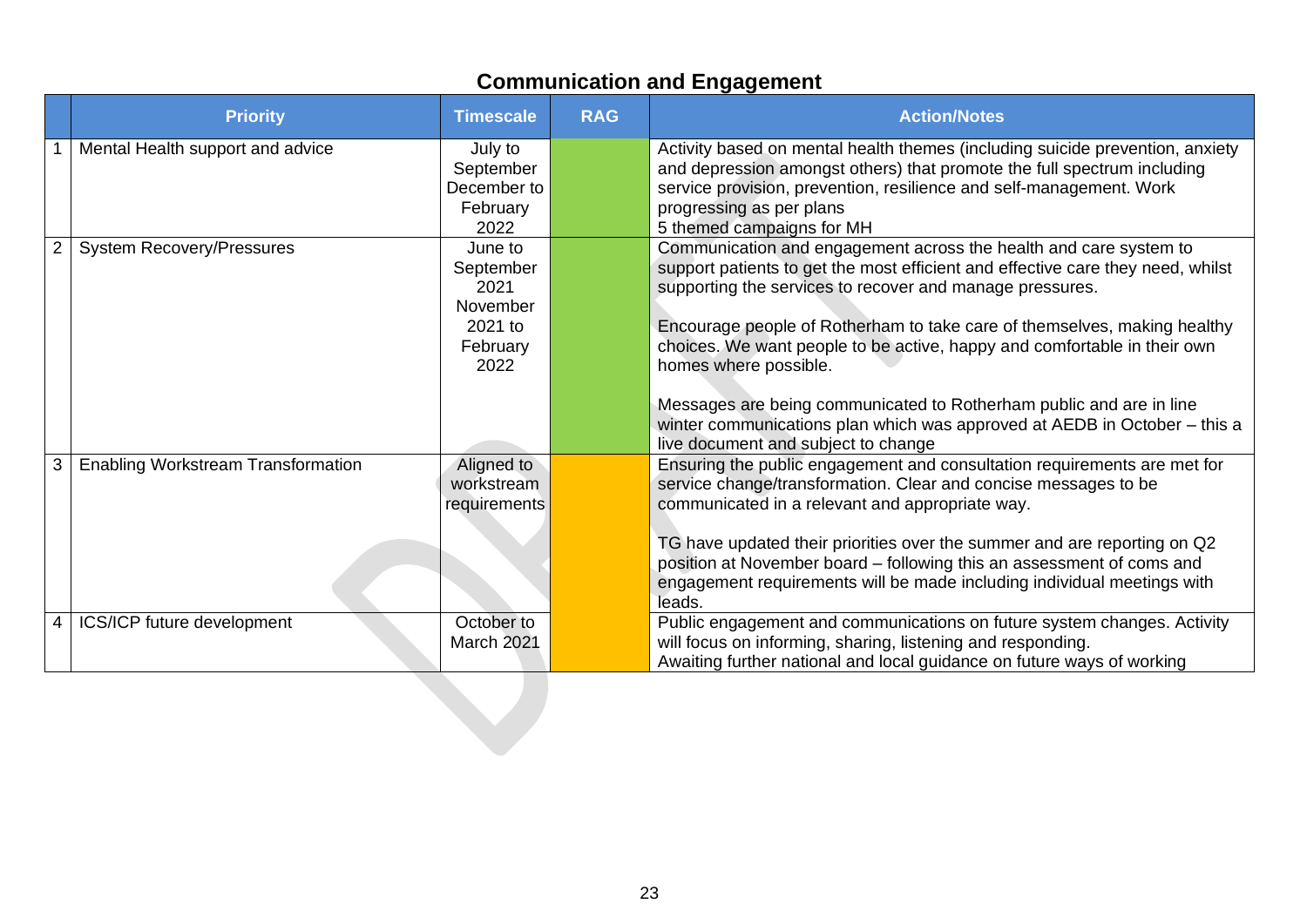| <b>Digital</b> |                                      |                                       |            |                                                                                                                                                                                       |  |  |  |  |
|----------------|--------------------------------------|---------------------------------------|------------|---------------------------------------------------------------------------------------------------------------------------------------------------------------------------------------|--|--|--|--|
| No.            | <b>Priority Area</b>                 | <b>Timescale</b>                      | <b>RAG</b> | <b>Action/Notes</b>                                                                                                                                                                   |  |  |  |  |
| $\mathbf{1}$   | Rotherham Health Record (RHR)        | July to<br>September<br>2021          |            | RDASH data received and development underway to display inside the RHR.<br>Discussions with RMBC re additional ASC data items commenced.                                              |  |  |  |  |
| $\overline{2}$ | Rotherham Health Record (RHR)        | July to<br>December<br>2021           |            | Onboarding of social care staff onto the RHR system. IG issues re system<br>use by SC staff resolved. Collection of user data ongoing. Training and<br>implementation plan developed. |  |  |  |  |
| 3              | Rotherham Health App (RHA)           | July to<br>September<br>2021          |            | Integration to display outpatient appointments completed. Work to display<br>community appointments still ongoing.                                                                    |  |  |  |  |
| $\overline{4}$ | Rotherham Health App (RHA)           | July to<br>August<br>2021             |            | 12 month contract agreed with supplier. Contract still under development.                                                                                                             |  |  |  |  |
| 5              | Rotherham Health App (RHA)           | July to<br>December<br>2021           |            | Formal SY task and finish group established to lead procurement of the<br>Digital Services for our Public Solution.                                                                   |  |  |  |  |
| 6              | Population Health Management (PHM)   | July to<br>March 2022                 |            | Establishment of Rotherham Office of Data Analytics (RODA) underway.                                                                                                                  |  |  |  |  |
| $\overline{7}$ | Population Health Management (PHM)   | August to<br><b>March 2022</b>        |            | Key forums established such as RODA steering group and ICS discussion<br>group to ensure strong links across the place and the ICS to support the PHM<br>approach.                    |  |  |  |  |
| 8              | Digital Literacy & Digital Inclusion | <b>June 2021</b><br>to August<br>2022 |            | Digital Inclusion Delivery Manager now been appointed. Reviewing proposal<br>from provider for place digital inclusion baseline.                                                      |  |  |  |  |
| 10             | Digital Literacy & Digital Inclusion | July to<br><b>March 2022</b>          |            | Literature review completed. Focus groups planned for Nov/Dec 2021. For<br>place wide review of nursing/AHP digital capabilities.                                                     |  |  |  |  |